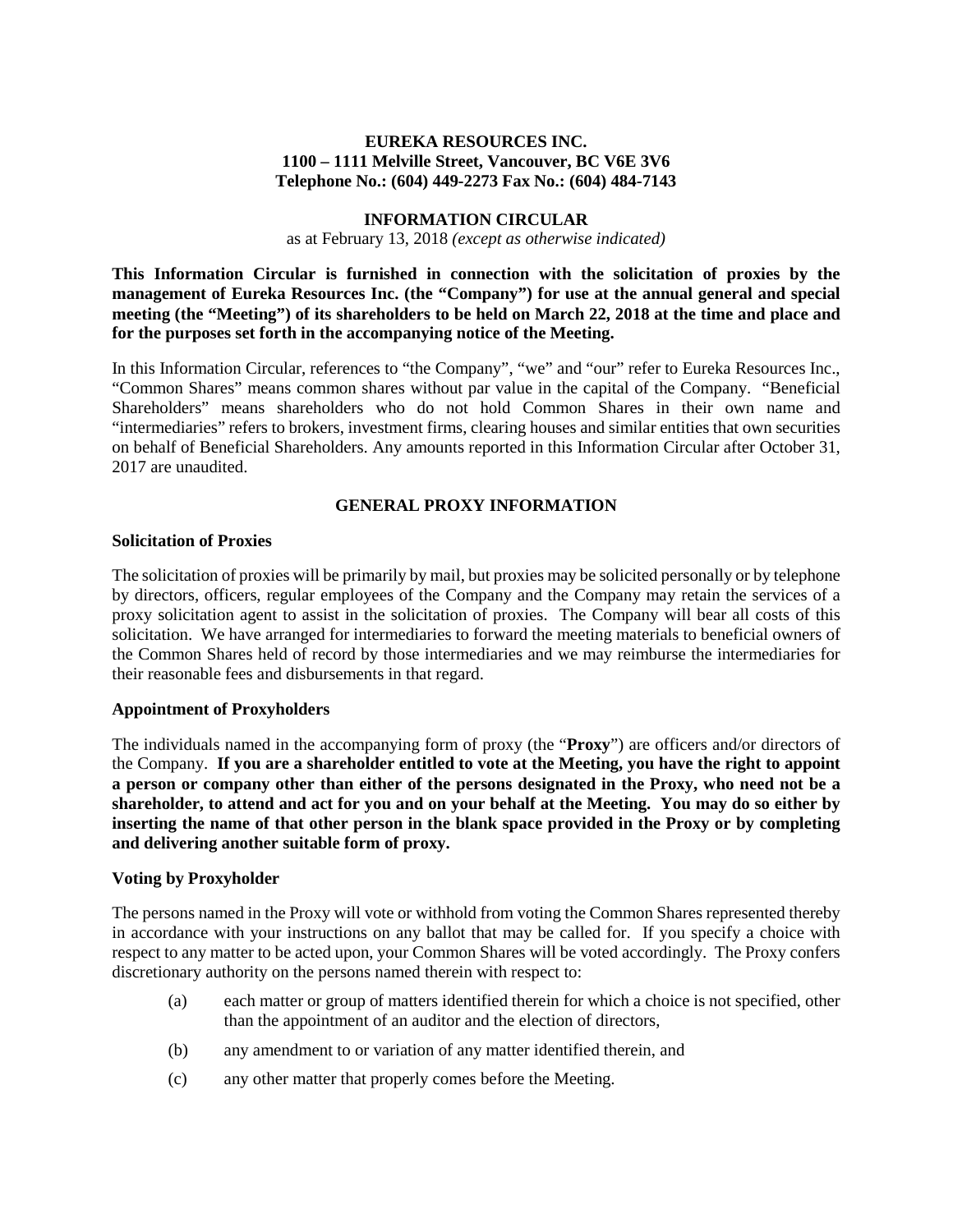**In respect of a matter for which a choice is not specified in the Proxy, the management appointee acting as a proxyholder will vote in favour of each matter identified on the Proxy and, if applicable, for the nominees of management for directors and auditors as identified in the Proxy.**

#### **Registered Shareholders**

Registered Shareholders may wish to vote by proxy whether or not they are able to attend the Meeting in person. Registered Shareholders electing to submit a proxy may do so by:

- (d) completing, dating and signing the enclosed form of proxy and returning it to the Company's transfer agent, Computershare Trust Company of Canada ("**Computershare**"), by fax within North America at 1-866-249-7775, outside North America at (416) 263-9524, or by mail to the 9th Floor, 100 University Avenue, Toronto, Ontario, M5J 2Y1 or by hand delivery at 2<sup>nd</sup> Floor, 510 Burrard Street, Vancouver, British Columbia, Canada V6C 3B9;
- (e) using a touch-tone phone to transmit voting choices to a toll free number. Registered shareholders must follow the instructions of the voice response system and refer to the enclosed proxy form for the toll free number, the holder's account number and the proxy access number; or
- (f) using the internet through Computershare's website at [www.investorvote.com](http://www.investorvote.com/) Registered Shareholders must follow the instructions that appear on the screen and refer to the enclosed proxy form for the holder's account number and the proxy access number;

in all cases ensuring that the proxy is received at least 48 hours (excluding Saturdays, Sundays and holidays) before the Meeting or the adjournment thereof at which the proxy is to be used.

#### **Beneficial Shareholders**

**The following information is of significant importance to shareholders who do not hold Common Shares in their own name.** Beneficial Shareholders should note that the only proxies that can be recognized and acted upon at the Meeting are those deposited by registered shareholders (those whose names appear on the records of the Company as the registered holders of Common Shares) or as set out in the following disclosure.

If Common Shares are listed in an account statement provided to a shareholder by a broker, then in almost all cases those Common Shares will not be registered in the shareholder's name on the records of the Company. Such Common Shares will more likely be registered under the names of intermediaries. In the United States, the vast majority of such Common Shares are registered under the name of Cede  $\&$  Co. as nominee for The Depository Trust Company (which acts as depositary for many U.S. brokerage firms and custodian banks), and in Canada, under the name of CDS & Co. (the registration name for The Canadian Depository for Securities Limited, which acts as nominee for many Canadian brokerage firms).

Intermediaries are required to seek voting instructions from Beneficial Shareholders in advance of meetings of shareholders. Every intermediary has its own mailing procedures and provides its own return instructions to clients.

There are two kinds of Beneficial Shareholders - those who object to their name being made known to the issuers of securities which they own (called "**OBOs**" for Objecting Beneficial Owners) and those who do not object to the issuers of the securities they own knowing who they are (called "**NOBOs**" for Non-Objecting Beneficial Owners).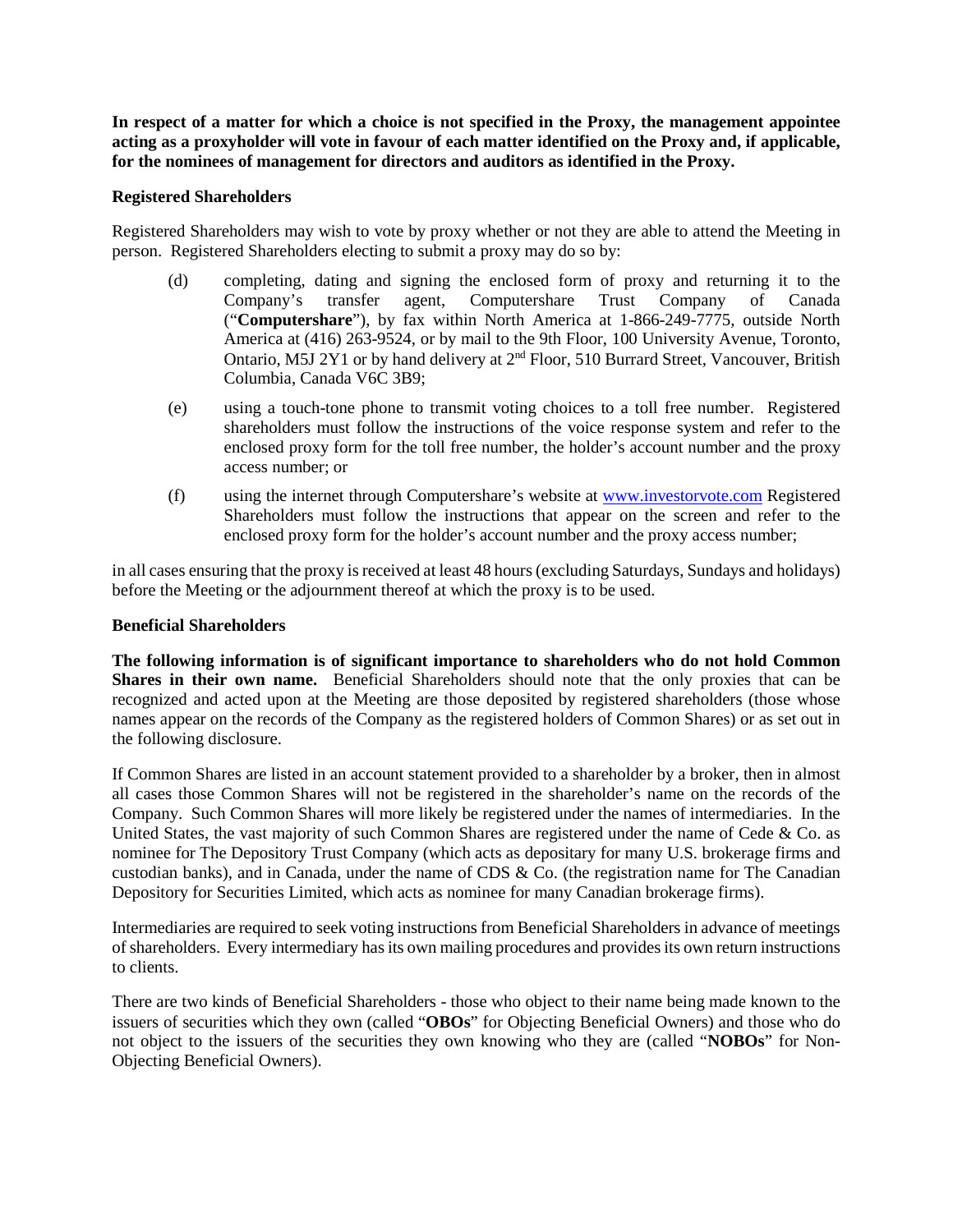The Company is taking advantage of the provisions of National Instrument 54-101 "*Communication with Beneficial Owners of Securities of a Reporting Issuer*" of the Canadian Securities Administrators which permits the Company to deliver proxy-related materials directly to its NOBOs. As a result NOBOs can expect to receive a scannable Voting Instruction Form ("**VIF**") from our transfer agent, Computershare. The VIF is to be completed and returned to Computershare as set out in the instructions provided on the VIF. Computershare will tabulate the results of the VIFs received from NOBOs and will provide appropriate instructions at the Meeting with respect to the shares represented by the VIFs they receive.

These securityholder materials are being sent to both registered and non-registered owners of the securities of the Company. If you are a non-registered owner, and the Company or its agent has sent these materials directly to you, your name, address and information about your holdings of securities, were obtained in accordance with applicable securities regulatory requirements from the intermediary holding securities on your behalf.

By choosing to send these materials to you directly, the Company (and not the intermediary holding securities on your behalf) has assumed responsibility for (i) delivering these materials to you, and (ii) executing your proper voting instructions. Please return your VIF as specified in the request for voting instructions that was sent to you.

Beneficial Shareholders who are OBOs should follow the instructions of their intermediary carefully to ensure that their Common Shares are voted at the Meeting.

The form of proxy supplied to you by your broker will be similar to the proxy provided to registered shareholders by the Company. However, its purpose is limited to instructing the intermediary on how to vote your Common Shares on your behalf. Most brokers delegate responsibility for obtaining instructions from clients to Broadridge Financial Solutions, Inc. ("**Broadridge**") in the United States and in Canada. Broadridge mails a VIF in lieu of a proxy provided by the Company. The VIF will name the same persons as the Company's Proxy to represent your Common Shares at the Meeting. You have the right to appoint a person (who need not be a Beneficial Shareholder of the Company), other than any of the persons designated in the VIF, to represent your Common Shares at the Meeting and that person may be you. To exercise this right, insert the name of the desired representative (which may be you) in the blank space provided in the VIF. The completed VIF must then be returned to Broadridge by mail or facsimile or given to Broadridge by phone or over the internet, in accordance with Broadridge's instructions. Broadridge then tabulates the results of all instructions received and provides appropriate instructions respecting the voting of Common Shares to be represented at the Meeting and the appointment of any shareholder's representative. **If you receive a VIF from Broadridge, the VIF must be completed and returned to Broadridge, in accordance with its instructions, well in advance of the Meeting in order to have your Common Shares voted or to have an alternate representative duly appointed to attend the Meeting and vote your Common Shares at the Meeting.**

### **Notice to Shareholders in the United States**

The solicitation of proxies involve securities of an issuer located in Canada and is being effected in accordance with the corporate laws of the Province of British Columbia, Canada and securities laws of the provinces of Canada. The proxy solicitation rules under the United States Securities Exchange Act of 1934, as amended, are not applicable to the Company or this solicitation, and this solicitation has been prepared in accordance with the disclosure requirements of the securities laws of the provinces of Canada. Shareholders should be aware that disclosure requirements under the securities laws of the provinces of Canada differ from the disclosure requirements under United States securities laws.

The enforcement by Shareholders of civil liabilities under United States federal securities laws may be affected adversely by the fact that the Company is incorporated under the *Business Corporations Act*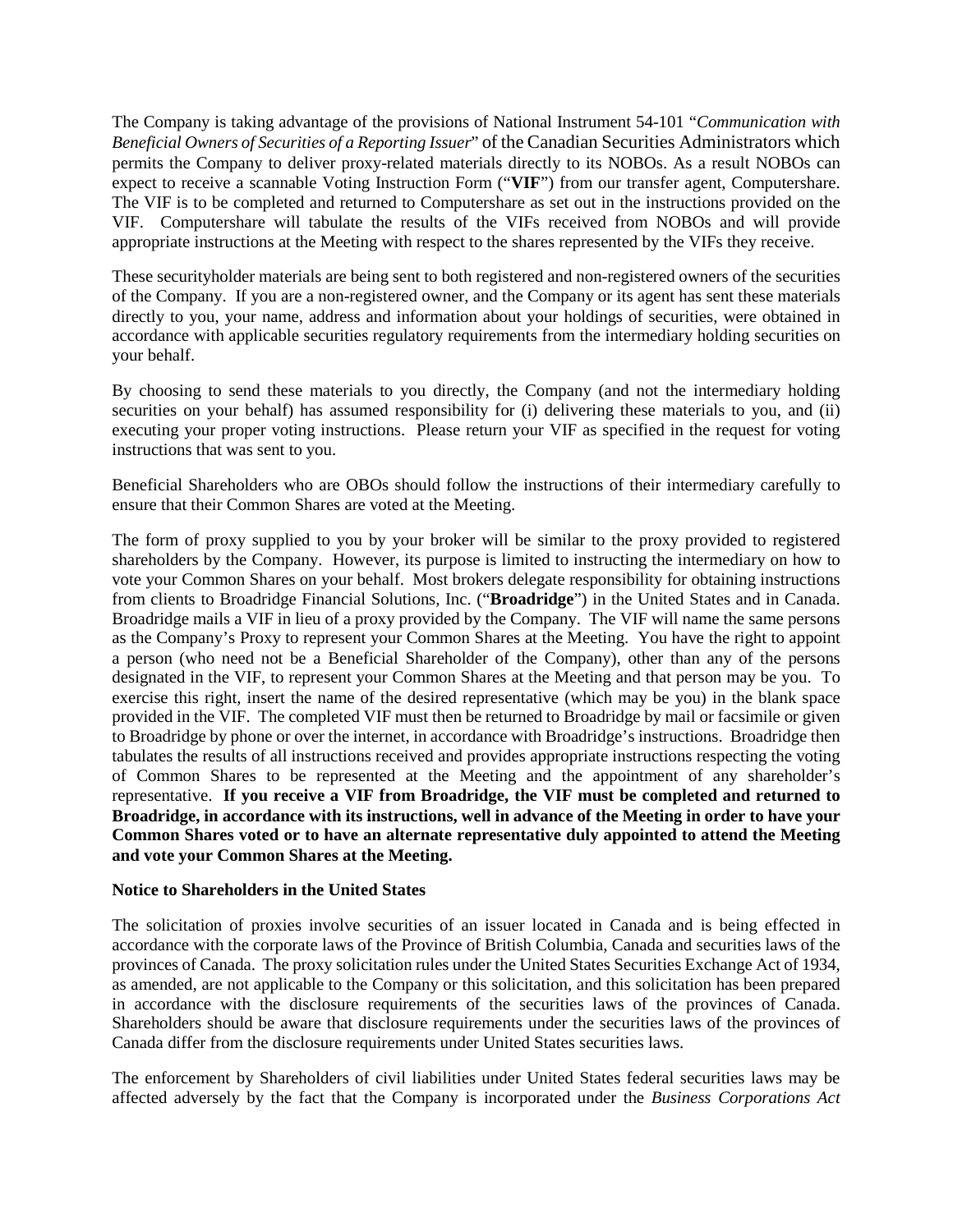*(British Columbia)*, as amended, certain of its directors and its executive officers are residents of Canada and a substantial portion of its assets and the assets of such persons are located outside the United States. Shareholders may not be able to sue a foreign company or its officers or directors in a foreign court for violations of United States federal securities laws. It may be difficult to compel a foreign company and its officers and directors to subject themselves to a judgment by a United States court.

# **Revocation of Proxies**

In addition to revocation in any other manner permitted by law, a registered shareholder who has given a proxy may revoke it by:

- (a) executing a proxy bearing a later date or by executing a valid notice of revocation, either of the foregoing to be executed by the registered shareholder or the registered shareholder's authorized attorney in writing, or, if the shareholder is a corporation, under its corporate seal by an officer or attorney duly authorized, and by delivering the proxy bearing a later date to Computershare Investor Services Inc. or at the address of the registered office of the Company at 1500 Royal Centre, 1055 West Georgia Street, P.O. Box 11117, Vancouver, British Columbia, V6E 4N7, at any time up to and including the last business day that precedes the day of the Meeting or, if the Meeting is adjourned, the last business day that precedes any reconvening thereof, or to the chairman of the Meeting on the day of the Meeting or any reconvening thereof, or in any other manner provided by law, or
- (b) personally attending the Meeting and voting the registered shareholder's Common Shares.

A revocation of a proxy will not affect a matter on which a vote is taken before the revocation.

### **INTEREST OF CERTAIN PERSONS OR COMPANIES IN MATTERS TO BE ACTED UPON**

No director or executive officer of the Company, or any person who has held such a position since the beginning of the last completed financial year end of the Company, nor any nominee for election as a director of the Company, nor any associate or affiliate of the foregoing persons, has any substantial or material interest, direct or indirect, by way of beneficial ownership of securities or otherwise, in any matter to be acted on at the Meeting other than the election of directors and as may be set out herein.

### **VOTING SECURITIES AND PRINCIPAL HOLDERS OF VOTING SECURITIES**

The board of directors (the "**Board**") of the Company has fixed February 13, 2018 as the record date (the "**Record Date**") for determination of persons entitled to receive notice of the Meeting. Only shareholders of record at the close of business on the Record Date who either attend the Meeting personally or complete, sign and deliver a form of proxy in the manner and subject to the provisions described above will be entitled to vote or to have their Common Shares voted at the Meeting.

The Common Shares of the Company are listed for trading on the TSX Venture Exchange (the "**TSXV**"). As of the Record Date, there were 50,462,402 Common Shares issued and outstanding, each carrying the right to one vote. No group of shareholders has the right to elect a specified number of directors, nor is there cumulative or similar voting rights attached to the Common Shares.

To the knowledge of the directors and executive officers of the Company, no person or corporation beneficially owned, directly or indirectly, or exercised control or direction over, Common Shares carrying more than 10% of the voting rights attached to all outstanding Common Shares of the Company as at the Record Date.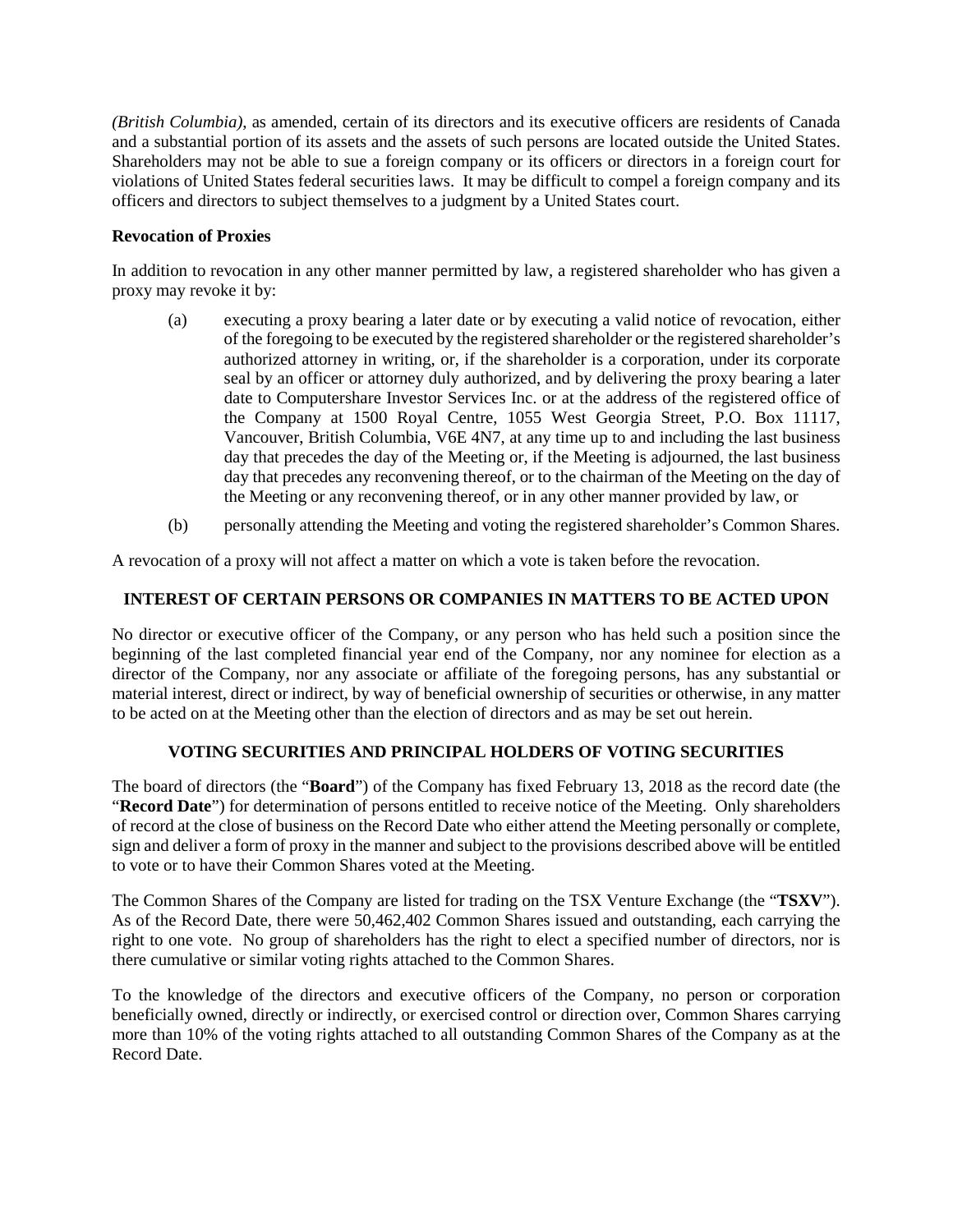#### **VOTES NECESSARY TO PASS RESOLUTIONS**

A simple majority of affirmative votes cast at the Meeting is required to pass the ordinary resolutions described herein. Special resolutions described herein must be passed by at least two-thirds of the votes cast at the Meeting.

### **ELECTION OF DIRECTORS**

The number of directors was last determined at five, and it is proposed that the size of the board of directors be set at six persons for the ensuing year. Shareholders will be asked to approve an ordinary resolution that the number of directors to be elected be set at six.

The term of office of each of the current directors will end at the conclusion of the Meeting. Unless the director's office is earlier vacated in accordance with the provisions of the *Business Corporations Act (*British Columbia) (the "**Act**"), each director elected will hold office until the conclusion of the next annual general meeting of the Company, or if no director is then elected until a successor is elected.

The following disclosure sets out the names of management's six nominees for election as directors, all major offices and positions with the Company and any of its significant affiliates each now holds, each nominee's principal occupation, the period of time during which each has been a director of the Company and the number of Common Shares of the Company beneficially owned by each, directly or indirectly, or over which each exercised control or direction, as at the Record Date.

| <b>Name of Nominee;</b><br><b>Current Position with the</b><br><b>Company and Province or</b><br><b>State and Country of</b><br><b>Residence</b> | <b>Principal Occupation with each</b><br><b>Company or Employer</b>                                                                                                             | Period as a Director<br>of the Company | Common<br><b>Shares</b><br><b>Beneficially</b><br>Owned or<br>Controlled <sup>(1)</sup> |
|--------------------------------------------------------------------------------------------------------------------------------------------------|---------------------------------------------------------------------------------------------------------------------------------------------------------------------------------|----------------------------------------|-----------------------------------------------------------------------------------------|
| Warren Stanyer $(2)$<br>Director<br>British Columbia, Canada                                                                                     | Director, Chairman, President and<br>Chief Executive Officer of ALX<br>Uranium Corp.; Director, President $\&$<br>Chief Executive Officer of Nevada<br>Sunrise Gold Corporation | Since June 11, 2015                    | $2,121,500^{(3)}$                                                                       |
| <b>John R. Kerr</b> <sup>(2)</sup><br>Director<br>British Columbia, Canada                                                                       | Geologist                                                                                                                                                                       | Since May 11, 2015                     | $564,333^{(4)}$                                                                         |
| <b>Kristian Whitehead</b><br>Director, VP Exploration<br>British Columbia, Canada                                                                | President of Infiniti Drilling<br>Corporation, and Vice President,<br>Exploration of the Company.                                                                               | Since July 4, 2011                     | $1,098,666^{(5)(8)}$                                                                    |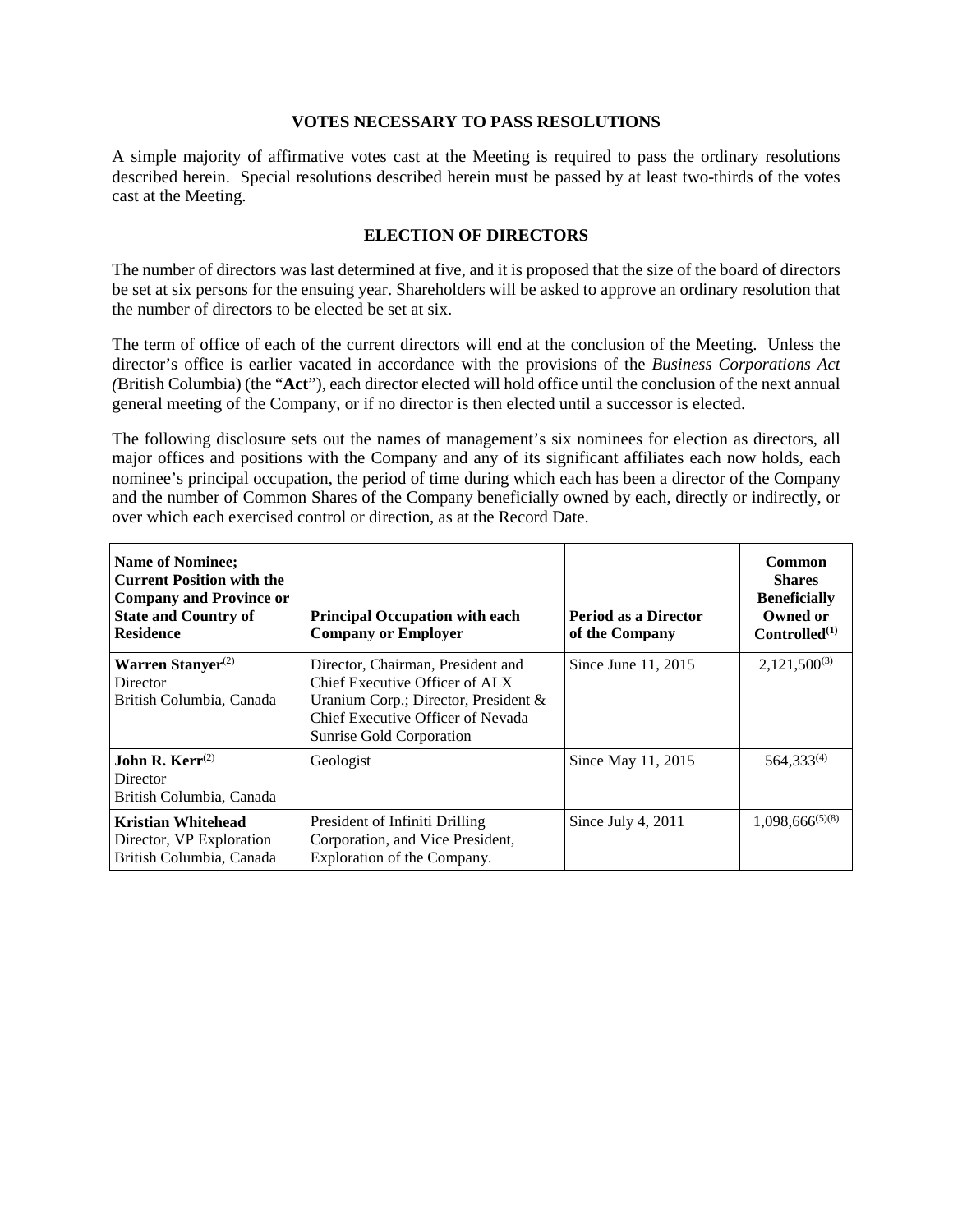| Name of Nominee;<br><b>Current Position with the</b><br><b>Company and Province or</b><br><b>State and Country of</b><br><b>Residence</b> | <b>Principal Occupation with each</b><br><b>Company or Employer</b>                                                                                                                                                                                              | <b>Period as a Director</b><br>of the Company | Common<br><b>Shares</b><br><b>Beneficially</b><br>Owned or<br>Controlled <sup>(1)</sup> |
|-------------------------------------------------------------------------------------------------------------------------------------------|------------------------------------------------------------------------------------------------------------------------------------------------------------------------------------------------------------------------------------------------------------------|-----------------------------------------------|-----------------------------------------------------------------------------------------|
| Michael D. Sweatman <sup><math>(2)</math></sup><br>Director, President & CEO<br>British Columbia, Canada                                  | President of MDS Management Ltd., a<br>Vancouver-based management<br>consulting Company, President and<br>Chief Executive Officer of the<br>Company                                                                                                              | Since June 11, 2015                           | $2,789,000^{(6)(7)}$                                                                    |
| <b>Gary Vivian</b><br>Director<br>Northwest Territories,<br>Canada                                                                        | Geologist, Chairman of Aurora<br>Geosciences                                                                                                                                                                                                                     | Since April 28, 2017                          | $Ni1^{(9)}$                                                                             |
| <b>Brent Petterson</b><br>Director and CFO<br>British Columbia, Canada                                                                    | Chief Financial Officer of Nevada<br>Sunrise Gold Corporation; Director and<br>Chief Financial Officer, Rotation<br>Minerals Ltd.; Director and Chief<br>Financial Officer of Sego Resources<br>Inc., and Director and Chief Financial<br>Officer of the Company | Since August 30, 2017                         | $800,000^{(10)}$                                                                        |

Notes:

(1) The information as to principal occupation, business or employment and Common Shares beneficially owned or controlled is not within the knowledge of the management of the Company and has been furnished by the respective nominees.

(2) Member of the Audit Committee.

(3) Mr. Stanyer holds options to purchase 200,000 Common Shares at a price of \$0.10 per Common Share, exercisable until June 23, 2020, options to purchase 100,000 Common Shares at a price of \$0.10 per Common Share, exercisable until June 27, 2021, and options to purchase 100,000 Common Shares at a price of \$0.13 per Common Share, exercisable until January 16, 2022. Mr. Stanyer also holds share purchase warrants for 50,000 Common Shares at a price of \$0.125 per Common Share, exercisable until April 29, 2018, share purchase warrants for 125,000 Common Shares at a price of \$0.15 per Common Share, exercisable until October 20, 2018, share purchase warrants for 100,000 Common Shares at a price of \$0.15 per Common Share, exercisable until October 26, 2018, and share purchase warrants for 27,750 Common Shares at a price of \$0.15 per Common Share, exercisable until May 31, 2019.

- (4) Mr. Kerr holds options to purchase 200,000 Common Shares at a price of \$0.10 per Common Share, exercisable until June 23, 2020, options to purchase 100,000 Common Shares at a price of \$0.10 per Common Share, exercisable until June 27, 2021, and options to purchase 100,000 Common Shares at a price of \$0.13 per Common Share, exercisable until January 16, 2022.
- (5) Mr. Whitehead holds options to purchase 200,000 Common Shares at a price of \$0.10 per Common Share, exercisable until June 23, 2020, options to purchase 100,000 Common Shares at a price of \$0.10 per Common Share, exercisable until June 27, 2021, and options to purchase 100,000 Common Shares at a price of \$0.13 per Common Share, exercisable until January 16, 2022. Mr. Whitehead also holds share purchase warrants for the purchase of 66,666 Common Shares at an exercise price of \$0.125 per Common Share, exercisable until April 29, 2018, share purchase warrants for the purchase of 250,000 Common Shares at an exercise price of \$0.15 and exercisable until October 26, 2018, share purchase warrants for the purchase of 50,000 Common Shares at an exercise price of \$0.15, exercisable until December 30, 2018, and share purchase warrants for 55,555 Common Shares at a price of \$0.15 per Common Share, exercisable until May 31, 2019.
- (6) Mr. Sweatman holds options to purchase 200,000 Common Shares at a price of \$0.10 per Common Share, exercisable until June 23, 2020, options to purchase 100,000 Common Shares at a price of \$0.10 per Common Share, exercisable until June 27, 2021, and options to purchase 100,000 Common Shares at a price of \$0.13 per Common Share, exercisable until January 16, 2022. Mr. Sweatman also holds share purchase warrants for the purchase of 300,000 Common Shares at an exercise price of \$0.125 per Common Share until June 10, 2020, share purchase warrants for the purchase of 50,000 Common Shares at an exercise price of \$0.20 per Common Share, exercisable until September 8, 2018, share purchase warrants for the purchase of 250,000 Common Shares at an exercise price of \$0.15 per Common Share, exercisable until October 20, 2018, share purchase warrants for the purchase of 25,000 Common Shares at an exercise price of \$0.15 per Common Share, exercisable until December 30, 2018, and share purchase warrants for 93,750 Common Shares at a price of \$0.15 per Common Share, exercisable until May 31, 2019.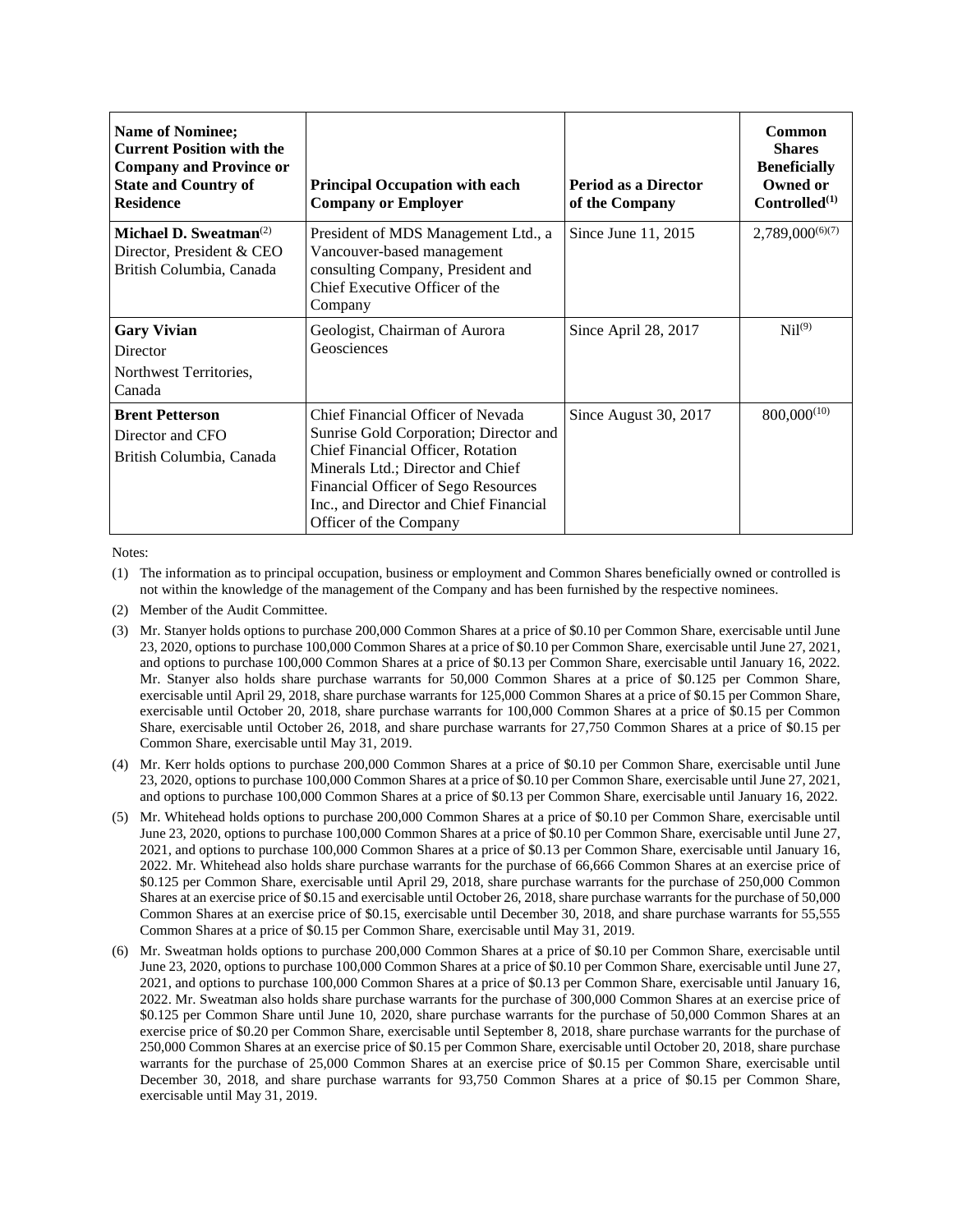- (7) Mr. Sweatman holds 210,000 Common Shares through his company, MDS Management Ltd.
- (8) Mr. Whitehead holds 700,000 Common Shares through his company, Infiniti Drilling Corporation.
- (9) Mr. Vivian holds options to purchase 200,000 Common Shares at a price of \$0.10 per Common Share, exercisable until April 28, 2022.
- (10) Mr. Petterson holds options to purchase 200,000 Common Shares at a price of \$0.10 per Common Share, exercisable until June 23, 2020, options to purchase 100,000 Common Shares at a price of \$0.10 per Common Share, exercisable until June 27, 2021, and options to purchase 100,000 Common Shares at a price of \$0.13 per Common Share, exercisable until January 16, 2022. Mr. Petterson also holds share purchase warrants for the purchase of 300,000 Common Shares at an exercise price of \$0.125 per Common Share until June 10, 2020, share purchase warrants for the purchase of 70,000 Common Shares at an exercise price of \$0.125 per Common Share, exercisable until April 29, 2018, share purchase warrants for the purchase of 25,000 Common Shares at an exercise price of \$0.20 per Common Share, exercisable until September 8, 2018, share purchase warrants for the purchase of 50,000 Common Shares at an exercise price of \$0.15 per Common Share, exercisable until October 20, 2018, share purchase warrants for the purchase of 100,000 Common Shares at an exercise price of \$0.15 per Common Share, exercisable until October 26, 2018, share purchase warrants for the purchase of 37,500 Common Shares at an exercise price of \$0.15 per Common Share, exercisable until December 30, 2018, and share purchase warrants for the purchase of 55,555 Common Shares at an exercise price of \$0.15 per Common Share, exercisable until May 31, 2019.

#### **Occupation, Business or Employment of Director Nominees**

#### *Warren Stanyer, Director*

Mr. Stanyer is a mineral exploration industry executive with over 20 years of experience in Canadian public company administration, as well as assisting in the planning and execution of exploration programs. Mr. Stanyer gained experience in the integration of modern exploration techniques to search for mineral deposits, especially in certain base metals, gold and uranium camps of northern Canada. He previously served as an officer with Pioneer Metals Corporation, a public gold and base metals exploration company, which was acquired by Barrick Gold Corporation in 2006, and until 2007 with UEX Corporation, a public uranium exploration company. From June 2008 to November 2009, Mr. Stanyer acted as President, CEO and a director of Northern Continental Resources Inc. until its acquisition by Hathor Exploration Ltd. In December 2010 he was appointed Chairman and COO, and from September 2011 until December 2012 served as director, President and CEO of Guyana Frontier Mining Corp. From October 2010, until December 2013, he acted as a director of Alpha Minerals Inc. until its acquisition by Fission Uranium Corp. Mr. Stanyer currently serves as a director of the Company, as a director, Chairman, President and CEO of ALX Uranium Corp., and as a director, CEO and President of Nevada Sunrise Gold Corporation.

#### *John R. Kerr, Director*

Mr. Kerr holds bachelor degrees in applied science and geological engineering from the University of British Columbia. Over the course of a 30+ year career he has been continuously engaged in mineral exploration and has extensive field experience throughout North America. Mr. Kerr has been a geological consulting engineer since 1970 and has held senior positions with a number of public companies, both as an officer and director. He has been involved with the discovery of a number of significant mineral deposits, including two producing mines and two additional projects currently awaiting production decisions.

#### *Kristian Whitehead, Director*

Mr. Kristian Whitehead is a graduate of the University of Victoria and has worked as an exploration geologist for several junior gold exploration companies including StrataGold Corporation, Hawthorne Gold Corporation, Chai Cha Na Mining, Hi Ho Silver Resources, Fire River Gold Corporation, Hunter Dickinson Group and Taseko Mines. Over the past fourteen years, Mr. Whitehead has worked on numerous exploration projects ranging from grassroots to production located in both North and South America. Mr. Whitehead is Vice President, Exploration, of the Company and is the president of Infiniti Drilling Corporation which has provided diamond drilling and geological consulting services to the exploration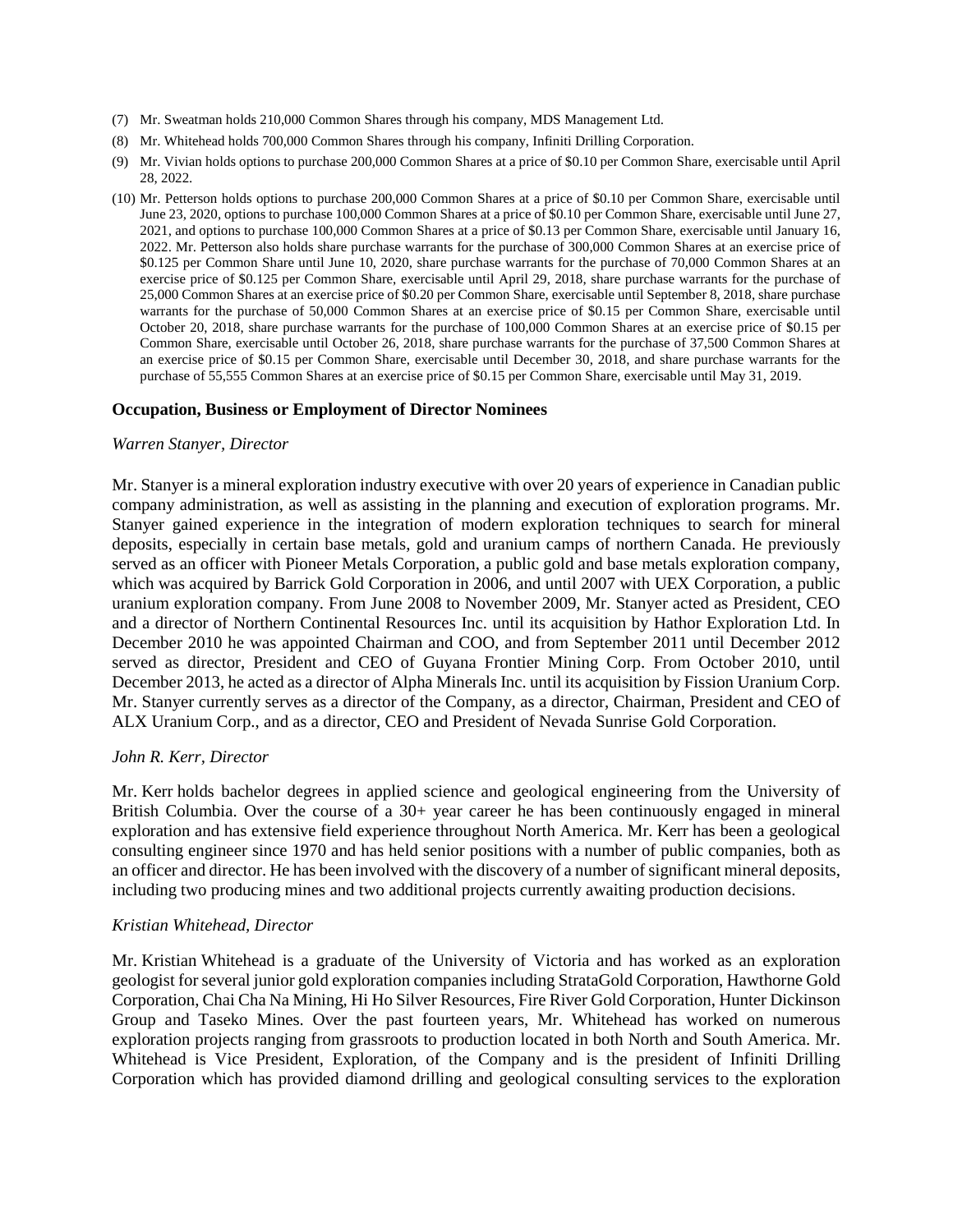industry since 2004. Mr. Whitehead brings experience in market reporting, quality control and assurance as well as project implementation, management and advancement.

### *Michael D. Sweatman, Director*

Mr. Sweatman is a Chartered Professional Accountant and operates MDS Management Ltd., a Vancouverbased management consulting company, since November 1992. In addition, Mr. Sweatman serves on a number of reporting companies as director or officer and several other companies which are reporting companies listed on the TSX Venture Exchange. He has served as a director and officer of a number of companies over the past 30 years. Mr. Sweatman obtained his CA designation in 1982 and is a member of the CPABC and CPA Yukon. He obtained his Bachelor of Arts degree in Economics and Commerce in 1982 from Simon Fraser University.

#### *Gary Vivian, Director*

A geologist with over 40 years of experience in mineral exploration. Mr. Vivian has worked across Canada, in NB, QC, ON, MB, SK, AB, BC, YT, NU and NT. His management skills have been applied to large exploration programs combining drill management, geology and geophysics using an integrated and systematic approach. Through his guidance, AGL has been instrumental in discovering and delineating the Kennady Diamonds Inc. Kelvin and Faraday kimberlites. Mr. Vivan has also been involved in the discovery of Sunrise and Run Lake (VMS), Fishhook Lake and Damoti Lake (Gold). Mr. Vivan serves as Chairman of Aurora Geosciences.

### *Brent Petterson, Director*

Mr. Petterson is a Chartered Professional Accountant and has been a member of the Audit Committee of several TSX Venture Exchange listed public companies over the past 10 years. As an officer, director and audit committee member of various public companies, Mr. Petterson is financially literate and familiar with the preparation and review of financial statements and the accounting principles used in preparing financial statements.

### **Cease Trade Orders and Bankruptcies**

Mr. Sweatman was a director of Glenthorne Enterprises Inc. ("**Glenthorne**") when trading of the securities of Glenthorne was halted on April 15, 2009 by the TSX Venture Exchange pending clarification of the company's financial affairs. The securities resumed trading on May 28, 2009.

Mr. Sweatman was a director of Mega Precious Metals Inc. ("**Mega**") From July 1998 until June 2015. In October 2002, trading in the common shares of Mega (then named Treat Systems Inc. ("**Treat**") was halted by the TSX-V for failure to meet the tier maintenance requirements under the policies of the TSX-V and for having been designated as an inactive issuer for a period in excess of 18 months. In August 2003, the common shares were listed for trading on the NEX board of the TSX-V. In January 2008, Treat completed a "change of business" pursuant to the policies of the TSX-V. Treat's name was changed to Mega Silver Inc. and the common shares resumed trading on the TSX-V on January 31, 2008.

Except as provided above, no proposed director of the Company is, as of the date of this Information Circular, or has been, within the 10 years prior to the date hereof, a director or chief executive officer or chief financial officer of any company (including the Company) that: (a) was subject to an order that was issued while the proposed director was acting in the capacity as director, chief executive officer or chief financial officer; or (ii) was subject to an order that was issued after the proposed director ceased to be a director, chief executive officer or chief financial officer and which resulted from an event that occurred while that person was acting in the capacity as director, chief executive officer or chief financial officer.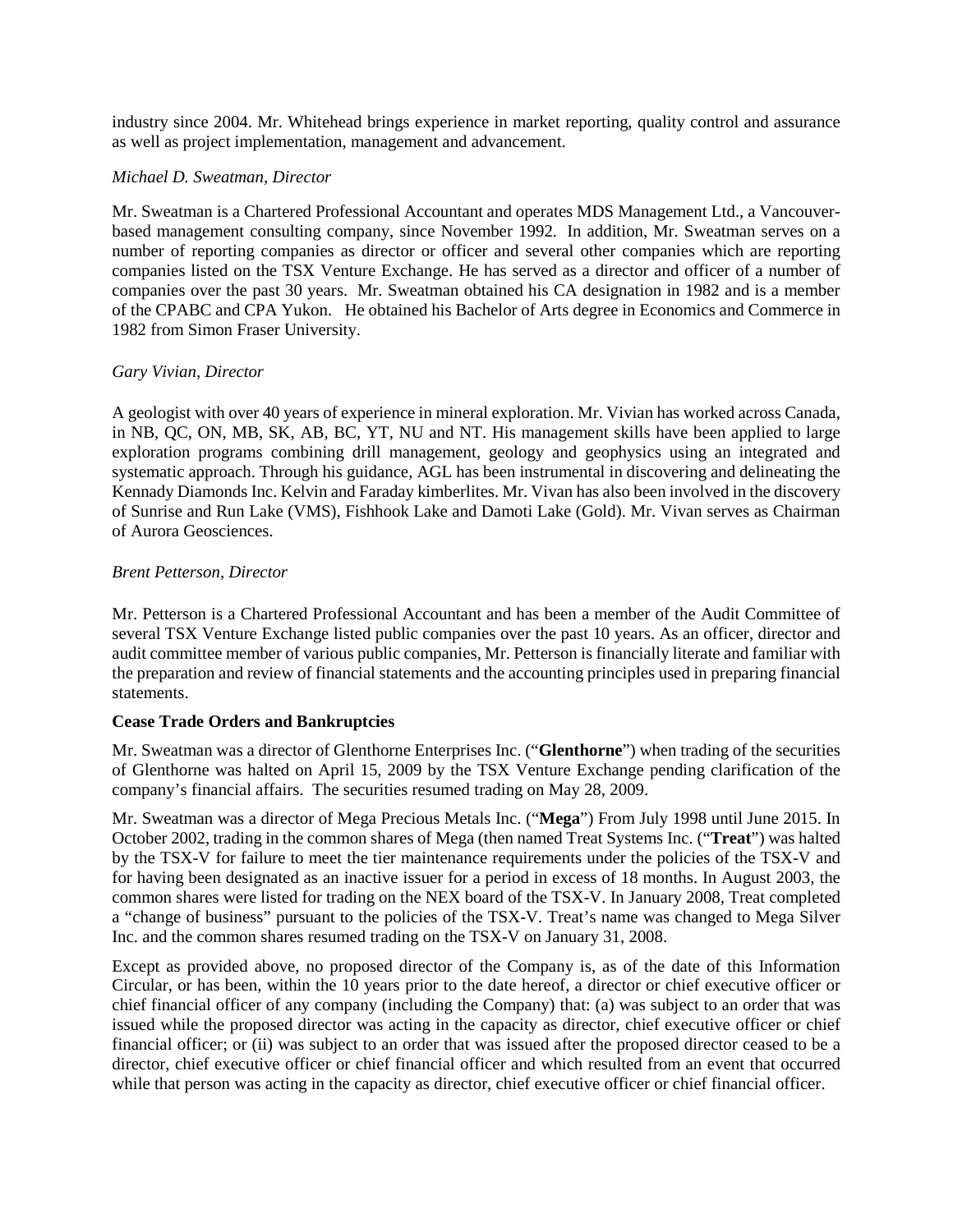No proposed director of the Company is, as at the date of this Information Circular, or has been within 10 years before the date of this Information Circular, a director or executive officer of any company (including the Company) that, while that person was acting in that capacity, or within a year of that person ceasing to act in that capacity, became bankrupt, made a proposal under any legislation relating to bankruptcy or insolvency or was subject to or instituted any proceedings, arrangement or compromise with creditors or had a receiver, receiver manager or trustee appointed to hold its assets.

No proposed director of the Company has, within the 10 years before the date of this Information Circular, become bankrupt, made a proposal under any legislation relating to bankruptcy or insolvency, or become subject to or instituted any proceedings, arrangement or compromise with creditors, or had a receiver, receiver manager or trustee appointed to hold the assets of the proposed director.

# **APPOINTMENT OF AUDITOR**

Davidson & Company LLP, Chartered Accountants, Suite 1200, 609 Granville Street, Vancouver, British Columbia, will be nominated at the Meeting for re-appointment as auditor of the Company at remuneration to be fixed by the directors.

# **AUDIT COMMITTEE AND RELATIONSHIP WITH AUDITOR**

National Instrument 52-110 "*Audit Committees*" of the Canadian Securities Administrators ("**NI 52-110**") requires the Company, as a venture issuer, to disclose annually in its Information Circular certain information concerning the constitution of its audit committee and its relationship with its independent auditor, as set forth in the following:

### **The Audit Committee's Charter**

The audit committee has a charter. A copy of the audit committee charter is attached hereto as Schedule "B".

### **Composition of the Audit Committee**

The current members of the audit committee are Michael D. Sweatman, John R. Kerr, and Warren Stanyer. John R. Kerr is considered an independent member of the audit committee. Michael Sweatman is not considered to be independent, as he is the President and Chief Executive Officer of the Company. Mr. Stanyer is not considered to be independent as he is the President and Chief Executive Officer of Nevada Sunrise Gold Corporation, a company for which Michael D. Sweatman had, within the previous three years, served on the compensation committee. All members of the audit committee are considered to be financially literate.

### **Relevant Education and Experience**

For relevant education and experience of the members of the audit committee, please see above heading "*Occupation, Business or Employment of Director Nominees*".

All members of the audit committee have:

- (a) gained through their experience as directors and officers of publicly listed companies, an understanding of the accounting principles used by the issuer to prepare its financial statements, and the ability to assess the general application of those principles in connection with estimates, accruals and reserves;
- (b) experience preparing, auditing, analyzing or evaluating financial statements that present a breadth and level of complexity in accounting issues comparable to issues that the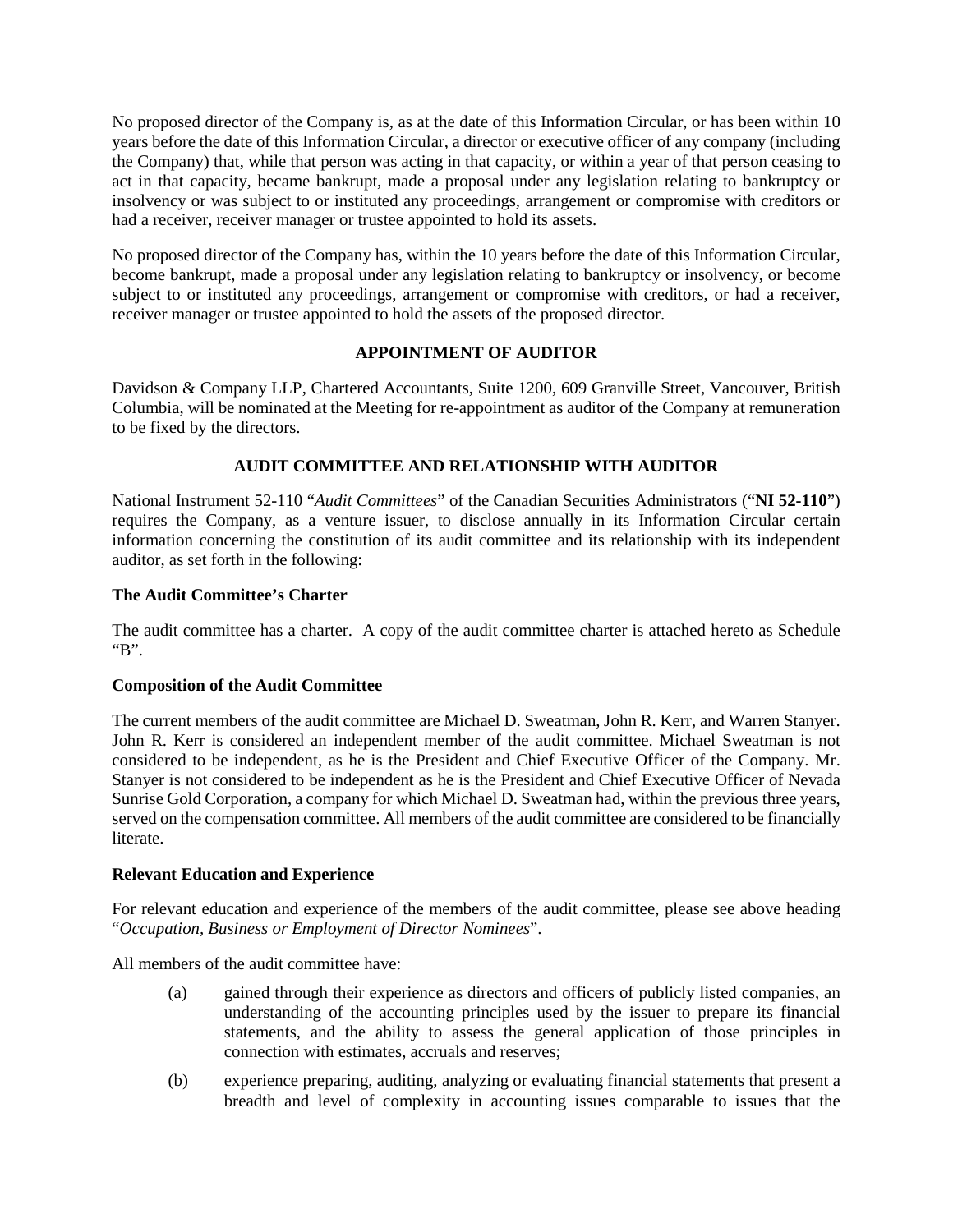Company can reasonably expect to arise in the issuer's financial statements; or experience actively supervising individuals engaged in such activities; and

(c) an understanding of internal controls and procedures for financial reporting.

#### **Audit Committee Oversight**

The audit committee has not made any recommendations to the Board to nominate or compensate any auditor other than Davidson & Company LLP.

#### **Reliance on Certain Exemptions**

The Company's auditor, Davidson & Company LLP, has not provided any material non-audit services.

#### **Pre-Approval Policies and Procedures**

The audit committee has not adopted specific policies and procedures for the engagement of non-audit services. Subject to the requirements of NI 52-110, the engagement of non-audit services is considered by the Company's board of directors, and where applicable the audit committee, on a case-by-case basis.

#### **External Auditor Service Fees**

Fees incurred with Davidson & Company LLP for audit services in the last two fiscal years are outlined in the following table:

| <b>Nature of Services</b>         | <b>Fees Paid to Auditor in Year Ended</b><br><b>October 31, 2016</b> | <b>Fees Paid to Auditor in Year</b><br>Ended October 31, 2017 |
|-----------------------------------|----------------------------------------------------------------------|---------------------------------------------------------------|
| Audit Fees <sup>(1)</sup>         | \$19,000                                                             | \$19,000                                                      |
| Audit-Related Fees <sup>(2)</sup> | \$Nil                                                                | \$380                                                         |
| Tax Fees $(3)$                    | \$2,500                                                              | \$6,450                                                       |
| All Other Fees $(4)$              | \$Nil                                                                | <b>SNil</b>                                                   |
| Total                             | \$21,500                                                             | \$25,830                                                      |

Notes:

- (1) "Audit Fees" include fees necessary to perform the annual audit and quarterly reviews of the Company's consolidated financial statements. Audit Fees include fees for review of tax provisions and for accounting consultations on matters reflected in the financial statements. Audit Fees also include audit or other attest services required by legislation or regulation, such as comfort letters, consents, reviews of securities filings and statutory audits.
- (2) "Audit-Related Fees" include services that are traditionally performed by the auditor. These audit-related services include employee benefit audits, due diligence assistance, accounting consultations on proposed transactions, internal control reviews and audit or attest services not required by legislation or regulation.
- (3) "Tax Fees" include fees for all tax services other than those included in "Audit Fees" and "Audit-Related Fees". This category includes fees for tax compliance, tax planning, tax advice, and the Company's Canadian and US corporate tax returns. Tax planning and tax advice includes assistance with tax audits and appeals, tax advice related to mergers and acquisitions, and requests for rulings or technical advice from tax authorities.

(4) "All Other Fees" include all other non-audit services.

#### **CORPORATE GOVERNANCE**

#### **General**

Corporate governance refers to the policies and structure of the board of directors of a company whose members are elected by and are accountable to the shareholders of such company. Corporate governance encourages establishing a reasonable degree of independence of the board of directors from executive management and the adoption of policies to ensure the board of directors recognizes the principles of good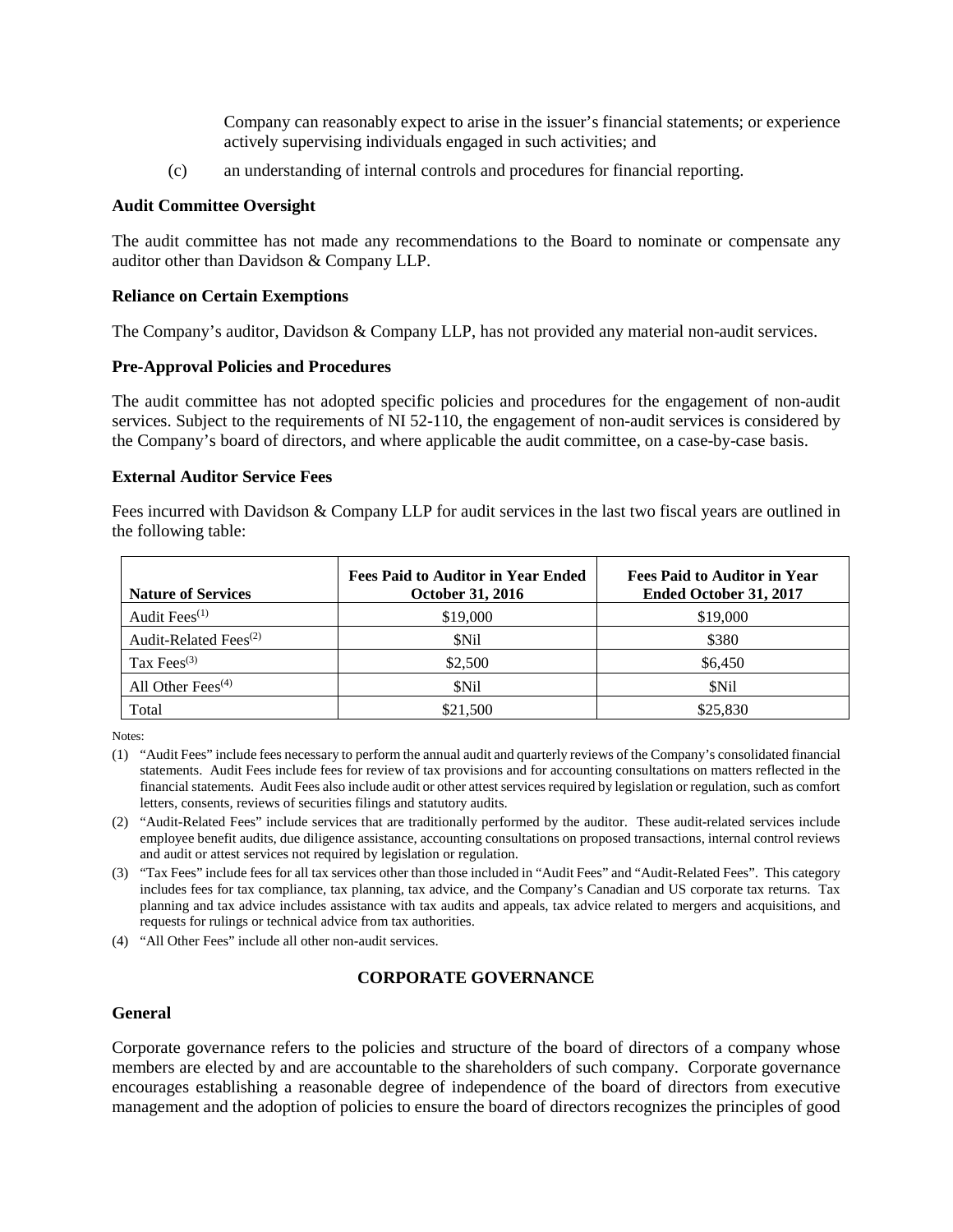management. The Board is committed to sound corporate governance practices, as such practices are both in the interests of shareholders and help to contribute to effective and efficient decision-making.

#### **Board of Directors**

Directors are considered to be independent if they have no direct or indirect material relationship with the Company. A "material relationship" is a relationship which could, in the view of the Company's Board, be reasonably expected to interfere with the exercise of a director's independent judgment.

The Board facilitates its independent supervision over management through communication with its Chief Executive Officer. The Board is responsible for establishing performance criteria and compensation for the Chief Executive Officer. In addition, the Board is responsible for the stock option plan including any modifications to the plan and any option grants. The audit committee meets at least annually with the external auditors and Chief Financial Officer to review and approve the financial statements.

The current independent members of the Board are John R. Kerr and Gary Vivian. Michael D. Sweatman is not independent as he is the President and Chief Executive Officer of the Company. Kristian Whitehead is not independent as he is Vice President, Exploration of the Company. Warren Stanyer is not independent as he is the President and Chief Executive Officer of Nevada Sunrise Gold Corporation, a company for which Michael D. Sweatman had, within the previous three years, served on the compensation committee.

#### **Directorships**

| <b>Name of Director</b>             | <b>Name of Reporting Issuer</b> | <b>Exchange Listed</b> |
|-------------------------------------|---------------------------------|------------------------|
| ALX Uranium Corp.<br>Warren Stanyer |                                 | <b>TSXV</b>            |
|                                     | Nevada Sunrise Gold Corporation | <b>TSXV</b>            |
| John R. Kerr                        | Canyon Copper Corp.             | <b>TSXV</b>            |
|                                     | <b>Bravada Gold Corporation</b> | <b>TSXV</b>            |
|                                     | Quaterra Resources Inc.         | <b>TSXV</b>            |
| Michael D. Sweatman                 | Marifil Mines Limited           | <b>TSXV</b>            |
|                                     | Nevada Sunrise Gold Corporation | <b>TSXV</b>            |
| <b>Brent Petterson</b>              | <b>Rotation Minerals Ltd.</b>   | <b>TSXV</b>            |
|                                     | Sego Resources Inc.             | <b>TSXV</b>            |

The directors are currently serving on boards of the following other reporting companies (or equivalent) as set out below:

### **Orientation and Continuing Education**

When new directors are appointed, they receive an orientation, commensurate with their previous experience, on the Company's properties, business, technology and industry and on the responsibilities of directors.

Board meetings may also include presentations by the Company's management and employees to give the directors additional insight into the Company's business. The Company has not taken any additional measures to provide continuing education for directors.

#### **Ethical Business Conduct**

The Board has found that the fiduciary duties placed on individual directors by the Company's governing corporate legislation and the common law and the restrictions placed by applicable corporate legislation on an individual directors' participation in decisions of the Board in which the director has an interest have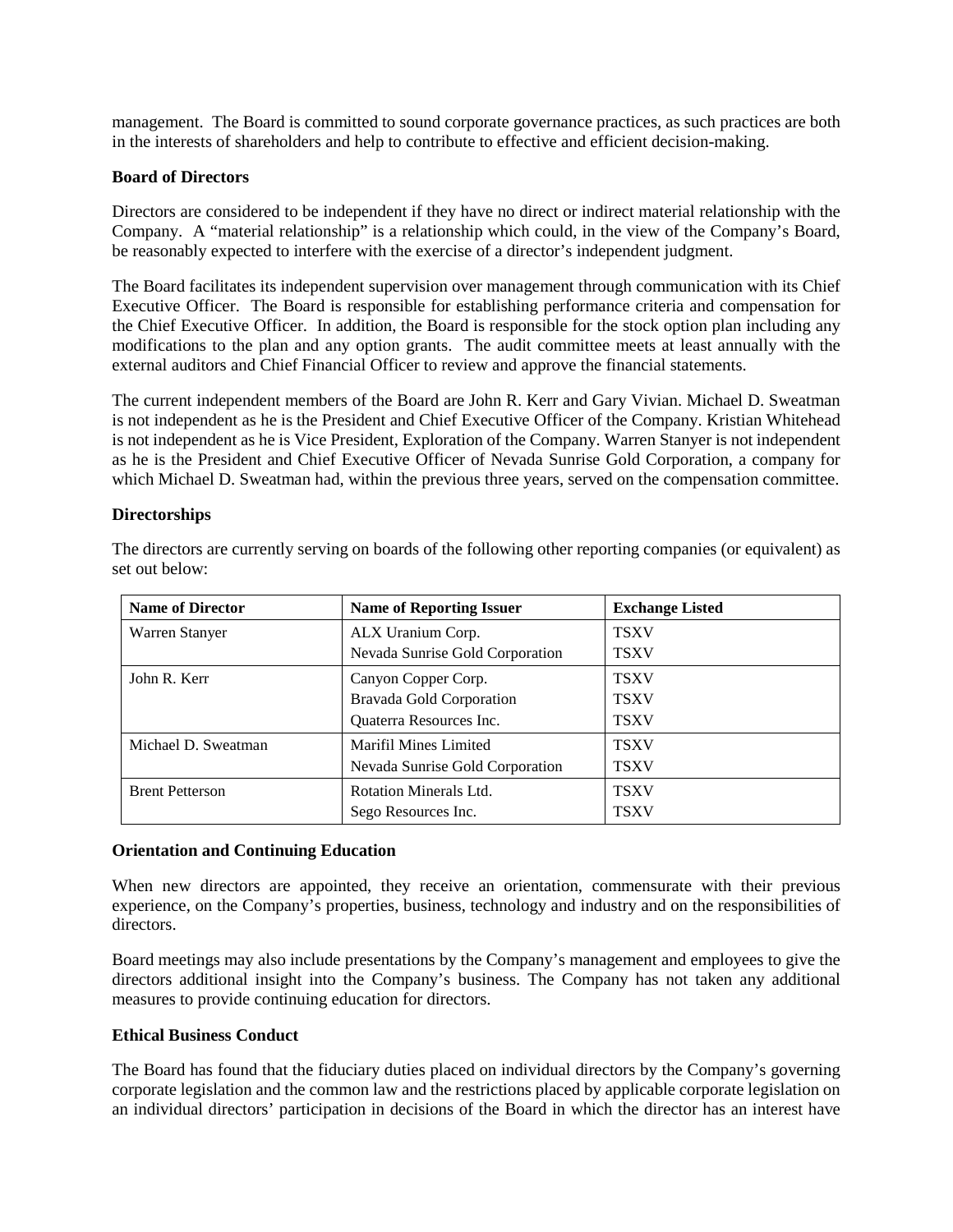been sufficient to ensure that the Board operates independently of management and in the best interests of the Company.

#### **Nomination of Directors**

The Board considers its size each year when it considers the number of directors to recommend to the shareholders for election at the annual meeting of shareholders, taking into account the number required to carry out the Board's duties effectively and to maintain a diversity of views and experience.

The Board does not have a nominating committee, and these functions are currently performed by the Board as a whole.

#### **Compensation**

The Company has a compensation committee currently consisting of Michael D. Sweatman, Gary Vivian, and John R. Kerr. The compensation committee determines compensation for the directors and the Chief Executive Officer. The Company's Chief Executive Officer, Michael D. Sweatman, does not participate in decisions regarding his own compensation. A new compensation committee will be determined after the Meeting.

#### **Other Board Committees**

The Board has no other committees other than the audit committee and the compensation committee.

#### **Assessments**

The Board is relatively small and direct communication between directors and officers is encouraged. The Board has not taken any additional measures to assess the effectiveness of the Board.

# **STATEMENT OF EXECUTIVE COMPENSATION**

#### **Named Executive Officer**

In this section, "Named Executive Officer" ("**NEO**") means each of the following individuals:

- (a) a Chief Executive Officer ("**CEO**");
- (b) a Chief Financial Officer ("**CFO**");
- (c) each of the three most highly compensated executive officers, or the three most highly compensated individuals acting in a similar capacity, other than the CEO and CFO, at the end of the most recently completed financial year whose total compensation was, individually, more than \$150,000 for that financial year; and
- (d) each individual who would be a NEO under paragraph (c) but for the fact that the individual was neither an executive officer of the company, nor acting in a similar capacity, at October 31, 2017.

Michael Sweatman, President and CEO, and Brent Petterson, CFO, are each an NEO of the Company for the purposes of the following disclosure.

The following disclosure sets out the compensation that the Board intended to pay, make payable, award, grant, give or otherwise provide to each NEO and director for the financial year ended October 31, 2017.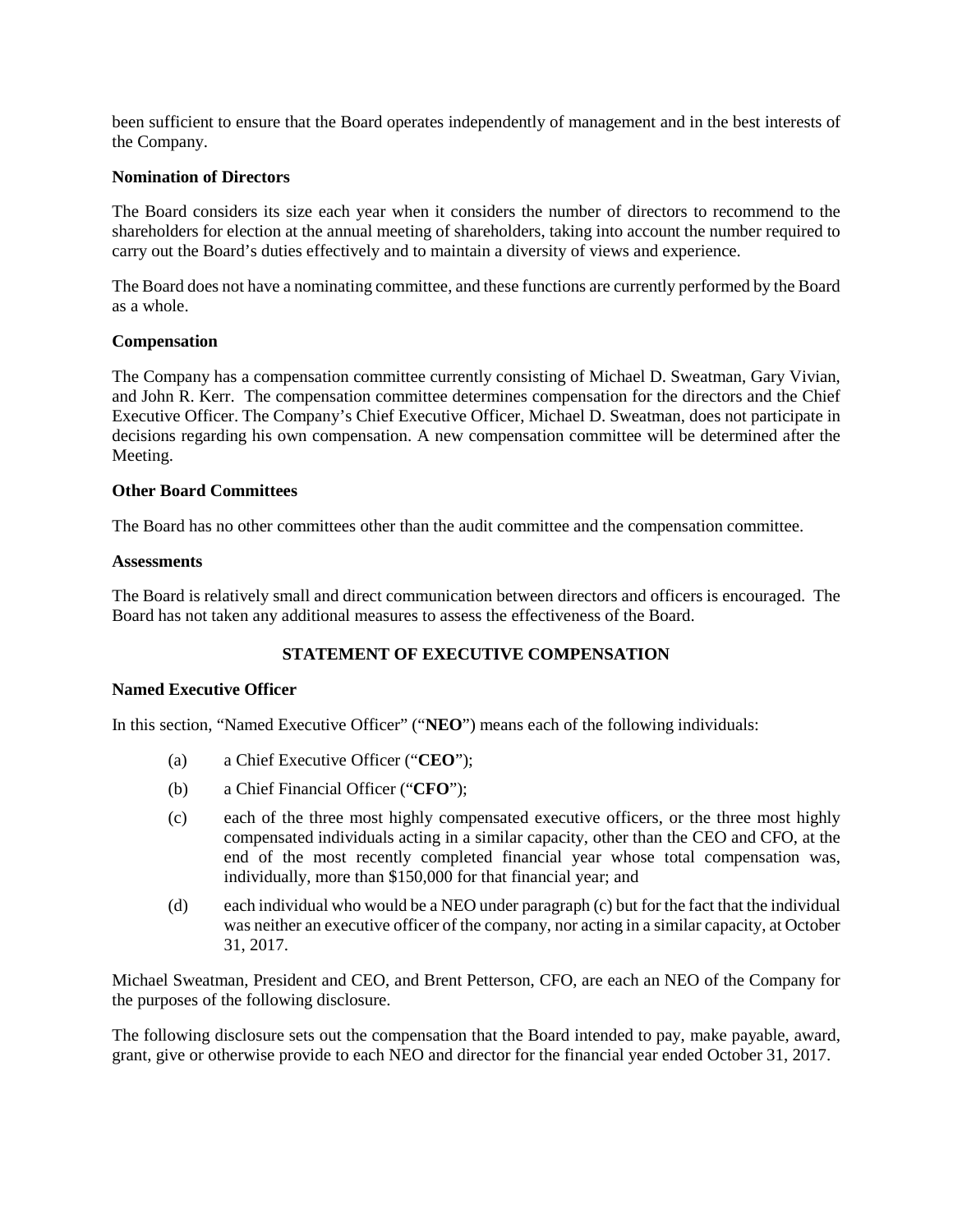#### **Compensation and Discussion Analysis**

The compensation committee does not have a formal process for reviewing compensation of the directors and senior officers, and reviews of compensation are conducted on a periodic basis.

The compensation committee deals with executive compensation matters. The compensation committee regularly considers the implications of the risks associated with the Company's compensation program and how it might mitigate those risks. The Company does not currently believe there are any risks arising from compensation policies and practices that are reasonably likely to have an adverse effect on the Company.

The Company did not retain any compensation consultants during the financial year ended October 31, 2017.

The Company's compensation programs are designed to recognize and reward executive performance consistent with the success of the Company's business. These policies and programs are intended to attract and retain capable and experienced people. The philosophy of the Board and the compensation committee is to ensure that the Company's compensation goals and objectives, as applied to the actual compensation paid to the Company's CEO and other executive officers, are aligned with the Company's overall business objectives and with shareholder interests.

The compensation committee considers a variety of factors when determining both compensation policies and programs and individual compensation levels. These factors include the long-range interests of the Company and its shareholders, overall financial and operating performance of the Company and the compensation committee's assessment of each executive's individual performance and contribution toward meeting corporate objectives.

### **Report on Executive Compensation**

The compensation committee assumes responsibility for reviewing and monitoring the long-range compensation strategy for the senior management of the Company. The compensation committee determines the type and amount of compensation for the President and CEO. The compensation committee also reviews the compensation of the Company's senior executives.

### **Philosophy and Objectives**

The compensation program for the senior management of the Company is designed to ensure that the level and form of compensation achieves certain objectives, including:

- (a) attracting and retaining qualified executives;
- (b) motivating the short and long-term performance of these executives; and
- (c) better aligning their interests with those of the Company's shareholders.

In compensating its senior management, the Company employs a combination of salary and equity participation through its share option plan.

### **Elements of the Compensation Program for the Fiscal Year 2017**

The significant elements of compensation awarded during the financial year ended October 31, 2017 to the NEOs was paid in cash. The Company does not presently have a long-term incentive plan for its NEOs. There is no policy or target regarding allocation between cash and non-cash elements of the Company's compensation program. The compensation committee reviews periodically the total compensation package of each of the Company's executive officers on an individual basis, and makes recommendations for the individual components of its compensation.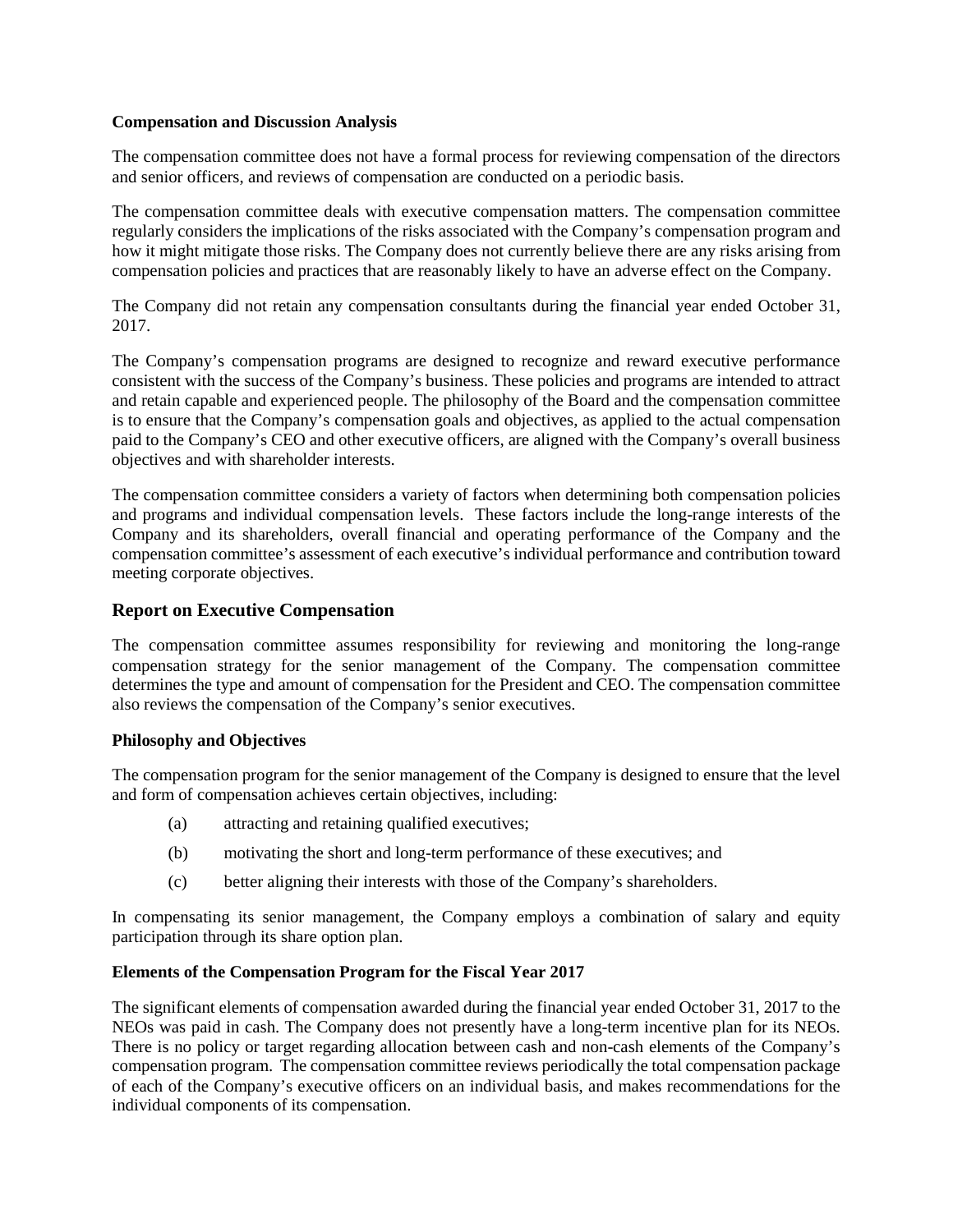#### **Actions, Decisions or Policies made after October 31, 2017**

No material actions, decisions or policies were made after October 31, 2017.

#### **Cash Salary**

As a general rule, the Company seeks to offer its NEOs a compensation package that is in line with that offered by other companies in our industry, and as an immediate means of rewarding the NEO for efforts expended on behalf of the Company.

#### **Equity Participation**

The Company believes that encouraging its executives and employees to become shareholders is the best way of aligning their interests with those of its shareholders. Equity participation is accomplished through the Company's share option plan. Options to purchase Common Shares are granted to senior executives taking into account a number of factors, including the amount and term of options previously granted, base salary and bonuses and competitive factors. Options that vest on terms established by the Board are generally granted to senior executives of the Company.

#### **Option-Based Awards**

The Company has in place a share option plan dated for reference March 11, 2008, as amended December 3, 2014 (the "**Plan**"). The Plan has been established to provide incentive to qualified parties to increase their proprietary interest in the Company and thereby encourage their continuing association with the Company. The Plan is administered by the Board. The Plan provides that options will be issued pursuant to option agreements to directors, officers, employees or consultants of the Company or a subsidiary of the Company. All options expire on a date not later than five years after the issuance of such option. Previous grants of option-based awards are taken into account when considering new grants of options. Subject to the requirements of the policies of the TSXV and the prior receipt of any necessary regulatory approval, the Board may, in its absolute discretion, amend or modify the Plan or any outstanding option granted under the Plan, as to the provisions set out in the Plan. There are currently options outstanding to purchase an aggregate of 3,100,000 Common Shares.

The Plan is also intended to emphasize management's commitment to the growth of the Company and the enhancements of shareholders' equity through, for example, improvements in its resource base and share price increments.

The Company relies on discussions of the Board without any formal objectives in granting options, other than management's consideration of the NEO's duties and responsibilities, the NEO's execution of such duties, and the impact of stock options on the total compensation package as envisioned by the Board for each of the NEOs. In view of the current situation wherein the Company is not in a position to pay cash salaries commensurate with the NEO's positions in comparison with industry standards, the Board generally relies on stock options to design an equitable compensation package.

Given the evolving nature of the Company's business, the Board continues to review and redesign the overall compensation plan for senior management so as to continue to address the objectives identified above.

At least annually, the Board reviews the grant of stock options to management and employees. The Board approves base salaries and stock options at the same time to facilitate consideration of target direct compensation to executive officers. Additional options may be granted as options are replenished within the Plan. Options are granted at other times of the year to individuals commencing employment with the Company. The exercise price for the options is set in accordance with the policies of the TSXV.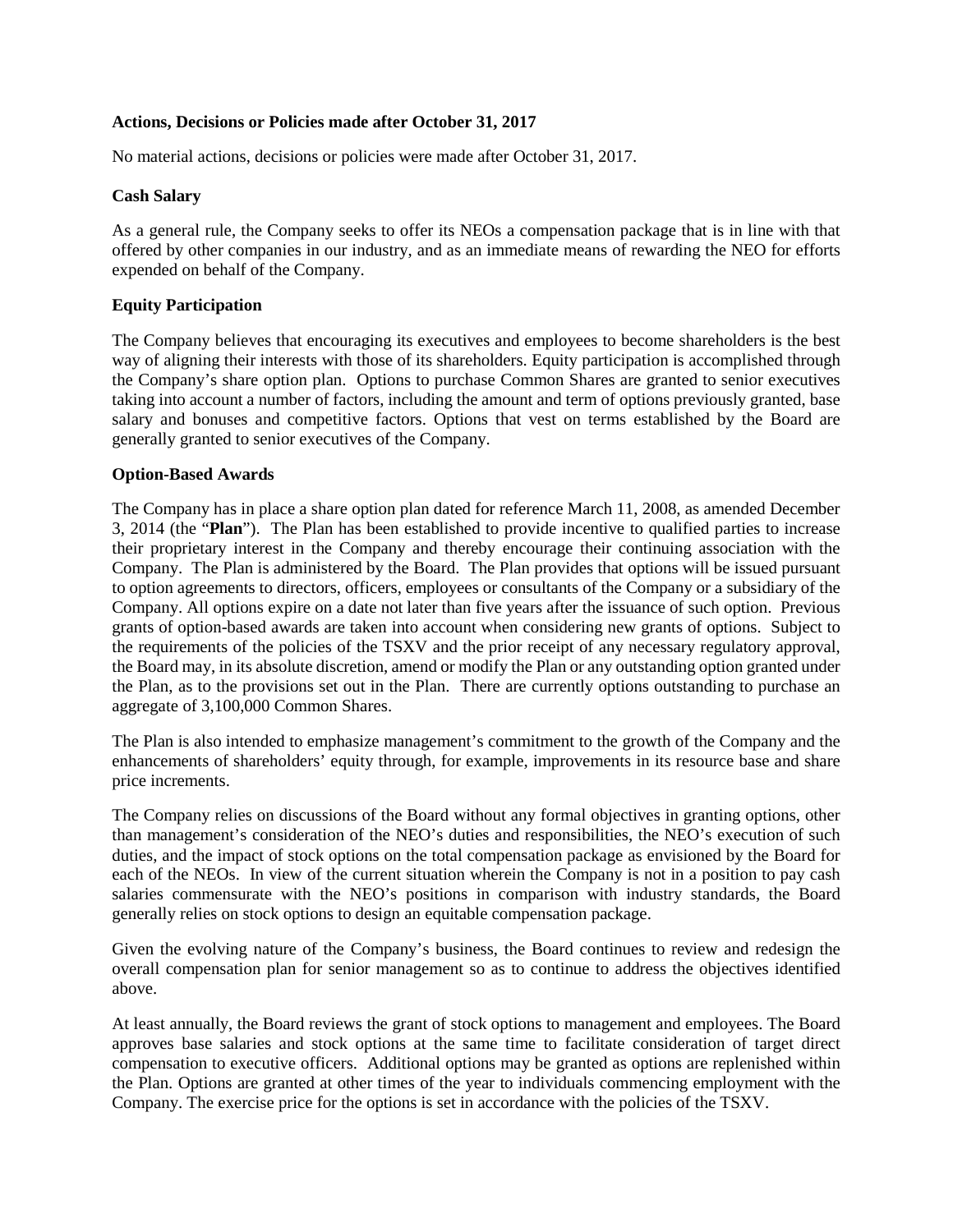### **Perquisites and Other Personal Benefits**

The Company's NEOs are not generally entitled to significant perquisites or other personal benefits not offered other employees to the Company.

### **SUMMARY COMPENSATION TABLE**

The compensation paid to the NEO's during the Company's three most recently completed financial years ended October 31, 2017, 2016, and 2015 is as set out below and is expressed in Canadian dollars. Optionbased awards are expressed in Canadian dollars.

|                                                                    |                      |                                                 |                                         |                                            |                                                  | Non-equity incentive<br>plan compensation |                                              |                                                 |                                                  |
|--------------------------------------------------------------------|----------------------|-------------------------------------------------|-----------------------------------------|--------------------------------------------|--------------------------------------------------|-------------------------------------------|----------------------------------------------|-------------------------------------------------|--------------------------------------------------|
| Name and<br>principal position                                     | Year                 | <b>Salary</b><br>\$)                            | Share-<br><b>based</b><br>awards<br>\$) | Option-<br>based<br>awards<br>$(\$)^{(1)}$ | <b>Annual</b><br>incentive<br>plans<br>\$)       | Long-term<br>incentive<br>plans<br>$($)$  | <b>Pension</b><br>value<br>$({\bf 1})^{(2)}$ | All other<br>\$)                                | <b>Total</b><br>compensation compensation<br>\$) |
| Michael D.<br>Sweatman<br>President &<br>$CEO^{(3)}$               | 2017<br>2016<br>2015 | 48,500 $(9)$<br>32,000 $(9)$<br>$14,000^{(9)}$  | Nil<br>Nil<br>Nil                       | 12,000<br>9,000<br>16,000                  | N <sub>il</sub><br>N <sub>il</sub><br><b>Nil</b> | N <sub>il</sub><br>N <sub>il</sub><br>Nil | Nil<br>N <sub>il</sub><br>Nil                | N <sub>il</sub><br>N <sub>i</sub><br><b>Nil</b> | 60,500<br>41,000<br>30,000                       |
| <b>Brent Petterson</b><br>CFO <sup>(4)</sup>                       | 2017<br>2016<br>2015 | 37,000 $(7)$<br>$28,000^{(7)}$<br>$6,000^{(7)}$ | N <sub>il</sub><br>Nil<br>Nil           | 12,000<br>9,000<br>16,000                  | Nil<br>N <sub>il</sub><br>Nil                    | N <sub>il</sub><br>N <sub>il</sub><br>Nil | N <sub>il</sub><br>Nil<br>N <sub>il</sub>    | N <sub>il</sub><br>N <sub>i</sub><br><b>Nil</b> | 49,000<br>37,000<br>22,000                       |
| John J. O'Neill<br>Former<br>President <sup><math>(5)</math></sup> | 2015                 | <b>Nil</b>                                      | N/A                                     | Nil                                        | N/A                                              | N/A                                       | N/A                                          | <b>Nil</b>                                      | <b>Nil</b>                                       |
| Sheryl A. Jones<br>Former CFO <sup>(6)</sup>                       | 2015                 | N <sub>il</sub>                                 | N/A                                     | Nil                                        | N/A                                              | N/A                                       | N/A                                          | $8,775^{(8)}$                                   | 8,775                                            |

Notes:

- (1) The value is based on the calculated fair value on the dates of grant of June 23, 2015, June 27, 2016 and January 16, 2017. The assumptions used in the Black-Scholes valuation of the options to calculate stock-based compensation expense in the financial statements were as follows: Risk-free interest rates of 1.50%, 1.38% and 1.45%, expected life of options five years and annualized volatility of 195%, 171% and 169%.
- (2) The Company has no pension plans for its directors, officers or employees.
- (3) Michael Sweatman was appointed President and CEO on June 11, 2015.
- (4) Brent Petterson was appointed CFO on June 11, 2015.
- (5) John J. O'Neill resigned as President on June 11, 2015.
- (6) Sheryl A. Jones resigned as CFO on June 11, 2015.
- (7) These funds were paid to MBP Management Ltd., a company controlled by Mr. Petterson.
- (8) The compensation shown for Sheryl A. Jones includes all amounts paid to a management company of which she is an employee that provides accounting and related services to the Company.
- (9) These funds were paid to MDS Management Ltd., a company controlled by Mr Sweatman.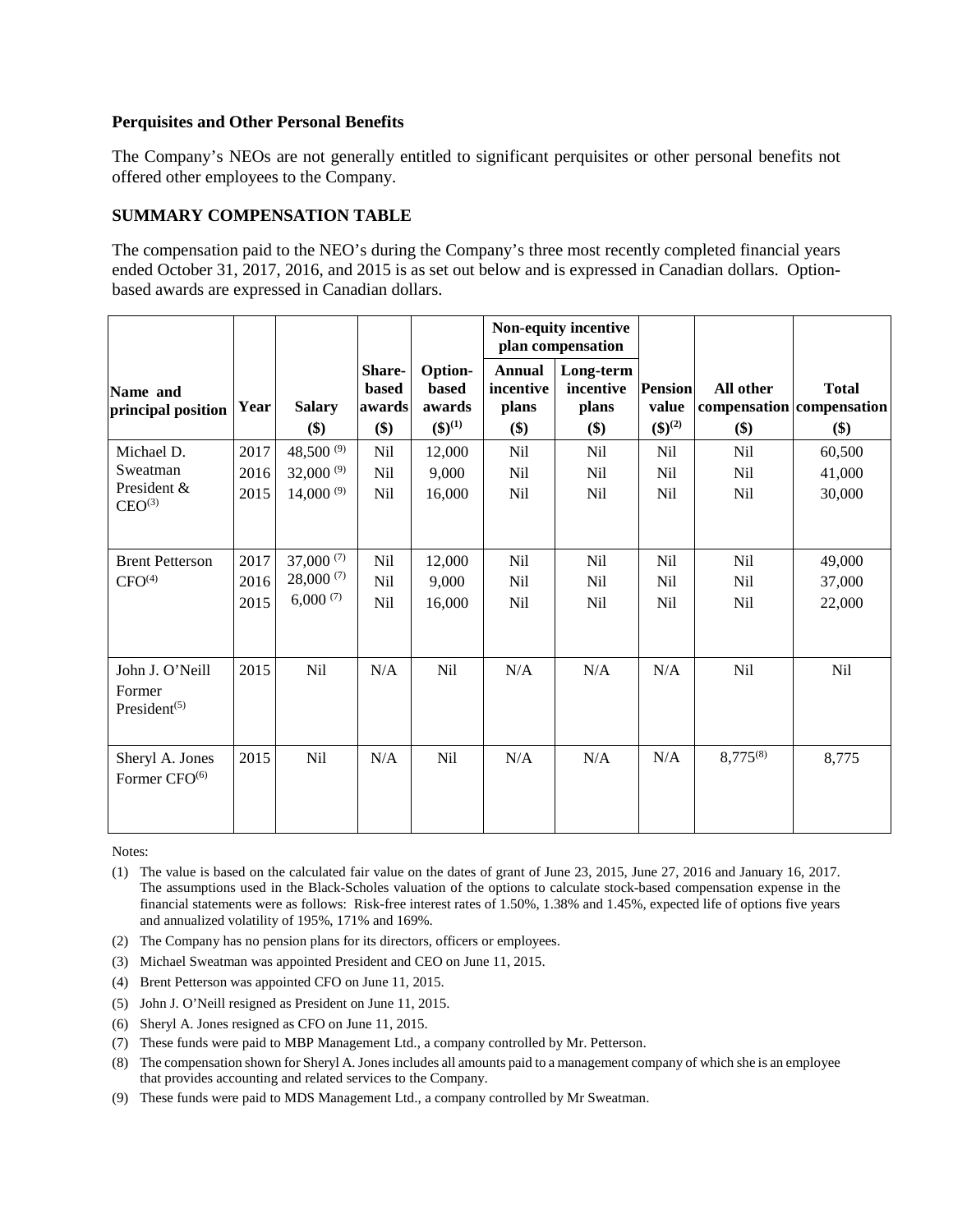### **INCENTIVE PLAN AWARDS**

#### **Outstanding Share-based Awards and Option-based Awards**

No share-based awards were granted to the NEOs of the Company. The following table sets out all optionbased awards outstanding as at October 31, 2017, for each NEO:

|                        | <b>Option-based Awards</b>                                           |                                 |                                      |                                                             |  |  |
|------------------------|----------------------------------------------------------------------|---------------------------------|--------------------------------------|-------------------------------------------------------------|--|--|
| <b>Name</b>            | <b>Number of securities</b><br>underlying unexercised options<br>(#) | Option<br>exercise price<br>\$) | Option<br>expiration date<br>(M/D/Y) | <b>Value of unexercised</b><br>in-the-money options<br>(\$) |  |  |
|                        |                                                                      |                                 |                                      |                                                             |  |  |
| Michael D. Sweatman    | $200,000^{(1)}$                                                      | 0.10                            | June 23, 2020                        | Nil                                                         |  |  |
|                        | $100,000^{(2)}$                                                      | 0.10                            | June 27, 2021                        | <b>Nil</b>                                                  |  |  |
|                        | $100,000^{(3)}$                                                      | 0.13                            | January 16, 2022                     | <b>Nil</b>                                                  |  |  |
|                        |                                                                      |                                 |                                      |                                                             |  |  |
| <b>Brent Petterson</b> | $200,000^{(1)}$                                                      | 0.10                            | June 23, 2020                        | Nil                                                         |  |  |
|                        | $100,000^{(2)}$                                                      | 0.10                            | June 27, 2021                        | Nil                                                         |  |  |
|                        | $100,000^{(3)}$                                                      | 0.13                            | January 16, 2022                     | Nil                                                         |  |  |

Notes:

(1) These options to purchase Common Shares were granted on June 23, 2015.

(2) These options to purchase Common Shares were granted on June 27, 2016.

(3) These options to purchase Common Shares were granted on January 16, 2017.

#### **Incentive Plan Awards – Value Vested or Earned During the Year**

The following table sets out all incentive plans (value vested or earned) during the year ended October 31, 2017, for each NEO:

| <b>Name</b>            | Option-based awards – Value   Share-based awards – Value   compensation – Value earned<br>vested during the year<br>$(5)^{(1)}$ | vested during the year<br>IΦ. | Non-equity incentive plan<br>during the year<br>(\$) |
|------------------------|---------------------------------------------------------------------------------------------------------------------------------|-------------------------------|------------------------------------------------------|
| Michael D. Sweatman    | 12.000                                                                                                                          | Nil                           | Nil                                                  |
| <b>Brent Petterson</b> | 12.000                                                                                                                          | Nil                           | Nil                                                  |

Notes:

(1) The value is based on the calculated fair value on the dates of grant of January 16, 2017. The assumptions used in the Black-Scholes valuation of the options to calculate stock-based compensation expense in the financial statements were as follows: Risk-free interest rate of 1.45%, expected life of options - five years and annualized volatility of 169%.

### **TERMINATION AND CHANGE OF CONTROL BENEFITS**

Neither Michael D. Sweatman nor Brent Petterson has employment agreements or consulting contracts with the Company. From June 2015 to January 2017, Mr. Sweatman and Mr. Petterson received \$2,500 and \$2,500 per month respectively. Effective February 2017, Mr. Sweatman received a monthly fee of \$4,000 and Mr. Petterson received a monthly fee of \$3,000. There are no compensatory plans or arrangements with respect to Michael D. Sweatman or Brent Petterson resulting from a termination or change of control. During the year ended October 31, 2017, Mr. Sweatman received a bonus of \$5,000 and Mr. Petterson received a bonus of \$2,500.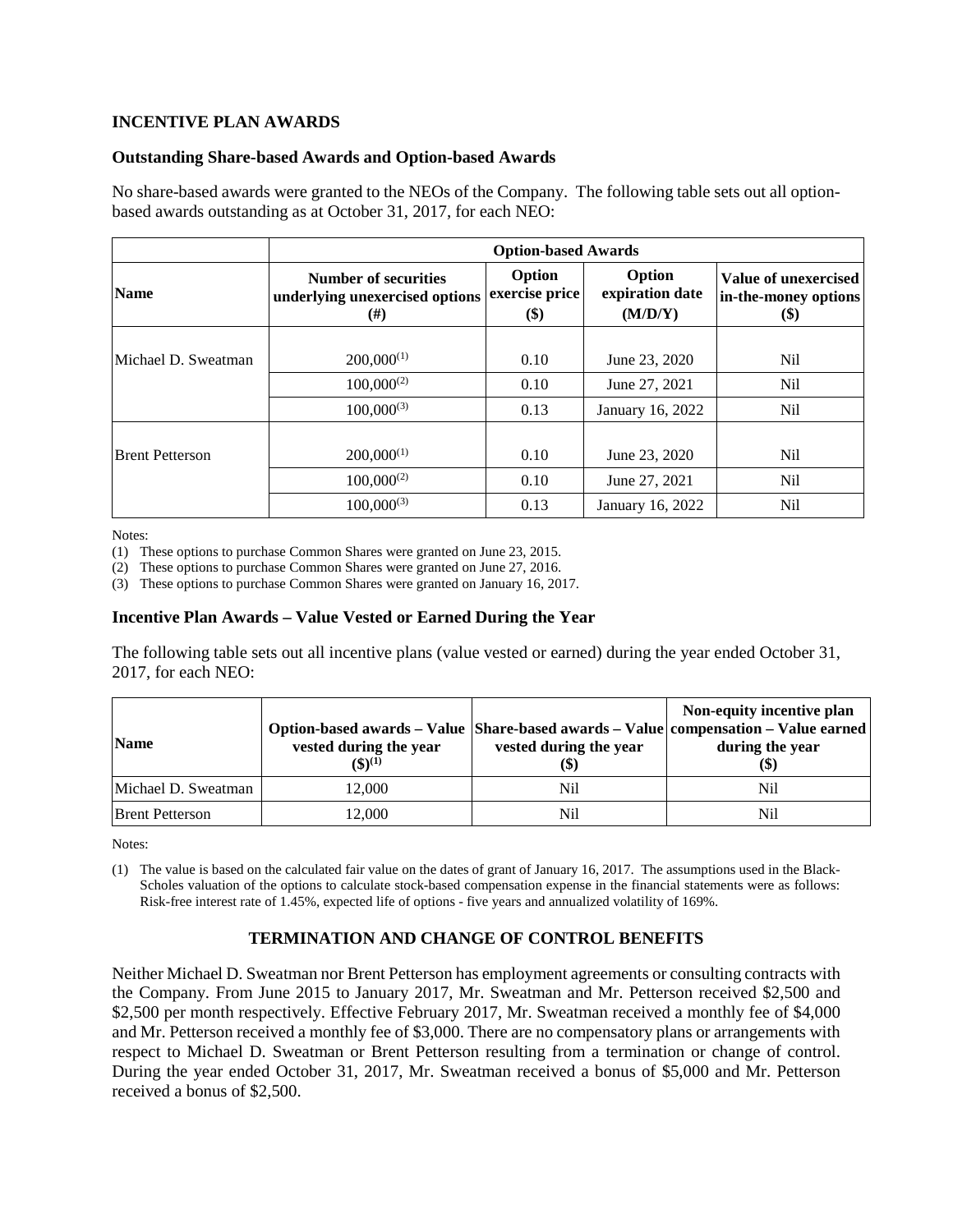# **DIRECTOR COMPENSATION**

# **Director Compensation Table**

The compensation provided to the directors, excluding a director who is already set out in disclosure for an NEO for the Company's most recently completed financial year of October 31, 2017 is as set out below:

| <b>Name</b>           | <b>Fees</b><br>earned<br>\$) | Share-<br>based<br><b>Awards</b><br>\$) | Option-<br>based<br>awards<br>\$) | Non-equity<br>incentive plan<br>compensation<br>(\$) | <b>Pension</b><br>value<br>$\left( \text{\$}\right)$ | All other<br>compensation<br>$(\$)$ | <b>Total</b><br>\$) |
|-----------------------|------------------------------|-----------------------------------------|-----------------------------------|------------------------------------------------------|------------------------------------------------------|-------------------------------------|---------------------|
| Warren Stanyer        | 12,000                       | N/A                                     | $12,000^{(1)}$                    | Nil                                                  | N/A                                                  | Nil                                 | 24,000              |
| John R. Kerr          | 10.500                       | N/A                                     | $12,000^{(1)}$                    | Nil                                                  | N/A                                                  | Nil                                 | 22,500              |
| Kristian<br>Whitehead | 7.000                        | N/A                                     | $12,000^{(1)}$                    | Nil                                                  | N/A                                                  | Nil                                 | 19,000              |
| Gary Vivian           | 3,000                        | N/A                                     | $16,000^{(2)}$                    | Nil                                                  | N/A                                                  | Nil                                 | 19,000              |

Notes:

- (1) The value is based on the calculated fair value on the date of grant of January 16, 2017. The assumptions used in the Black-Scholes valuation of the options to calculate stock-based compensation expense in the financial statements were as follows: Risk-free interest rate of 1.45%, expected life of options - five years and annualized volatility of 169%.
- (2) The value is based on the calculated fair value on the date of grant of April 28, 2017. The assumptions used in the Black-Scholes valuation of the options to calculate stock-based compensation expense in the financial statements were as follows: Risk-free interest rate of 1.13%, expected life of options - five years and annualized volatility of 170%.

#### **Outstanding Share-based Awards and Option-based Awards**

No share-based awards were granted to the directors of the Company. The following table sets out all option-based awards outstanding as at October 31, 2017, for each director, excluding a director who is already set out in disclosure for a NEO for the Company:

|                    |                                                                         | <b>Option-based Awards</b>                             |                                      |                                                                              |  |  |
|--------------------|-------------------------------------------------------------------------|--------------------------------------------------------|--------------------------------------|------------------------------------------------------------------------------|--|--|
| <b>Name</b>        | <b>Number of securities</b><br>underlying unexercised<br>options<br>(#) | Option<br>exercise price<br>$\left( \mathsf{S}\right)$ | Option<br>expiration date<br>(M/D/Y) | Value of unexercised<br>in-the-money options<br>$\left( \mathcal{S} \right)$ |  |  |
| Warren Stanyer     | $200,000^{(1)}$                                                         | 0.10                                                   | June 23, 2020                        | N <sub>il</sub>                                                              |  |  |
|                    | $100,000^{(2)}$                                                         | 0.10                                                   | June 27, 2021                        | N <sub>il</sub>                                                              |  |  |
|                    | $100,000^{(3)}$                                                         | 0.13                                                   | January 16, 2022                     | Nil                                                                          |  |  |
| John R. Kerr       | $200,000^{(1)}$                                                         | 0.10                                                   | June 23, 2020                        | Nil                                                                          |  |  |
|                    | $100,000^{(2)}$                                                         | 0.10                                                   | June 27, 2021                        | N <sub>il</sub>                                                              |  |  |
|                    | $100,000^{(3)}$                                                         | 0.13                                                   | January 16, 2022                     | Nil                                                                          |  |  |
| Kristian Whitehead | $200,000^{(1)}$                                                         | 0.10                                                   | June 23, 2020                        | Nil                                                                          |  |  |
|                    | $100,000^{(2)}$                                                         | 0.10                                                   | June 27, 2021                        | Nil                                                                          |  |  |
|                    | $100,000^{(3)}$                                                         | 0.13                                                   | January 16, 2022                     | Nil                                                                          |  |  |
| Gary Vivian        | $200,000^{(4)}$                                                         | 0.10                                                   | April 28, 2022                       | N <sub>il</sub>                                                              |  |  |

Notes: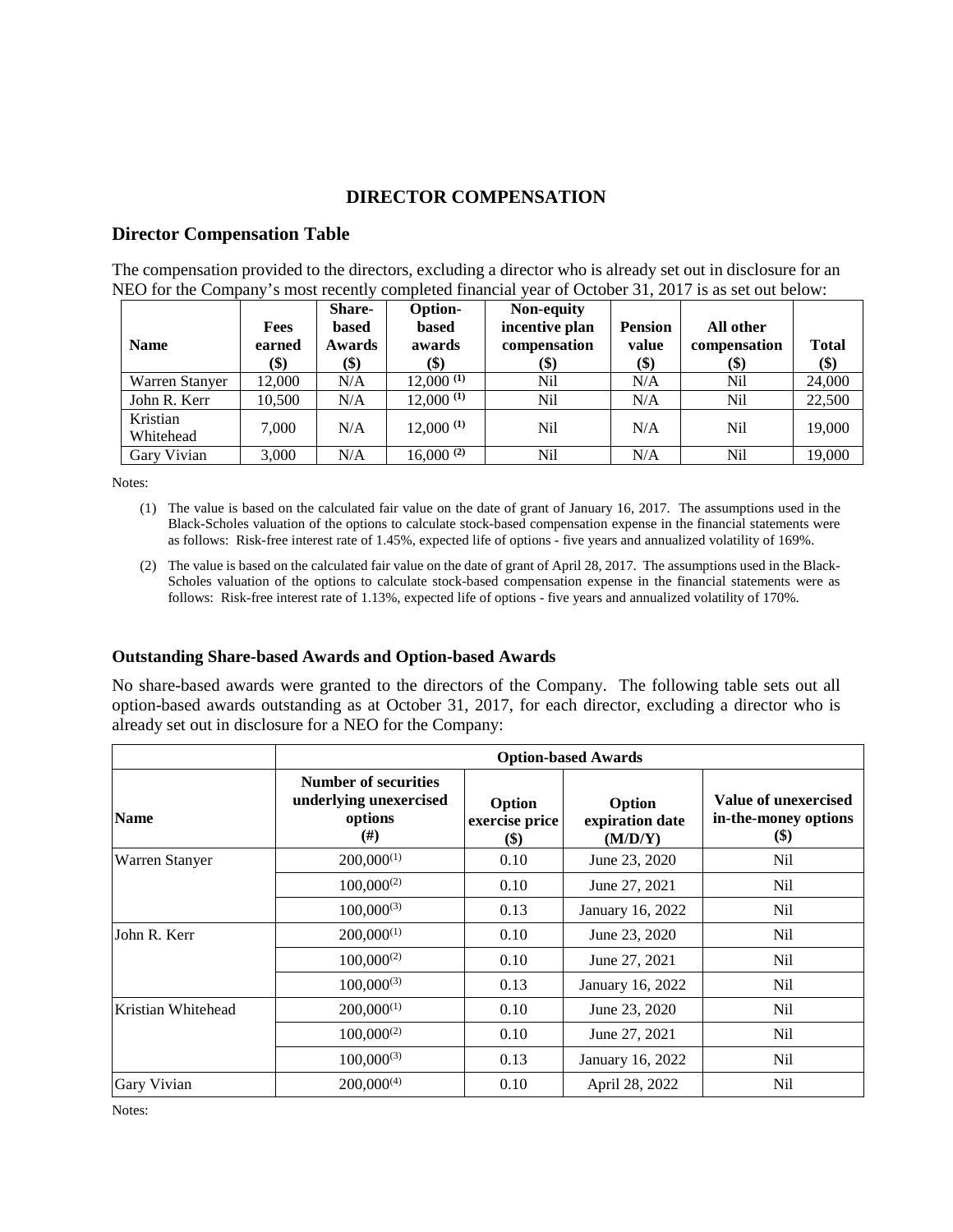- (1) These options to purchase Common Shares were granted on June 23, 2015.
- (2) These options to purchase Common Shares were granted on June 27, 2016.
- (3) These options to purchase Common Shares were granted on January 16, 2017.
- (4) These options to purchase Common Shares were granted on April 28, 2017.

#### **Incentive Plan Awards – Value Vested or Earned During the Year**

The following table sets out all incentive plans (value vested or earned) during the year ended October 31, 2017, for each director:

| <b>Name</b>        | Option-based awards -<br>Value vested during the year<br>$({\bf 3})^{(1)}$ | vested during the year<br>(\$) | Non-equity incentive plan<br>Share-based awards - Value   compensation - Value earned<br>during the year<br><b>(\$)</b> |
|--------------------|----------------------------------------------------------------------------|--------------------------------|-------------------------------------------------------------------------------------------------------------------------|
| Warren Stanyer     | 12,000                                                                     | Nil                            | Nil                                                                                                                     |
| John R. Kerr       | 12,000                                                                     | Nil                            | Nil                                                                                                                     |
| Kristian Whitehead | 12,000                                                                     | Nil                            | Nil                                                                                                                     |
| <b>Gary Vivian</b> | 16,000                                                                     | Nil                            | Nil                                                                                                                     |

Notes:

- (1) The value is based on the calculated fair value on the date of grant of January 16, 2017. The assumptions used in the Black-Scholes valuation of the options to calculate stock-based compensation expense in the financial statements were as follows: Risk-free interest rate of 1.45%, expected life of options - five years and annualized volatility of 169%.
- (2) The value is based on the calculated fair value on the date of grant of April 28, 2017. The assumptions used in the Black-Scholes valuation of the options to calculate stock-based compensation expense in the financial statements were as follows: Risk-free interest rate of 1.13%, expected life of options - five years and annualized volatility of 170%.

#### **SECURITIES AUTHORIZED FOR ISSUANCE UNDER EQUITY COMPENSATION PLANS**

The only equity compensation plan the Company has in place is the Plan which was last approved by shareholders of the Company on April 28, 2017. The Plan has been established to provide incentive to qualified parties to increase their proprietary interest in the Company and thereby encourage their continuing association with the Company. The Plan is administered by the Board of the Company. The Plan provides that options will be issued to directors, officers, employees or consultants of the Company or a subsidiary of the Company. The Plan provides that the number of Common Shares issuable under the Plan, together with all of the Company's other proposed share compensation arrangements, if any, may not exceed 10% of the total number of issued and outstanding Common Shares. All options expire on a date not later than 5 years after the date of grant of such option. See heading below "*Continuation of Share Option Plan*" for additional disclosure regarding the Plan.

#### **Equity Compensation Plan**

The following table sets out equity compensation plan information as at the end of the financial year ended October 31, 2017: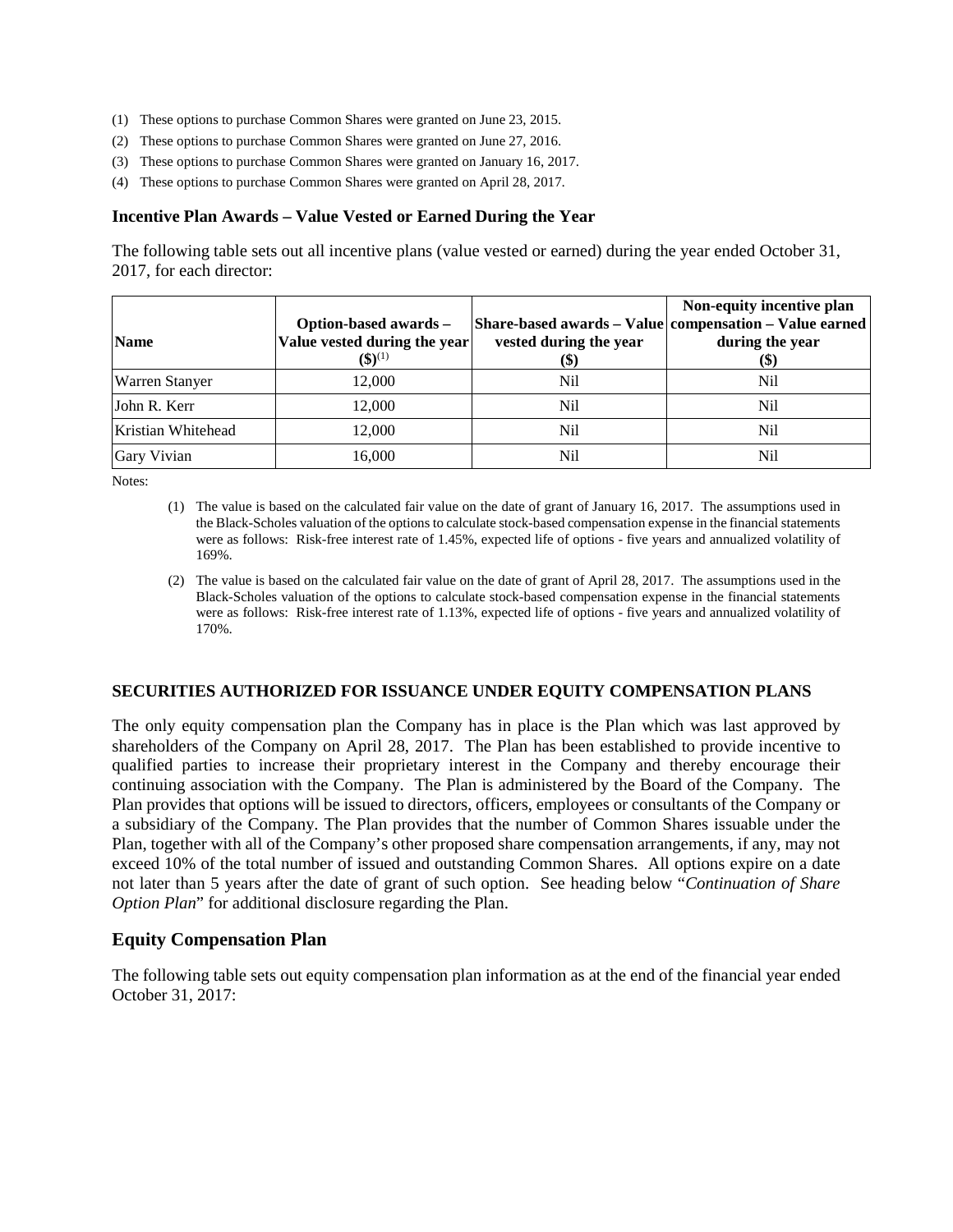| <b>Plan Category</b>                                                       | <b>Number of securities</b><br>to be issued upon<br>exercise of<br>outstanding options $(1)$ | Weighted-average<br>exercise price of<br>outstanding options | Number of securities remaining<br>available for future issuance<br>under equity compensation plans<br>(excluding securities reflected in<br>column $(a)$ <sup>(2)</sup> |
|----------------------------------------------------------------------------|----------------------------------------------------------------------------------------------|--------------------------------------------------------------|-------------------------------------------------------------------------------------------------------------------------------------------------------------------------|
|                                                                            | (a)                                                                                          | (b)                                                          | (c)                                                                                                                                                                     |
| Equity compensation<br>plans approved by<br>security holders<br>(the Plan) | 3,100,000                                                                                    | \$0.11                                                       | 1.946.240                                                                                                                                                               |
| Equity compensation<br>plans not approved by<br>security holders           | Nil                                                                                          | Nil                                                          | N <sub>il</sub>                                                                                                                                                         |
| Total                                                                      | 3.100.000                                                                                    | \$0.11                                                       | 1.946.240                                                                                                                                                               |

Notes:

(1) Since the year end of October 31, 2017, no options to purchase Common Shares have been granted, no options to purchase Common Shares have been exercised, and no options to purchase Common Shares have expired. As at the date hereof there are options outstanding to purchase 3,100,000 Common Shares.

(2) As at the date hereof there are options available for grant to purchase 1,946,240 Common Shares.

### **INDEBTEDNESS OF DIRECTORS AND EXECUTIVE OFFICERS**

No directors, proposed nominees for election as directors, executive officers or their respective associates or affiliates, or other management of the Company were indebted to the Company as of the end of the most recently completed financial year or as at the date hereof.

### **INTEREST OF INFORMED PERSONS IN MATERIAL TRANSACTIONS**

Except as disclosed herein, there are no transactions in which a material interest, direct or indirect, of any informed person of the Company, any proposed director of the Company, or any associate or affiliate of any informed person or proposed director, in any transaction since the commencement of the Company's most recently completed financial year or in any proposed transaction which has materially affected or would materially affect the Company or any of its subsidiaries other than as set out herein or in a document disclosed to the public.

On October 20, 2016, the Company completed the first tranche of a non-brokered private placement of units (the "**Units**") at a price of \$0.10 per Unit. Each Unit consisted of one Common Share of the Company and one half of one Common Share purchase warrant (each whole warrant a "**Warrant**"). Each whole Warrant entitles the holder to purchase an additional Common Share ("**Warrant Share**") at an exercise price of \$0.15 per Warrant Share until October 20, 2018, subject to an acceleration clause. The Company placed 1,325,000 Units in the first tranche of the private placement. Michael D. Sweatman, Warren Stanyer and Brent Petterson participated in this transaction.

On October 26, 2016, the Company completed the second and final tranche of a non-brokered private placement of units (the "**Units**") at a price of \$0.10 per Unit. Each Unit consisted of one Common Share of the Company and one half of one Common Share purchase warrant (each whole warrant a "**Warrant**"). Each whole Warrant entitles the holder to purchase an additional Common Share ("**Warrant Share**") at an exercise price of \$0.15 per Warrant Share until October 26, 2018, subject to an acceleration clause. The Company placed 2,175,000 Units in the second tranche of the private placement. Kristian Whitehead, Brent Petterson, and Warren Stanyer participated in this transaction.

On December 30, 2016, the Company completed a non-brokered private placement of flow through units (the "**FT Units**") at a price of \$0.10 per FT Unit. Each FT Unit consisted of one Common Share of the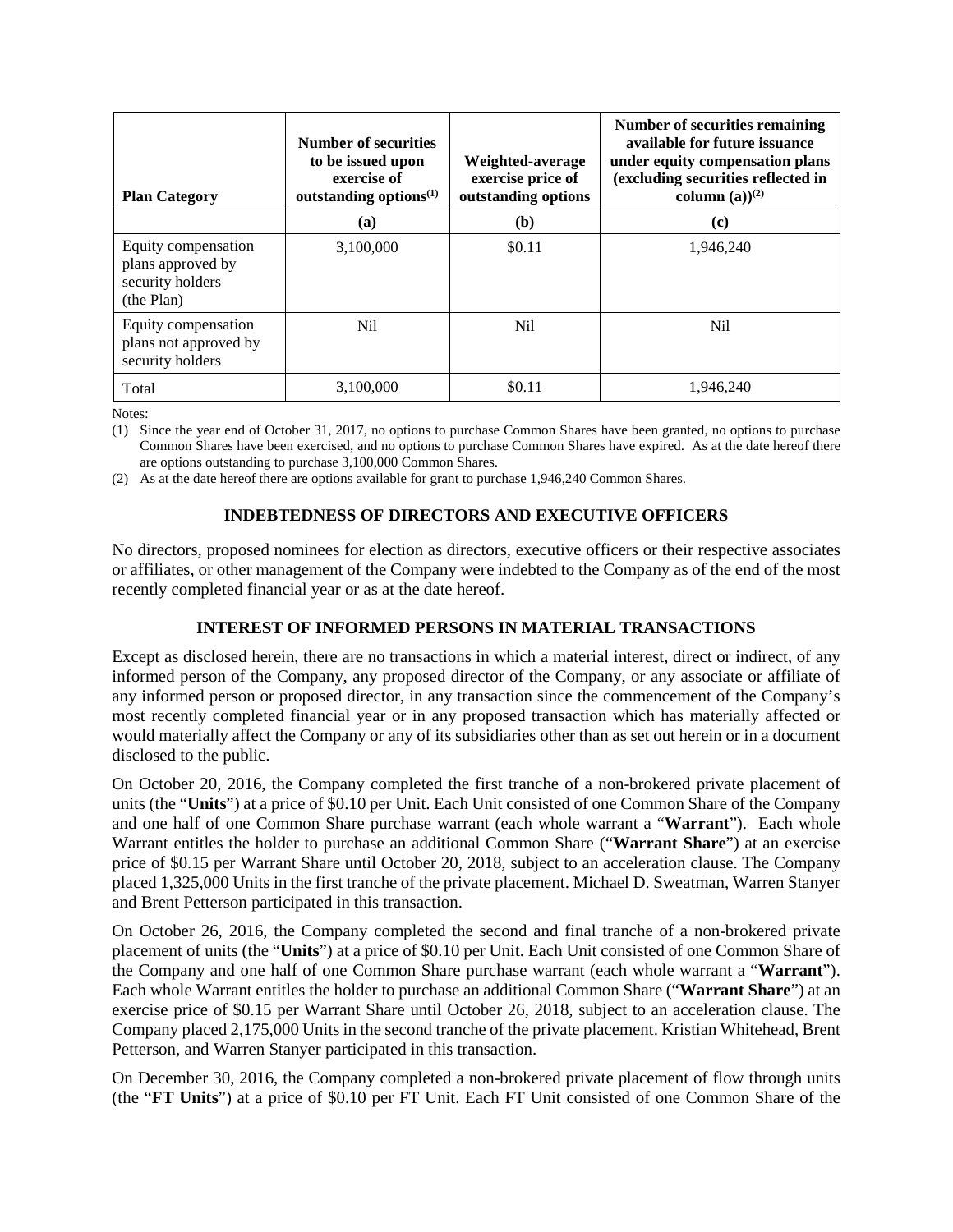Company and one half of one Common Share purchase warrant (each whole warrant a "**Warrant**"). Each whole Warrant entitles the holder to purchase an additional non-flow through Common Share ("**Warrant Share**") at an exercise price of \$0.15 per Warrant Share until December 30, 2018, subject to an acceleration clause. The Company placed 707,000 FT Units in the private placement. Kristian Whitehead, Brent Petterson, and Michael D. Sweatman participated in this transaction.

On May 31, 2017 the Company completed a non-brokered private placement of flow through units (the "**FT Units**") at a price of \$0.09 per FT Unit, and of non-flow through units (the "**Units**") at a price of \$0.08 per Unit. Each Unit and FT Unit consisted of one Common Share of the Company and one half of one Common Share purchase warrant (each whole warrant a "**Warrant**"). Each whole Warrant entitles the holder to purchase an additional non-flow through Common Share ("**Warrant Share**") at an exercise price of \$0.15 per Warrant Share until May 31, 2019, subject to an acceleration clause. The Company placed 3,079,375 Units and 3,261,055 FT Units in the private placement. Kristian Whitehead, Brent Petterson, Warren Stanyer and Michael D. Sweatman participated in this transaction.

On December 28, 2017, the Company completed the first tranche of a non-brokered private placement of common shares (the "**Common Shares**") at a price of \$0.025 per Common Share. The Company placed 4,000,000 Common Shares in the first tranche of the private placement. Michael D. Sweatman, Warren Stanyer, John Kerr, Kristian Whitehead, and Brent Petterson participated in this transaction.

On January 23, 2018, the Company completed the second and final tranche of a non-brokered private placement of common shares (the "**Common Shares**") at a price of \$0.035 per Common Share. The Company placed 750,000 Common Shares in the second tranche of the private placement. Brent Petterson participated in this transaction.

# **MANAGEMENT CONTRACTS**

There are no management functions of the Company, which are to any substantial degree performed by a person or company other than the directors or executive officers of the Company.

### **PARTICULARS OF MATTERS TO BE ACTED UPON**

### *A. Continuation of the Share Option Plan*

### *(a) Introduction*

The TSXV requires that each company listed on the exchange have a stock option plan if the company intends to grant options to purchase shares in the company. The Company's 10% rolling share option plan (the "**Plan**"), dated March 11, 2008, as amended December 3, 2014, was implemented in order to comply with TSXV policies, and to provide incentive to directors, officers, employees, management and others who provide services to the Company or any subsidiary to increase their proprietary interest in the Company and thereby encourage their continuing association with the Company. The Plan is attached hereto as Schedule "A".

Under the Plan, a maximum of 10% of the issued and outstanding Common Shares of the Company at the time an option is granted, less Common Shares reserved for issuance outstanding in the Plan, will be reserved for options to be granted at the discretion of Board to eligible optionees. As at the date of the mailing of this Information Circular, there are options outstanding to purchase an aggregate of 3,100,000 Common Shares.

### *(b) Shareholder Confirmation*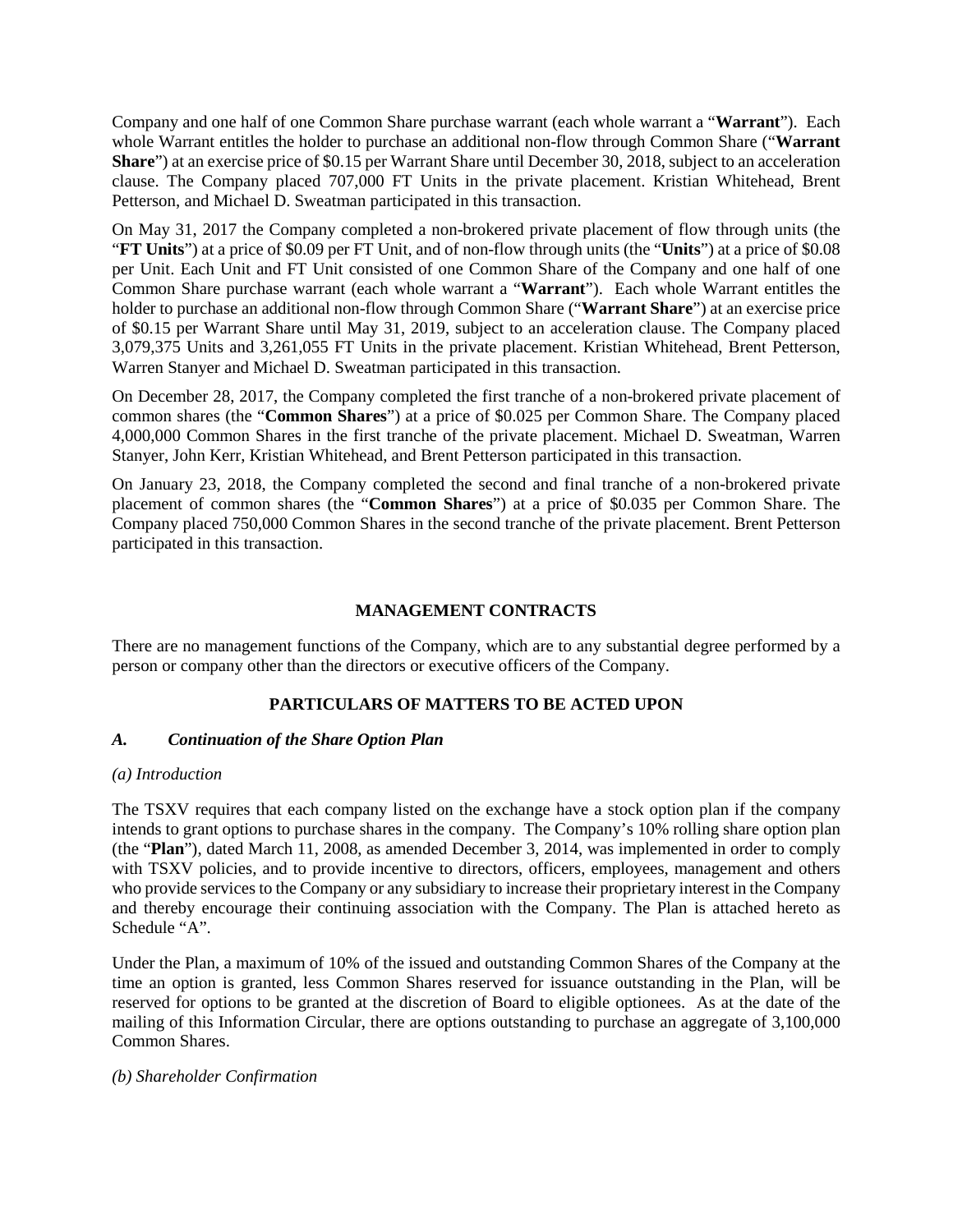The Company is required to obtain annual approval from the TSXV and approval from the shareholders of the Company by ordinary resolution for the continuation of the Plan at each annual general meeting.

At the Meeting, shareholders will be asked to vote on the following ordinary resolution, with or without variation:

"**BE IT RESOLVED THAT** the continuation of the Company's share option plan dated for reference March 11, 2008, as amended December 3, 2014, be ratified and approved until the next annual general meeting of the Company."

#### *(c) Recommendation of the Board*

The Board has concluded that the continuation of the Plan is in the best interests of the Company and its shareholders. Accordingly, the Board unanimously recommends that the shareholders approve the continuation of the Plan by voting FOR the above resolution at the Meeting.

**Proxies received in favour of management will be voted in favour of the continuation of the Plan, unless the shareholder has specified in the Proxy that his or her Common Shares are to be voted against such resolution.**

#### *B. Adoption of New Articles*

The Board proposes to replace the Company's current articles (the "**Existing Articles**") with new articles, in substantially the form attached hereto as Schedule "C" (the "**New Articles**"). The primary reason for replacing the Existing Articles with the New Articles is to provide the Company with modernized articles which provide greater flexibility to the Board in carrying out the business of the Company.

#### *Comparison of Existing Articles to New Articles*

The main differences between the Existing Articles and the New Articles are that the New Articles permit certain things that the Existing Articles do not, including:

- uncertificated shares:
- flexibility to the Board to authorize acts of the Company where the Articles and the *Business Corporations Act* (British Columbia) (the "**BCBCA**") are silent;
- authorizing shareholders to resolve acts by ordinary resolution where the Articles and the BCBCA are silent;
- new quorum requirements;
- the ability of the Board to effect certain changes to the share capital of the Company, such as consolidations or splits of outstanding shares, without obtaining shareholder approval therefor;
- the ability of the Board to change the name of the Company without shareholder approval.

The New Articles also include advance notice provisions as further described below under the heading, "Adoption of Advance Notice Provision".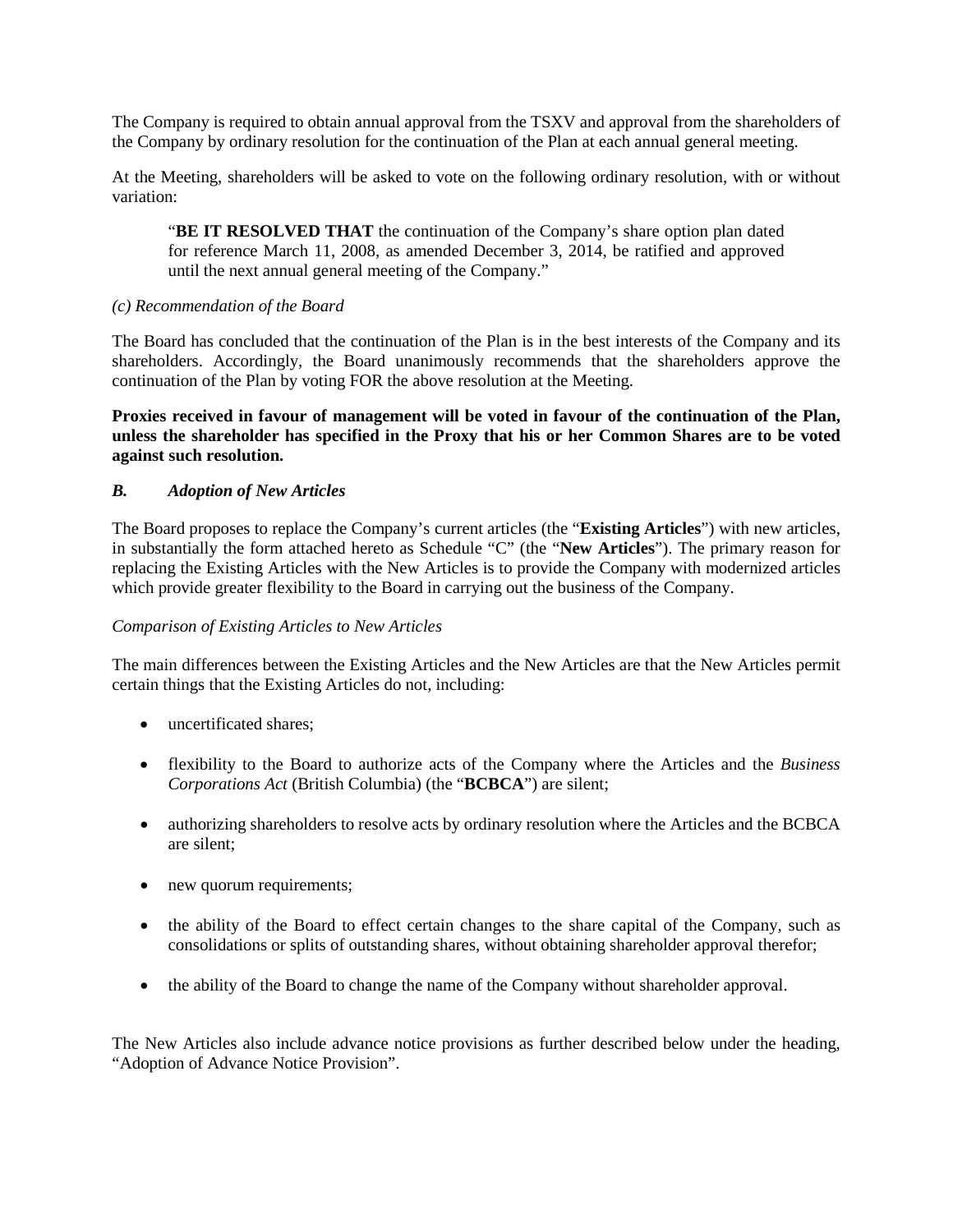The New Articles change the quorum for the transaction of business at a meeting of shareholders from two individuals who are shareholders, proxy holders representing shareholders or duly authorized representatives of corporate shareholders personally present, holding at least 1/20 of the issued shares entitled to be voted at the meeting, to one or more persons who are, or who represent by proxy, shareholders of the Company.

A copy of the New Articles is attached hereto as Schedule "C" and will also be available for inspection by shareholders during normal business hours at any time up to the Meeting at 800 – 885 West Georgia Street, Vancouver, British Columbia.

### *Shareholder Approval*

Under the BCBCA and the Existing Articles, the replacement of the Existing Articles with the New Articles requires approval by special resolution of the shareholders and, as such, an affirmative vote of not less than two-thirds of the votes cast at the Meeting.

At the Meeting, shareholders will be asked to pass the following special resolution to adopt the New Articles for the Company in replacement of the Existing Articles (the "**New Articles Resolution**"):

**"BE IT RESOLVED**, as a special resolution of the shareholders of the Company, that:

- 1. The existing articles of the Company be terminated;
- 2. The form of articles presented to the Meeting, and attached as Schedule "C" to the Company's Information Circular dated February 13, 2018, be adopted as the articles of the Company in substitution for, and to the exclusion of, the existing articles of the Company;
- 3. The board of directors of the Company be authorized, at any time in its absolute discretion, to determine whether or not to proceed with the foregoing resolutions, without further approval, ratification or confirmation by the shareholders of the Company; and
- 4. Any director or officer of the Company be and is hereby authorized and directed to do all such acts and things and to execute and deliver for and on behalf of the Company, under the corporate seal of the Company or otherwise, all such certificates, instruments, agreements, notices and other documents as in such person's opinion may be necessary or desirable for the purpose of giving effect to the foregoing resolutions."

The New Articles Resolution must be approved by at least two-thirds of the votes cast by shareholders who, being entitled to do so, vote in person or by proxy at the Meeting in respect of the New Articles Resolution.

The form of the New Articles Resolution set forth above is subject to such amendments as management may propose at the Meeting but which do not materially affect the substance of the New Articles Resolution.

**Management of the Company recommends that shareholders vote in favour of the New Articles Resolution. It is the intention of the Designated Persons named in the enclosed form of proxy, if not expressly directed otherwise in such form of proxy, to vote such proxy FOR the New Articles Resolution.**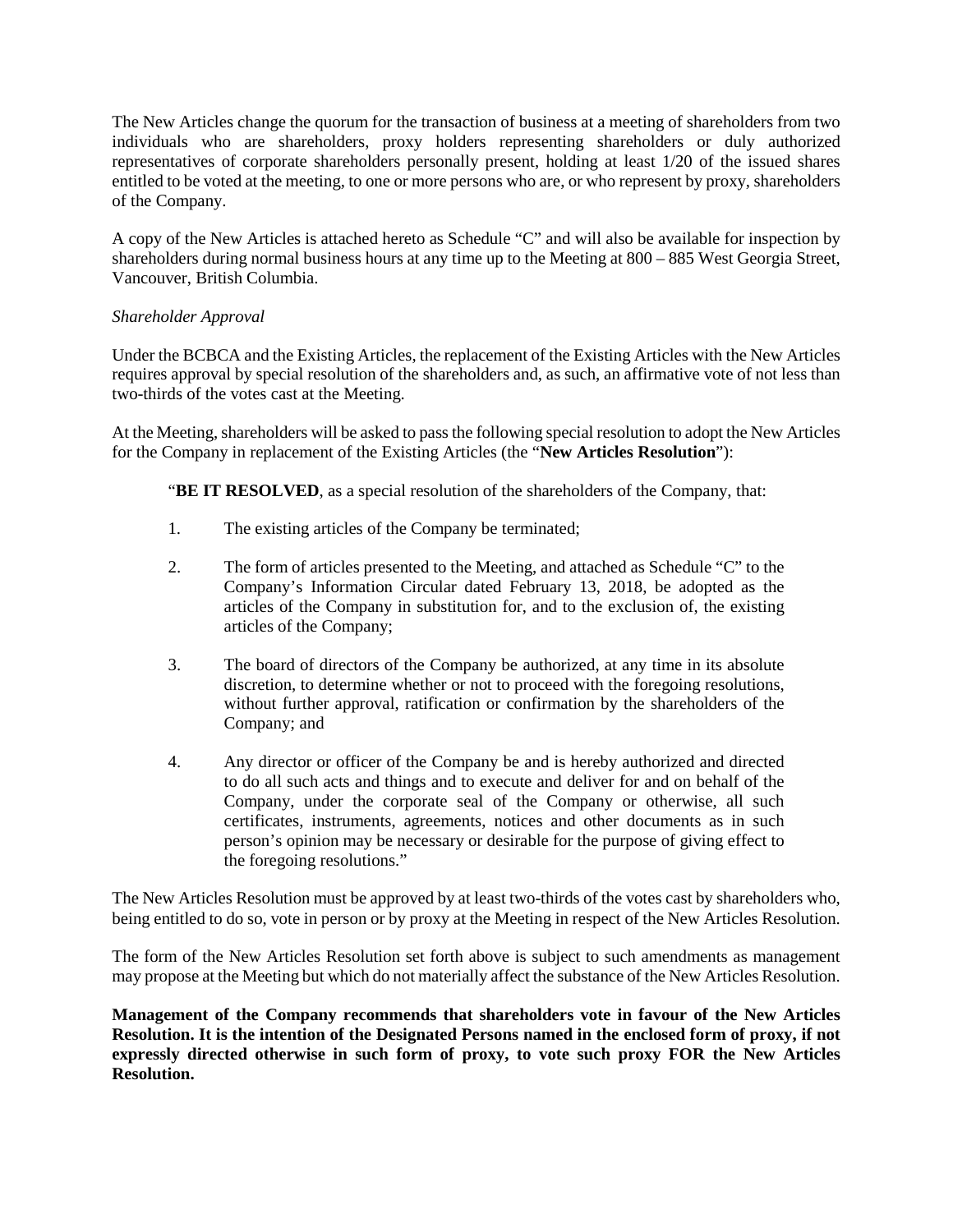# *C. Adoption of Advance Notice Provision*

The Board proposes to add an advance notice provision, the full text of which is set out at Section 12.11 of the New Articles attached hereto as Schedule "C" (the "**Advance Notice Provision**"), to the Company's articles. The Board has determined that it is in the best interests of the Company to adopt and include the Advance Notice Provision in the Company's articles as it: (i) facilitates orderly and efficient annual general or, where the need arises, special, meetings; (ii) ensures that all shareholders receive adequate notice of director nominations and sufficient information with respect to all nominees; and (iii) allows shareholders to make an informed vote.

At the Meeting, shareholders will be asked to consider, and if thought advisable, to pass a special resolution, the full text of which is set out below, to adopt the Advance Notice Provision and to amend the Company's articles to include the text of the Advance Notice Provision. In the event that the New Articles Resolution is not approved, but the Advance Notice Resolution is approved, the Advance Notice Provision will be added to the Existing Articles.

### *Purpose of the Advance Notice Provision*

The purpose of the Advance Notice Provision is to provide shareholders, directors and management of the Company with direction on the procedure for shareholder nomination of directors. The Advance Notice Provision is the framework by which the Company seeks to fix a deadline by which shareholders of the Company must submit director nominations to the Company prior to any annual or special meeting of shareholders and sets forth the information that a shareholder must include in the notice to the Company for the notice to be in proper written form.

### *Effect of the Advance Notice Provision*

Subject only to the BCBCA and the Company's articles, only persons who are nominated in accordance with the procedures set out in the Advance Notice Provision shall be eligible for election as directors of the Company. Nominations of persons for election to the Board may be made at any annual meeting of shareholders, or at any special meeting of shareholders (if one of the purposes for which the special meeting was called was the election of directors): (a) by or at the direction of the Board, including pursuant to a notice of meeting; (b) by or at the direction or request of one or more shareholders pursuant to a proposal made in accordance with the provisions of the BCBCA, or a requisition of the shareholders made in accordance with the provisions of the BCBCA; or (c) by any person (a "**Nominating Shareholder**"): (A) who, at the close of business on the date of the giving of the notice provided for in the Advance Notice Provision and on the record date for notice of such meeting, is entered in the securities register as a holder of one or more shares carrying the right to vote at such meeting or who beneficially owns shares that are entitled to be voted at such meeting; and (B) who complies with the notice procedures set forth in the Advance Notice Provision.

In addition to any other applicable requirements, for a nomination to be made by a Nominating Shareholder, the Nominating Shareholder must have given timely notice thereof in proper written form to the Secretary of the Company at the principal executive offices of the Company.

To be timely, a Nominating Shareholder's notice to the Secretary of the Company must be given:

(a) in the case of an annual meeting of shareholders, not less than 30 and not more than 65 days prior to the date of the annual meeting of shareholders; provided, however, that in the event that the annual meeting of shareholders is to be held on a date that is less than 50 days after the date (the "**Notice Date**") on which the first public announcement of the date of the annual meeting was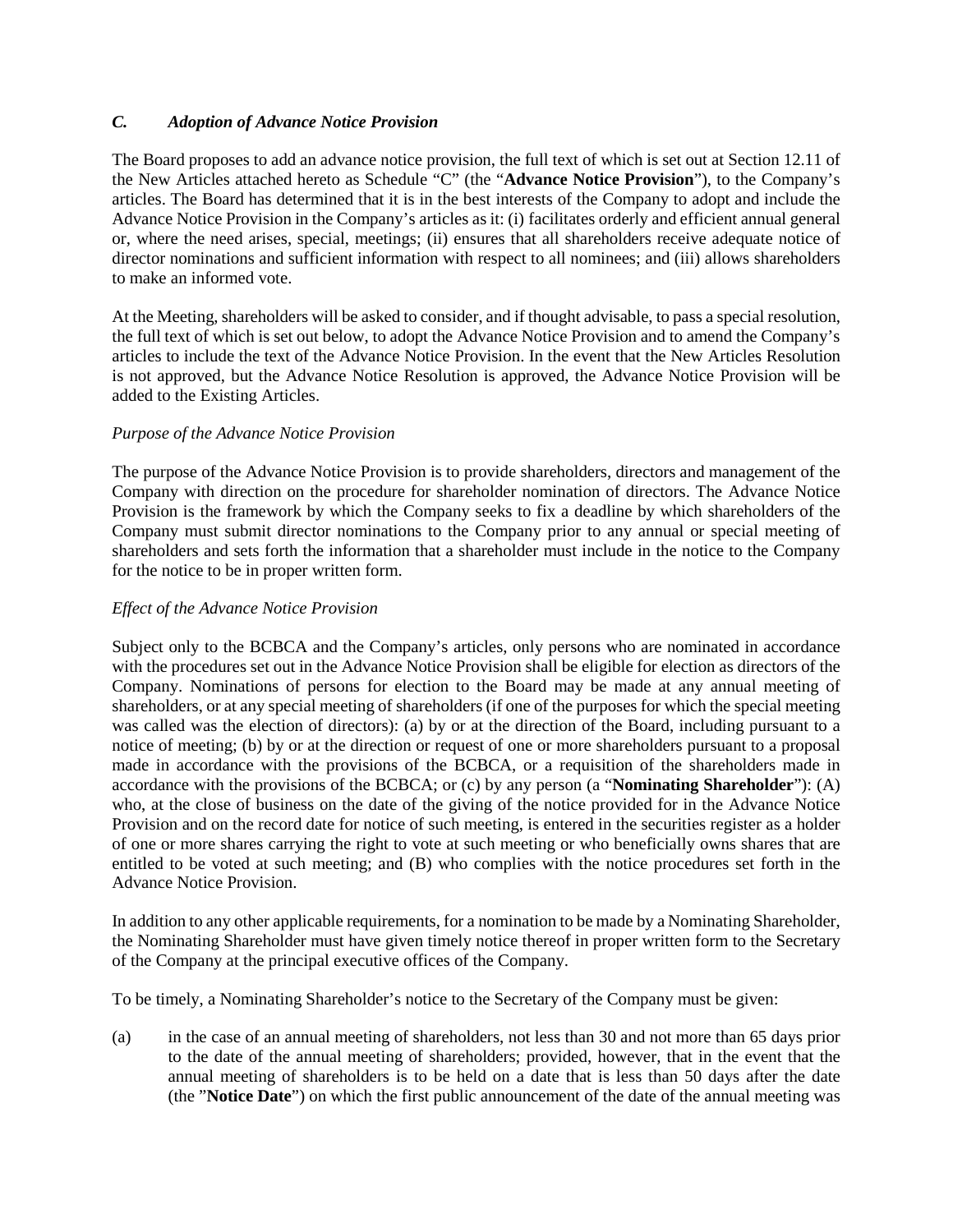made, notice by the Nominating Shareholder is to be given not later than the close of business on the 10th day after the Notice Date in respect of such meeting; and

(b) in the case of a special meeting (which is not also an annual meeting) of shareholders called for the purpose of electing directors (whether or not called for other purposes), not later than the close of business on the 15th day following the day on which the first public announcement of the date of the special meeting of shareholders was made. In no event shall any adjournment or postponement of a meeting of shareholders or the announcement thereof commence a new time period for the giving of a Nominating Shareholder's notice as described above.

To be in proper written form, a Nominating Shareholder's notice to the Secretary of the Company must set forth:

- (a) as to each person whom the Nominating Shareholder proposes to nominate for election as a director: (i) the name, age, business address and residential address of the person; (ii) the principal occupation or employment of the person during the past five years; (iii) the class or series and number of shares in the capital of the Company which are controlled or which are owned beneficially or of record by the person as of the record date for the meeting of shareholders (if such date shall then have been made publicly available and shall have occurred) and as of the date of such notice; (iv) a statement as to whether such person would be "independent" of the Company (as such term is defined under applicable securities legislation) if elected as a director at such meeting and the reasons and basis for such determination; (v) a description of all direct and indirect compensation and other material monetary agreements, arrangements and understandings during the past three years, and any other material relationships, between or among such Nominating Shareholder and beneficial owner, if any, and their respective affiliates and associates, or others acting jointly or in concert therewith, on the one hand, and such nominee, and his or her respective associates, or others acting jointly or in concert therewith, on the other hand; and (vii) any other information relating to the person that would be required to be disclosed in a dissident's proxy circular in connection with solicitations of proxies for election of directors pursuant to the BCBCA and Applicable Securities Laws (as defined below);
- (b) as to the Nominating Shareholder giving the notice: (i) any proxy, contract, arrangement, understanding or relationship pursuant to which such Nominating Shareholder has a right to vote any shares of the Company; (ii) the class or series and number of shares in the capital of the Company which are controlled or which are owned beneficially or of the record by the Nominating Shareholder as of the record date for the meeting of shareholders (if such date shall then have been made publicly available and shall have occurred) and as of the date of such notice; and (iii) any other information relating to such Nominating Shareholder that would be required to be made in a dissident's proxy circular in connection with solicitations of proxies for election of directors pursuant to the BCBCA and Applicable Securities Laws (as defined below);

The Company may require any proposed nominee to furnish such other information as may reasonably be required by the Company to determine the eligibility of such proposed nominee to serve as an independent director of the Company or that could be material to a reasonable shareholder's understanding of the independence, or lack thereof, of such proposed nominee.

The chair of the meeting shall have the power and duty to determine whether a nomination was made in accordance with the Advance Notice Provision and, if any proposed nomination is not in compliance with the Advance Notice Provision, to declare that such defective nomination shall be disregarded.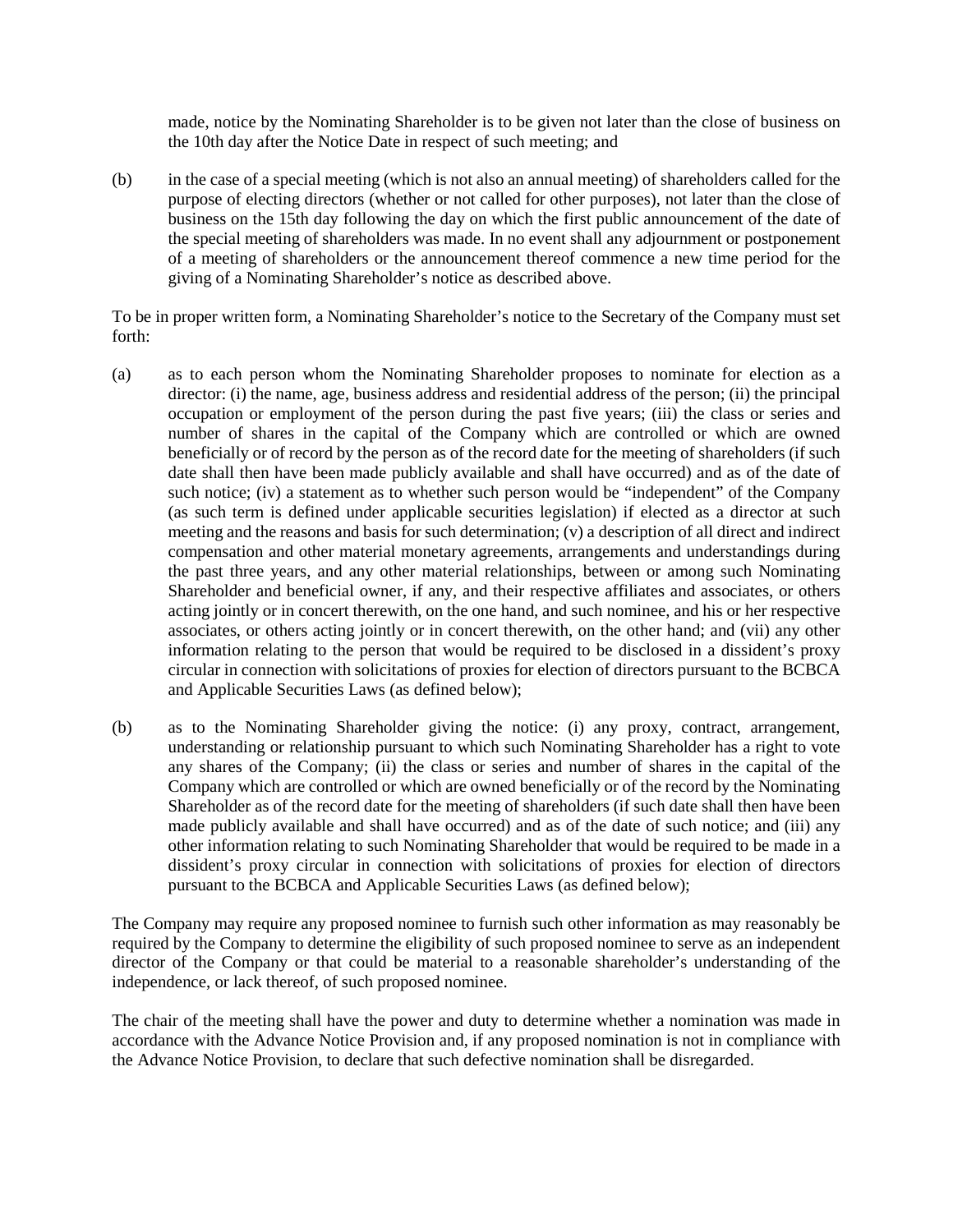For purposes of the Advance Notice Provision: (a) "public announcement" shall mean disclosure in a press release reported by a national news service in Canada, or in a document publicly filed by the Company under its profile on SEDAR at www.sedar.com; and (b) "Applicable Securities Laws" means the applicable securities legislation of each relevant province and territory of Canada, as amended from time to time, the rules, regulations and forms made or promulgated under any such statute and the published national instruments, multilateral instruments, policies, bulletins and notices of the securities commission and similar regulatory authority of each province and territory of Canada.

Notwithstanding any other provision of the Advance Notice Provision, notice given to the Secretary of the Company pursuant to the Advance Notice Provision may only be given by personal delivery or facsimile transmission, and shall be deemed to have been given and made only at the time it is served by personal delivery or sent by facsimile transmission (provided that receipt of confirmation of such transmission has been received) to the Secretary at the address of the principal executive offices of the Company; provided that if such delivery or electronic communication is made on a day which is a not a business day or later than 5:00 p.m. (Vancouver time) on a day which is a business day, then such delivery or electronic communication shall be deemed to have been made on the subsequent day that is a business day.

Notwithstanding the foregoing, the Board may, in its sole discretion, waive any requirement of the Advance Notice Provision.

### *Shareholder Approval*

Under the BCBCA and the Existing Articles, the adoption of the Advance Notice Provision and related amendments to the Existing Articles or the New Articles (as applicable) requires approval by special resolution of the Shareholders and, as such, an affirmative vote of not less than two-thirds of the votes cast at the Meeting.

At the Meeting, Shareholders will be asked to pass the following special resolution to adopt the Advance Notice Provision and include the Advance Notice Provision in the Company's articles (the "**Advance Notice Resolution**"):

**"BE IT RESOLVED,** as a special resolution of the shareholders of the Company, that:

- 1. The Advance Notice Provision, as defined and more particularly described in the Company's Information Circular dated February 13, 2018, be and is hereby authorized, approved and adopted, subject to, if required, the approval of the TSX Venture Exchange;
- 2. The amendment of the articles of the Company to include the Advance Notice Provision be and is hereby authorized and approved;
- 3. The board of directors of the Company is hereby authorized, at any time in its absolute discretion, to determine whether or not to proceed with the foregoing resolutions, without further approval, ratification or confirmation by the shareholders of the Company; and
- 4. Any director or officer of the Company be and is hereby authorized and directed to do all such acts and things and to execute and deliver for and on behalf of the Company, under the corporate seal of the Company or otherwise, all such certificates, instruments, agreements, notices and other documents as in their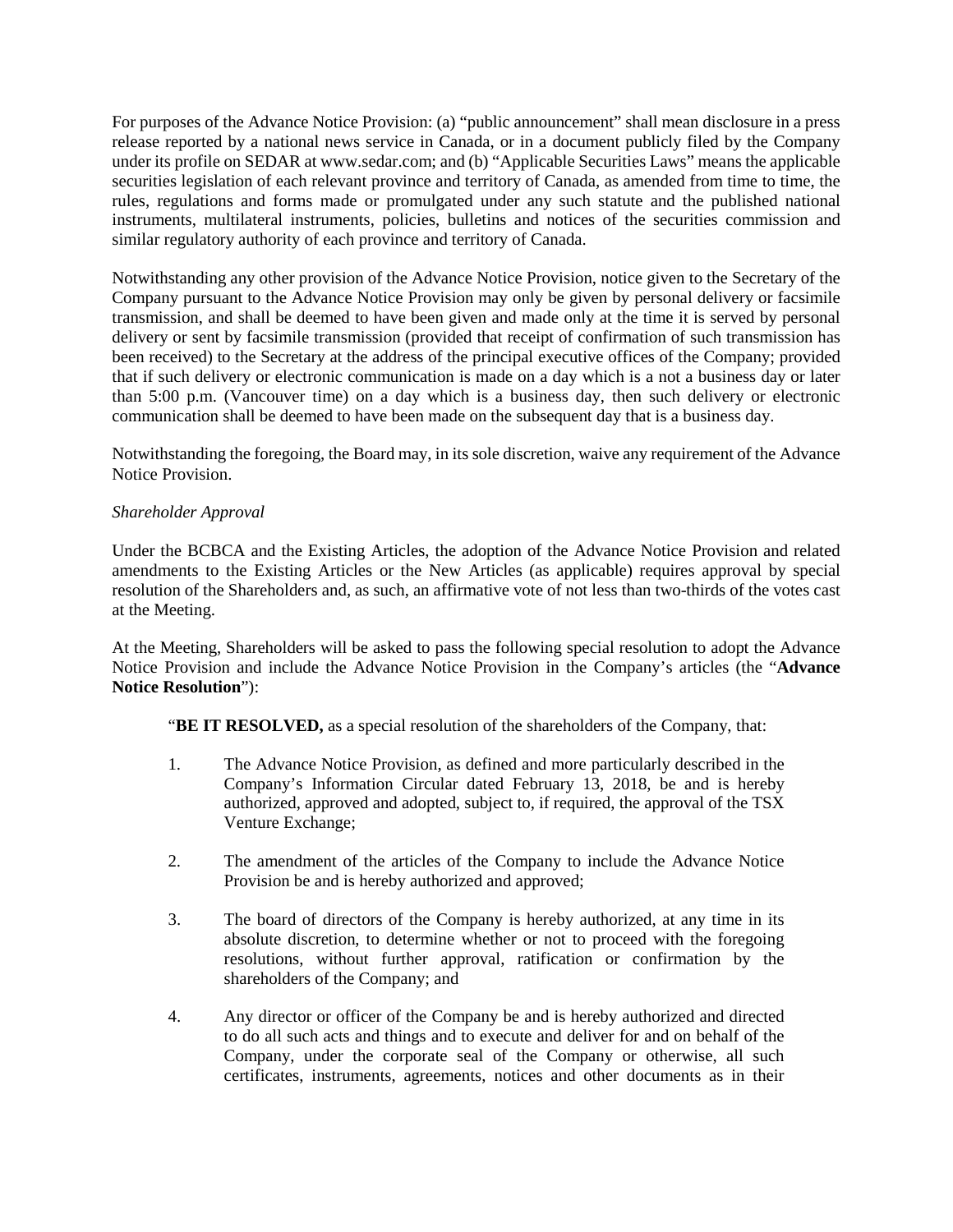opinion may be necessary or desirable for the purpose of giving effect to these resolutions."

The Advance Notice Resolution must be approved by at least two-thirds (66.67%) of the votes cast by shareholders who, being entitled to do so, vote in person or by proxy at the Meeting in respect of the Advance Notice Resolution.

The form of the Advance Notice Resolution set forth above is subject to such amendments as management may propose at the Meeting, but which do not materially affect the substance of the Advance Notice Resolution.

**Management of the Company recommends that Shareholders vote in favour of the Advance Notice Resolution. It is the intention of the Designated Persons named in the enclosed form of proxy, if not expressly directed otherwise in such form of proxy, to vote such proxy FOR the Advance Notice Resolution.**

### **ADDITIONAL INFORMATION**

Financial information is provided in the financial statements for the year ended October 31, 2017, report of the auditor and related management discussion and analysis filed on SEDAR a[t www.sedar.com](http://www.sedar.com/) and in the subsequent interim financial statements and related management discussion and analyses filed on SEDAR at [www.sedar.com.](http://www.sedar.com/) The financial statements will be mailed to any shareholder who completes the request card included with the Notice of Meeting and this Information Circular. The October 31, 2017, financial statements will be placed before the Meeting.

Additional information relating to the Company is filed on SEDAR at [www.sedar.com](http://www.sedar.com/) and upon request from the Company by contacting Christina Boddy, Corporate Secretary, telephone number: (604) 318-0390 or fax number: (604) 484-7143. Copies of documents will be provided free of charge to security holders of the Company. The Company may require the payment of a reasonable charge from any person or company who is not a security older of the Company, who requests a copy of any such document.

#### **OTHER MATTERS**

The Board is not aware of any other matters which it anticipates will come before the Meeting as of the date of mailing of this Information Circular.

The contents of this Information Circular and its distribution to shareholders have been approved by the Board.

**DATED** at Vancouver, British Columbia, February 13, 2018

### **BY ORDER OF THE BOARD**

*"Michael D. Sweatman"*

**Michael D. Sweatman President and Chief Executive Officer**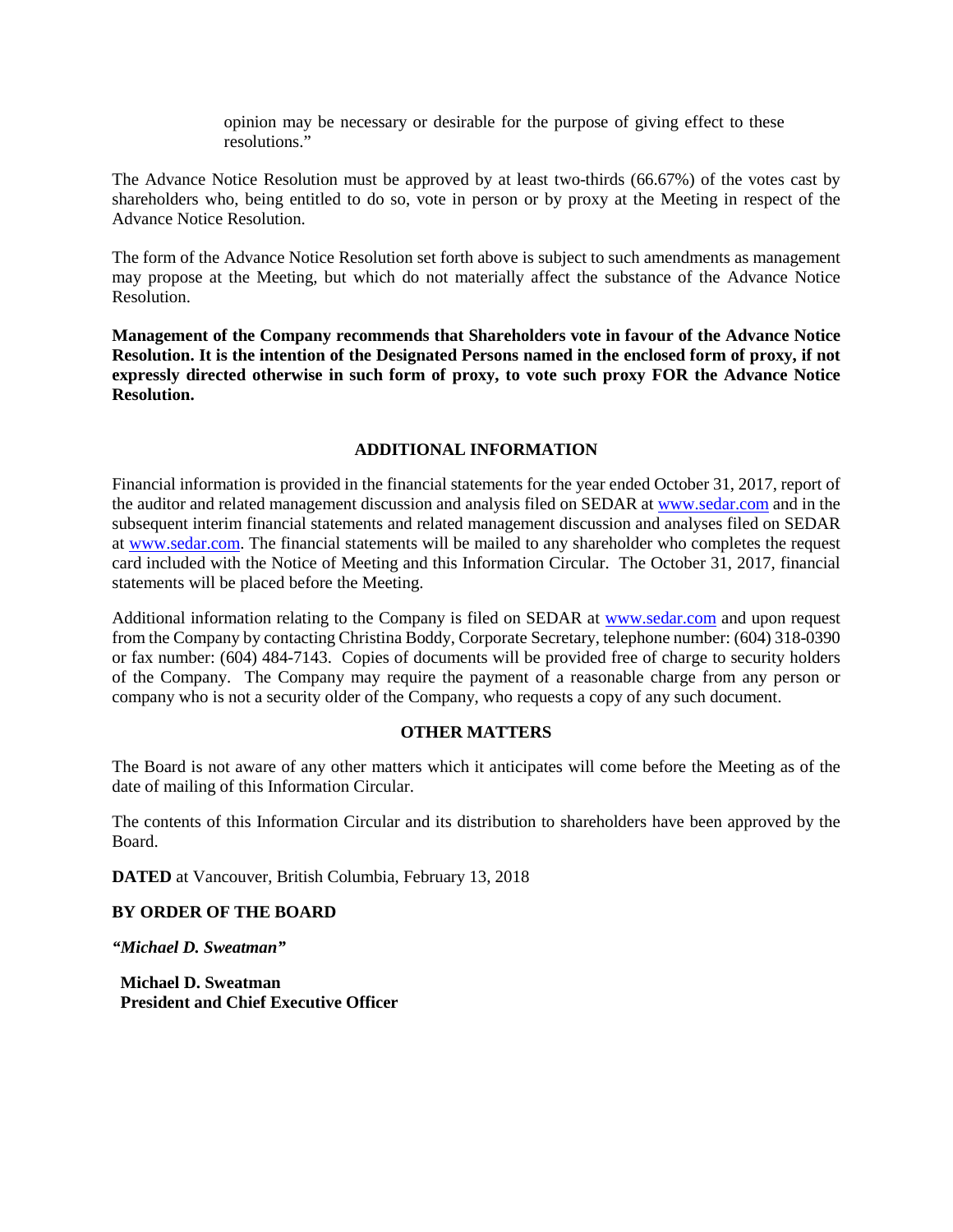# **Schedule "A"**

# **EUREKA RESOURCES INC.**

# **STOCK OPTION PLAN**

# **(amended December 3, 2014)**

# 1.0 **PURPOSE**

The purpose of this Stock Option Plan is to promote the interests of Eureka Resources Inc. (the "Company") by:

- (a) furnishing certain directors, officers, employees and consultants of the Company and its subsidiaries with greater incentive to further develop and promote the business and financial success of the Company;
- (b) furthering the identity of interests of persons to whom Options may be granted with those of the shareholders of the Company generally through share ownership in the Company; and
- (c) assisting the Company in attracting, retaining and motivating its directors, officers, employees and consultants.

The Company believes that these purposes may best be effected by granting Options to Eligible Persons (as defined below).

# 2.0 **DEFINITIONS AND INTERPRETATION**

2.1 In this Plan, unless there is something in the subject matter or context inconsistent therewith:

- (a) "Associate" has the meaning ascribed thereto under the Securities Act;
- (b) "Board" means the board of directors of the Company;
- (c) "Company" means Eureka Resources Inc.;
- (d) "Discounted Market Price" with respect to the Shares, means the discounted market value of the Shares as determined in accordance with the applicable policies or rules of the Exchange;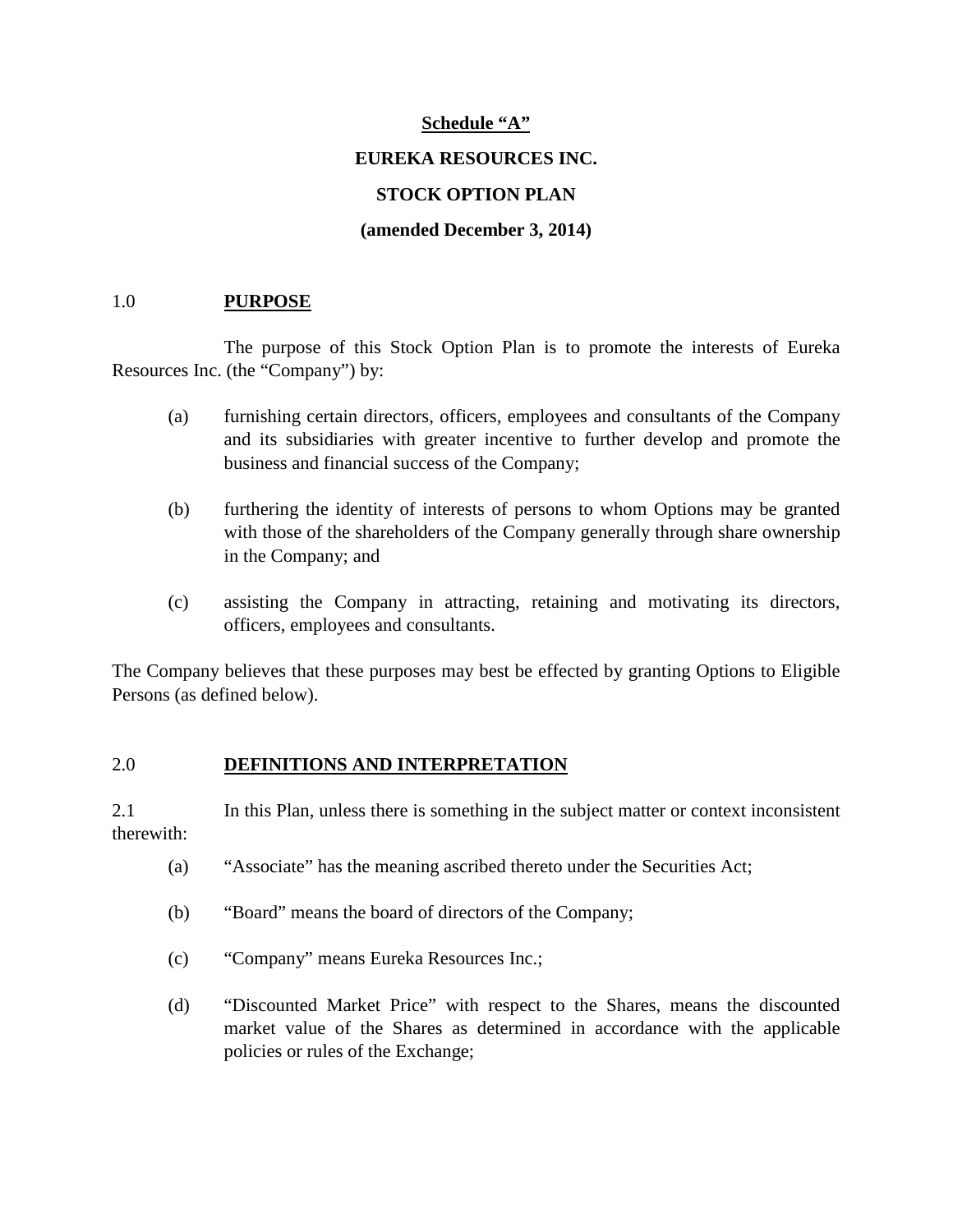- (e) "Eligible Persons" means directors, officers, employees or consultants of the Company or of any of its subsidiaries or an individual employed by a person which is providing management services to the Company, as determined in accordance with the applicable policies or rules of the Exchange, and an "Eligible Person" shall have a corresponding meaning;
- (f) "Exchange" means the TSX Venture Exchange or such other stock exchange or organized market on which the Shares are, from time to time, listed or posted for trading;
- (g) "Exchange Hold Period" as defined in the applicable policies or rules of the Exchange;
- (h) "Exercise Price" means the price per Share at which Shares may be purchased under an Option, as the same may be adjusted from time to time in accordance with Section 4.1 hereof;
- (i) "Grant Date" means the date specified in an Option Agreement as the date on which an Option is granted;
- (j) "Market Price", with respect to the Shares, means the market value of the Shares as determined in accordance with the applicable policies or rules of the Exchange;
- (k) "Insider" means an insider, as such term is defined in the Securities Act, of the Company;
- (l) "Option" means a stock option granted hereunder to purchase Shares from treasury;
- (m) "Option Agreement" means an agreement, substantially in the form attached hereto as Schedule "A";
- (n) "Option Shares" means the number of Shares which an Optionee may purchase by the exercise of an Option;
- (o) "Optionee" means and Eligible Person who has been granted Options pursuant to the Plan;
- (p) "Plan" means this Stock Option Plan, as the same may from time to time be supplemented or amended and in effect;
- (q) "Securities Act" means the *Securities Act* (British Columbia);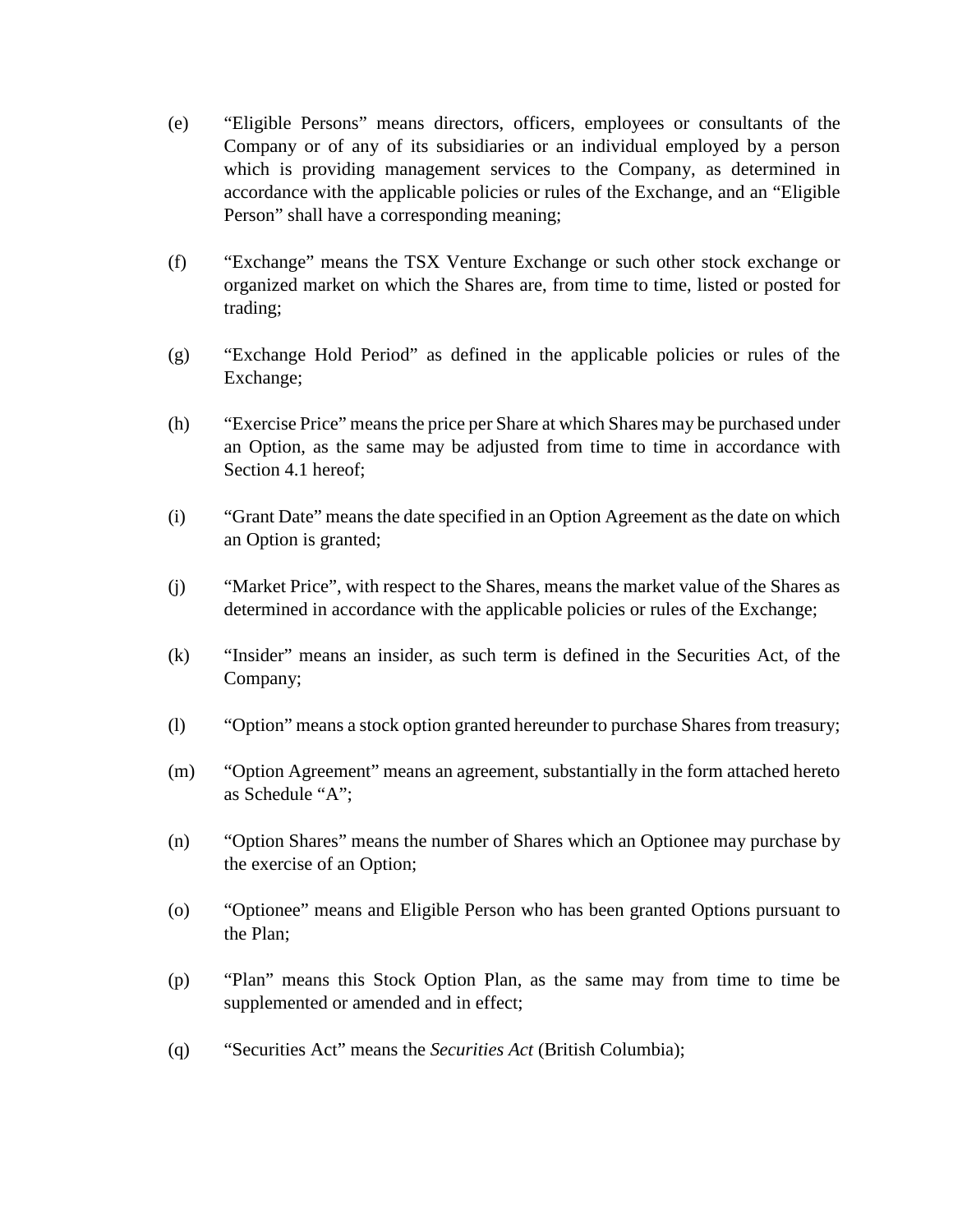- (r) "Shares" means the common shares without par value in the capital of the Company; and
- (s) "Subsidiary" has the meaning assigned thereto under the Securities Act.

2.2 Any question arising as to the interpretation of this Plan or of any Option granted hereunder will be determined by the Board and such determination will be conclusive and binding on the Company and all Optionees.

# 3.0 **ADMINISTRATION OF THE PLAN**

3.1 The Plan shall be administered by the Board.

3.2 The Board may, from time to time, as it may deem expedient, adopt, amend and rescind rules and regulations for carrying out the provisions and purposes of the Plan. The interpretation, construction and application of the Plan and any provisions thereof made by the Board shall be final and binding on all holders of Options granted under the Plan and all persons eligible under the provisions of the Plan to participate therein. No members of the Board shall be liable for any action taken or for any determination made in good faith in the administration, interpretation, construction or application of the Plan.

# 4.0 **GRANT OF OPTIONS**

4.1 The Board may from time to time authorize the issue of Options to Eligible Persons, subject to such vesting provisions as the Board in their sole discretion shall determine. The Exchange Hold Period will apply to Options granted to Insiders or granted to any Optionee at any Discounted Market Price. The Exercise Price under each Options shall be as set by the Board, but shall not be less than the Market Price on Grant Date. Any change in the Exercise Price, subject to the approval of the Exchange, may be made by a resolution of the Board if, in the unfettered discretion of the Board, such a change is warranted. In the case of Optionees who are Insiders at the time of the reduction in the Exercise Price, the reduction shall be approved by a majority of disinterested shareholders of the Company. In the case where the Exercise Price is amended, at least six months must have elapsed since the later of the date of the commencement of the term, the date the Issuer's Shares commenced trading, or the date the Option Exercise Price was last amended. In the case where the Option Exercise Price is amended to the Discounted Market Price, the Exchange Hold Period is applied from the date of the amendment (and for more certainty where the option price is amended to the Market Price, the Exchange Hold Period will not apply). In the case where the length of the Option term is amended, any extension of the length of the term of the Option is treated as a new grant of a new option and the Option must be outstanding for at least one year before the Company can extend its term.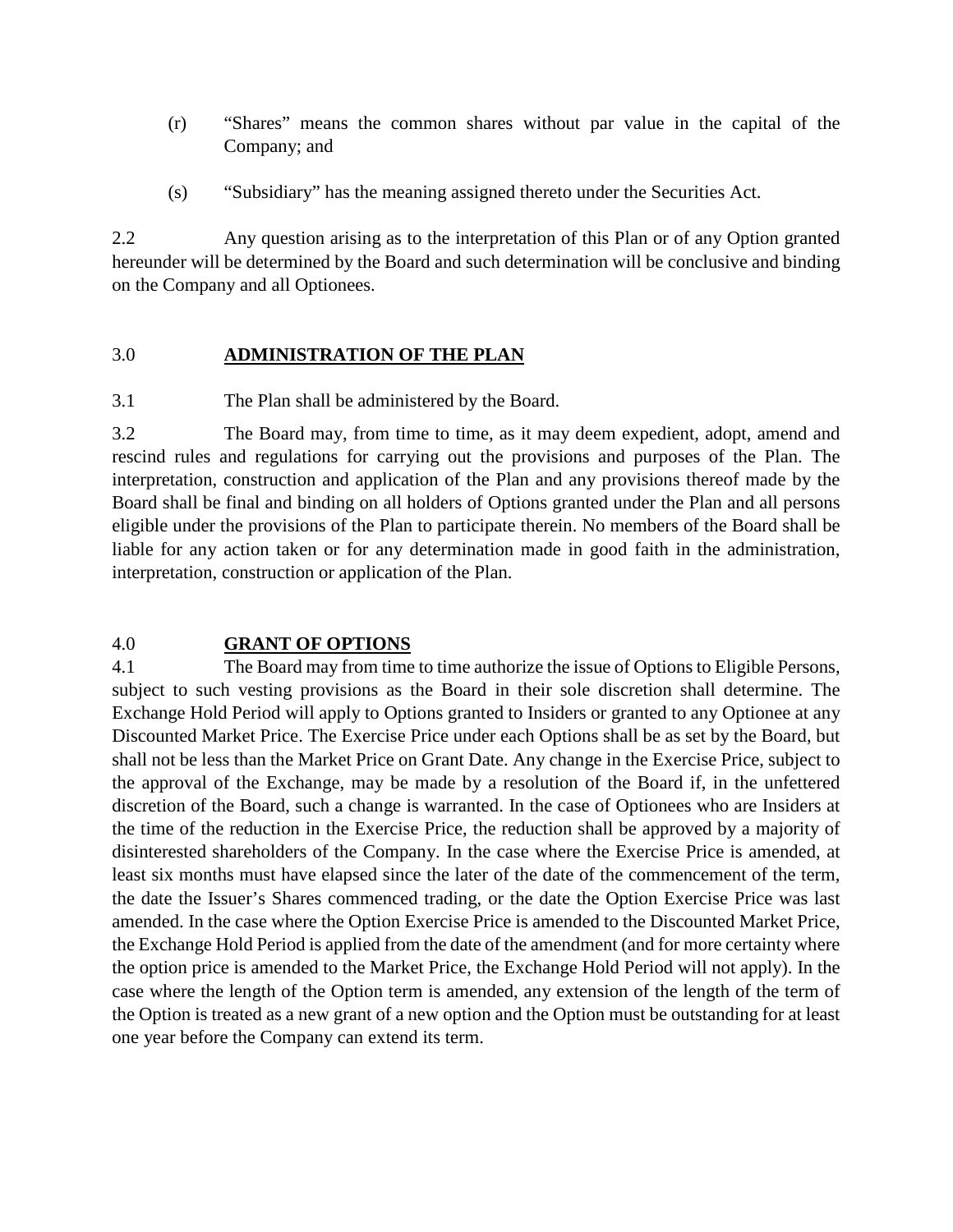4.2 The Company cannot grant Options unless and until the Options have been allocated to specific Optionees, and then once allocated a minimum exercise price can be established.

4.3 A news release shall be issued at the time of grant for Options granted to Insiders and all persons engaged to provide investor relations activities (as defined by the policies of the Exchange) on behalf of the Company.

4.4 Each Option shall be confirmed by the execution of an Option Agreement in substantially the form attached hereto as Schedule "A". Each Optionee shall have the Option to purchase from the Company the Option Shares at the time and in the manner set out in the Plan and in the Option Agreement applicable to that Optionee. The execution of an Option Agreement shall constitute conclusive evidence that it has been completed in compliance with this Plan.

4.5 All Options granted to consultants of the Company performing investor relations activities must vest in stages over a period of at least 12 months, with no more than ¼ of the Option Shares vesting in any three (3) month period.

4.6 All Options that have been cancelled or that have expired without being exercised shall continue to be issuable under the Plan under which they were approved.

# 5.0 **SHARES SUBJECT TO THE PLAN**

5.1 The maximum number of Shares which may be issuable pursuant to Options granted under the Plan shall be 10% or such additional amount as may be approved from time to time by the shareholders of the Company. The number of Shares issuable to any one Optionee under the Plan, together with all of the Company's other previously established or proposed share compensation arrangements, shall not exceed 5% of the total number of issued and outstanding Shares on a non-diluted basis. The number of Shares which may be reserved for issue pursuant to Options granted to Insiders under the Plan, together with all of the Company's other previously established or proposed share compensation arrangements, in aggregate, shall not exceed 10% of the total number of issued and outstanding Shares on a non-diluted basis. The number of Shares which may be issuable under the Plan, together with all of the Company's other previously established or proposed share compensation arrangements, within a one-year period:

- (a) to Insiders in aggregate, shall not exceed 10% of the outstanding issue;
- (b) to any one Optionee who is an Insider, and any Associates of such Insider, shall not exceed 5%, in aggregate, of the outstanding issue in any one twelve-month period;
- (c) to any one consultant to the Company, shall not exceed 2%, in aggregate, of the outstanding issue in any one twelve-month period;
- (d) to all such employees of the Company providing investor relations activities (as defined by the policies of the Exchange) in aggregate shall not exceed 2%, in aggregate, of the outstanding issue in any one twelve-month period; and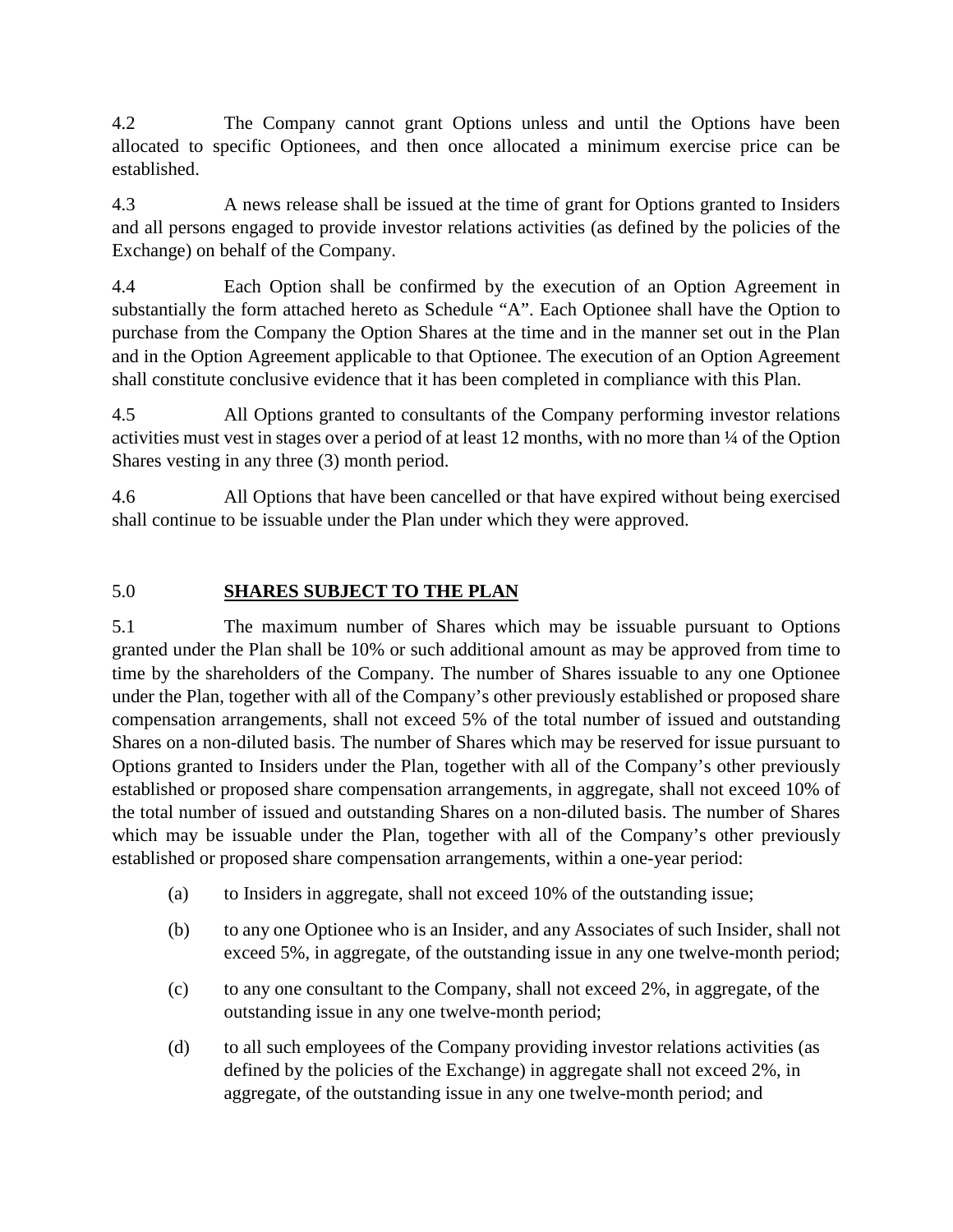(e) for all Options granted to employees, consultants and management company employees, the Company and the Optionee represent that the Optionee is a bona fide employee, consultant or management company employee, as the case may be.

For the purposes of this section, Shares issued pursuant to an entitlement granted prior to the Optionee becoming an Insider are to be included in determining the number of Shares issuable to Insiders. For the purposes of subsections, (a), (b), (c) and (d) above, "outstanding issue" is determined on the basis of the number of Shares that are outstanding immediately prior to the Share issuance in question, including Shares issued pursuant to share compensation arrangements over the preceding one-year period.

# 6.0 **CONDITIONS GOVERNING OPTIONS**

- 6.1 Each Option shall be subject to the following conditions:
- 6.1.1 Employment

The granting of an Option to a full-time employee, consultant or director shall not impose upon the Company any obligation to retain the Optionee in its employ.

# 6.1.2 Option Term

The period during which an Option is exercisable shall not, subject to the provisions of this Plan, exceed five years from the Grant Date. In the event that Options are set to expire and are held by individuals subject to a blackout period (as such term is used in the policies of the Exchange) at the expiry date, the expiry date of such Option will be extended for a period not to exceed ten (10) business days after the expiry of such blackout period.

# 6.1.3 Exercise of Options

Prior to its expiration or earlier termination in accordance with the Plan, each Option shall be exercisable as to all or such part or parts of the Option Shares and at such time or times as the Board, at the time of granting the particular Option, may determine in its sole discretion.

# 6.1.4 Non-assignability of Option Rights

Each Option granted hereunder is personal to the Optionee and shall not be assignable or transferable by the Optionee, whether voluntarily or by operation of law, except by will or by the laws of succession of the domicile of a deceased Optionee. No Option graned hereunder shall be pledged, hypothecated, charged, transferred, assigned or otherwise encumbered or disposed of.

# 6.1.5 Effect of Termination of Employment or Death

6.1.5.1 Upon an Optionee's employment with the Company being terminated for cause or upon an Optionee being removed from office as a director, officer or consultant pursuant to an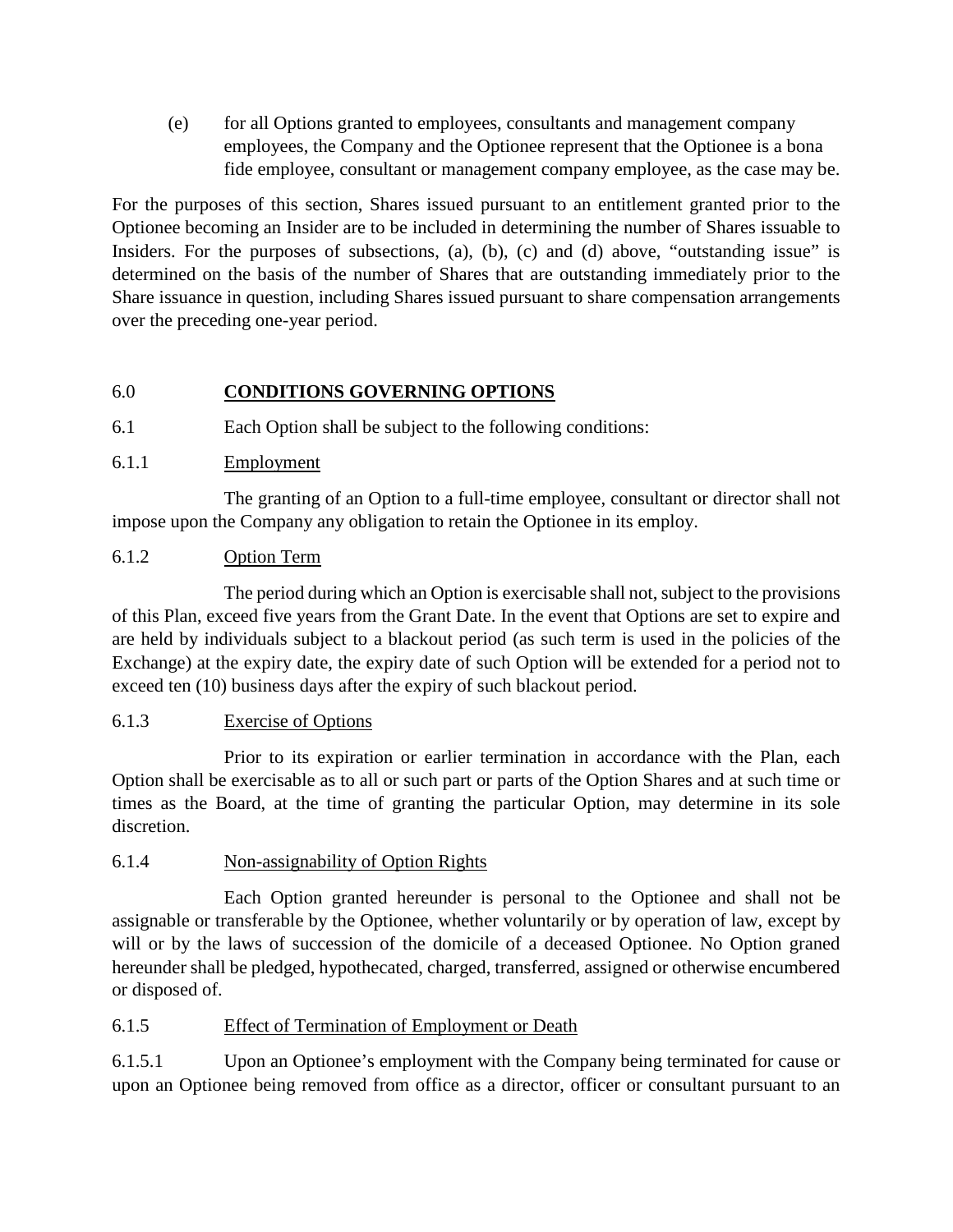order made by a regulatory authority or becoming disqualified from being a director by law, any Option or the unexercised portion thereof granted to such Optionee shall terminate forthwith.

6.1.5.2 Upon an Optionee's employment with the Company being terminated (except in the case of transfer from one company to another company contemplated herein) otherwise than by reason of death, termination for cause or retirement at normal retirement age, or upon an Optionee ceasing to be a director or consultant of the Company other than by reason of death, removal or disqualification by law, or otherwise ceasing to be an Eligible Person, any Option or unexercised part thereof granted to such Optionee may be exercised by him or her for that number of Shares only for which he or she was entitled to acquire under the Option pursuant to paragraph 6.1.3 at the time of such termination or cessation together with such additional Options which may vest with the Optionee during any severance period or salary continuation period, if any to which the Optionee is a party at the time to times at which such additional Options vest. Such Options shall only be exercisable within the period which ends on the earlier of the original Option expiring date and the date which is 90 days after such Optionee ceases to be an Eligible Person.

6.1.5.3 Notwithstanding paragraph 6.1.5.2, any Option or unexercised portion thereof granted to Optionees who are engaged in investor relations activities (as defined by the policies of the Exchange) shall only be exercisable within the period which ends on the earlier of the original Option expiring date and the date which is 30 days after such Optionee ceases to be employed by the Company as an employee or consultant to provide investor relations activities.

6.1.5.4 If an Optionee dies while employed by the Company or while serving as a director or consultant of the Company, any Option or unexercised part thereof granted to such Optionee may be exercised by the person to whom the Option is transferred by will or the laws of descent and distribution of that number of Shares only which he or she was entitled to acquire under the Option pursuant to paragraph 6.1.3 at the time of his or her death. Such Option shall only be exercisable within 180 days after the Optionee's death or prior to the expiration of the term of the Option, whichever occurs earlier.

# 6.1.6 Rights as a Shareholder

The Options shall not confer upon any Optionee any rights whatsoever as a shareholder in respect of any Option Shares until the date of issuance of a share certificate to such Optionee for such Option Shares. Without in any way limiting the generality of the foregoing, no adjustment shall be made for dividends or other rights for which the record date is prior to the date such share certificate is issued.

# 6.1.7 Method of Exercise

Subject to the provisions of this Plan, an Option granted under this Plan shall be exercisable (from time to time as provided in paragraph 6.1.3 herein above) by the Optionee giving notice in writing to the Company at its registered office, addressed to its Secretary, which notice shall specify the number of Shares in respect of which the Option is being exercised and shall be accompanied by full payment, by cash or certified cheque, of the purchase price for the number of Shares specified. Upon such exercise of the Option, the Company shall forthwith cause the transfer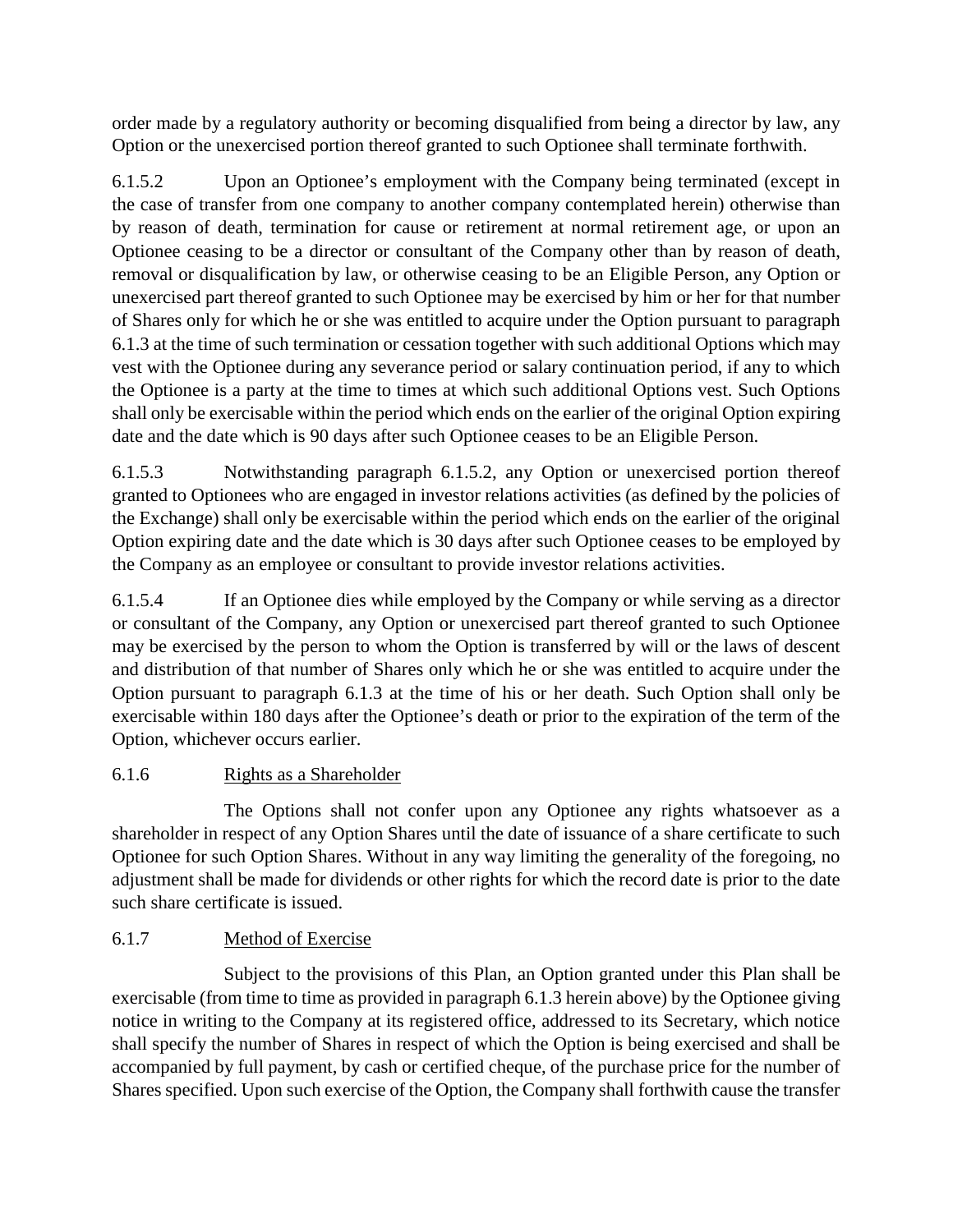agent and registrar of the Company to deliver to the Optionee a certificate in the name of the Optionee representing in the aggregate such number of Shares as the Optionee shall have then paid for and as are specified in such written notice of exercise of Option. If required by the Board by notification to the Optionee at the time of granting the Option, it shall be a condition of such exercise that the Optionee shall represent that he or she is purchasing the Shares in respect of which the Option is being exercised for investment only and not with a view to resale or distribution.

# 6.1.8 Taxes

Notwithstanding any provision in this Plan or in any Option Agreement, the Company may take such steps as are considered necessary or appropriate for the withholding of any taxes which the Company is required by any law or regulation of any governmental authority whatsoever to withhold in connection with any Option, the Option Shares, the Shares, or other benefit under the Plan or any Option Agreement, including without limiting the generality of the foregoing, the withholding of all or any portion of any payment or the withholding of the issue of any or all of the Option Shares, until such time as the Optionee has paid the Company any amount which the Company is required to withhold with respect to such taxes. For greater certainty, the Company shall be entitled to withhold and sell any or all of the Option Shares on the Optionee's behalf in order to satisfy the Company's withholding tax liability.

# 6.1.9 Necessary Approvals

The obligation of the Company to issue and deliver any Shares in accordance with the Plan shall be subject to any necessary approval of the Exchange or any applicable securities regulatory authority. If any Shares cannot be issued to an Optionee for any reason beyond the control of the Company, the obligation of the Company to issue such Shares shall terminate and the amount of any Exercise Price paid to the Company in respect of such Shares shall be returned to such Optionee.

# 7.0 **ADJUSTMENT TO SHARES SUBJECT TO THE OPTION**

7.1 In the event of any subdivision or redivision of the Shares into a greater number of Shares at any time after the grant of an Option to any Optionee and prior to the expiration of the term of such Option, the Company shall deliver to such Optionee at the time of any subsequent exercise of his or her Option in accordance with the terms hereof in lieu of the number of Shares to which he was theretofore entitled upon such exercise, but for the same aggregate consideration payable therefor, such number of Shares as such Optionee would have held as a result of such subdivision or redivision if on the record date thereof the Optionee had been the registered holder of the number of Shares to which he or she was theretofore entitled upon such exercise.

7.2 In the event of any consolidation of the Shares into a lesser number of Shares at any time after the grant of an Option to any Optionee and prior to the expiration of the term of such Option, the Company shall deliver to such Optionee at the time of any subsequent exercise of his or her Option in accordance with the terms hereof in lieu of the number of Shares to which he or she was theretofore entitled upon such exercise, but for the same aggregate consideration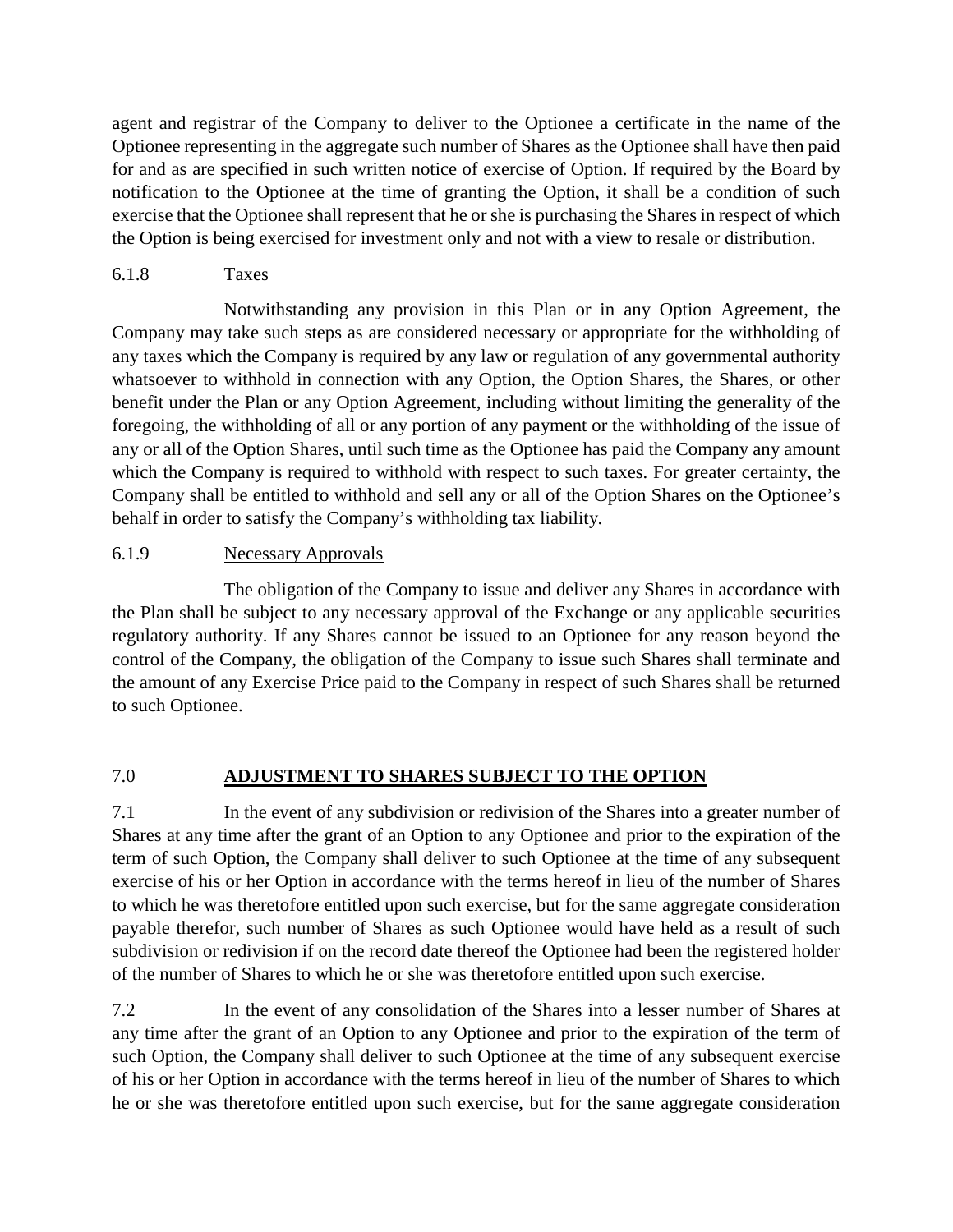payable therefor, such number of Shares as such Optionee would have held as a result of such consolidation if on the record date thereof the Optionee had been the registered holder of the number of Shares to which he or she was theretofore entitled upon such exercise.

7.3 If at any time after the grant of an Option to any Optionee and prior to the expiration of the term of such Option, the Shares shall be reclassified, reorganized or otherwise changed, otherwise than as specified in paragraphs 7.1 and 7.2 or, subject to the provisions of paragraph 8.2(a) hereof, the Company shall consolidate, merge or amalgamate with or into another company (the company resulting or continuing from such consolidation, merger or amalgamation being herein called the "Successor Company"), the Optionee shall be entitled to receive upon the subsequent exercise of his Option in accordance with the terms hereof shall accept in lieu of the number of Shares then subscribed for but for the same aggregate consideration payable therefor, the aggregate number of shares of the appropriate class and/or other securities of the Company or the Successor Company (as the case may be) that the Optionee would have been entitled to receive as a result of such reclassification, reorganization or other change of shares or, subject to the provisions of paragraph 8.2(a) hereof, as a result of such consolidation, merger or amalgamation, if on the record date of such reclassification, reorganization or other change of shares or the effective date of such consolidation, merger or amalgamation, as the case may be, he or she had been the registered holder of the number of Shares to which he was immediately theretofore entitled upon such exercise.

# 8.0 **AMENDMENT OR DISCONTINUANCE OF THE PLAN**

8.1 Subject in all cases to the approval of the Exchange or any other Stock Exchange on which the Shares may then be listed, the Board may amend or discontinue this Plan at any time, provided, however, that no such amendment may materially and adversely affect any Option rights previously granted to an Optionee under this Plan without the consent of the Optionee, except to the extent required by law.

8.2 Notwithstanding anything contained to the contrary in this Plan or in any resolution of the Board in implementation thereof:

(a) in the event the Company proposes to amalgamate, merge or consolidate with any other company (other than with a wholly-owned subsidiary of the Company) or to liquidate, dissolve or wind-up, or in the event an offer to purchase the Shares of the Company or any part thereof shall be made to all holders of Shares of the Company, the Company shall have the right, upon written notice thereof to each Optionee holding Options under this Plan, to permit the exercise of all such Options within the 30 day period next following the date of such notice and to determine that upon the expiration of such 30 day period, all rights of Optionees to such Options or to exercise same (to the extent not theretofore exercised) shall *ipso facto* terminate and cease to have further force or effect whatsoever;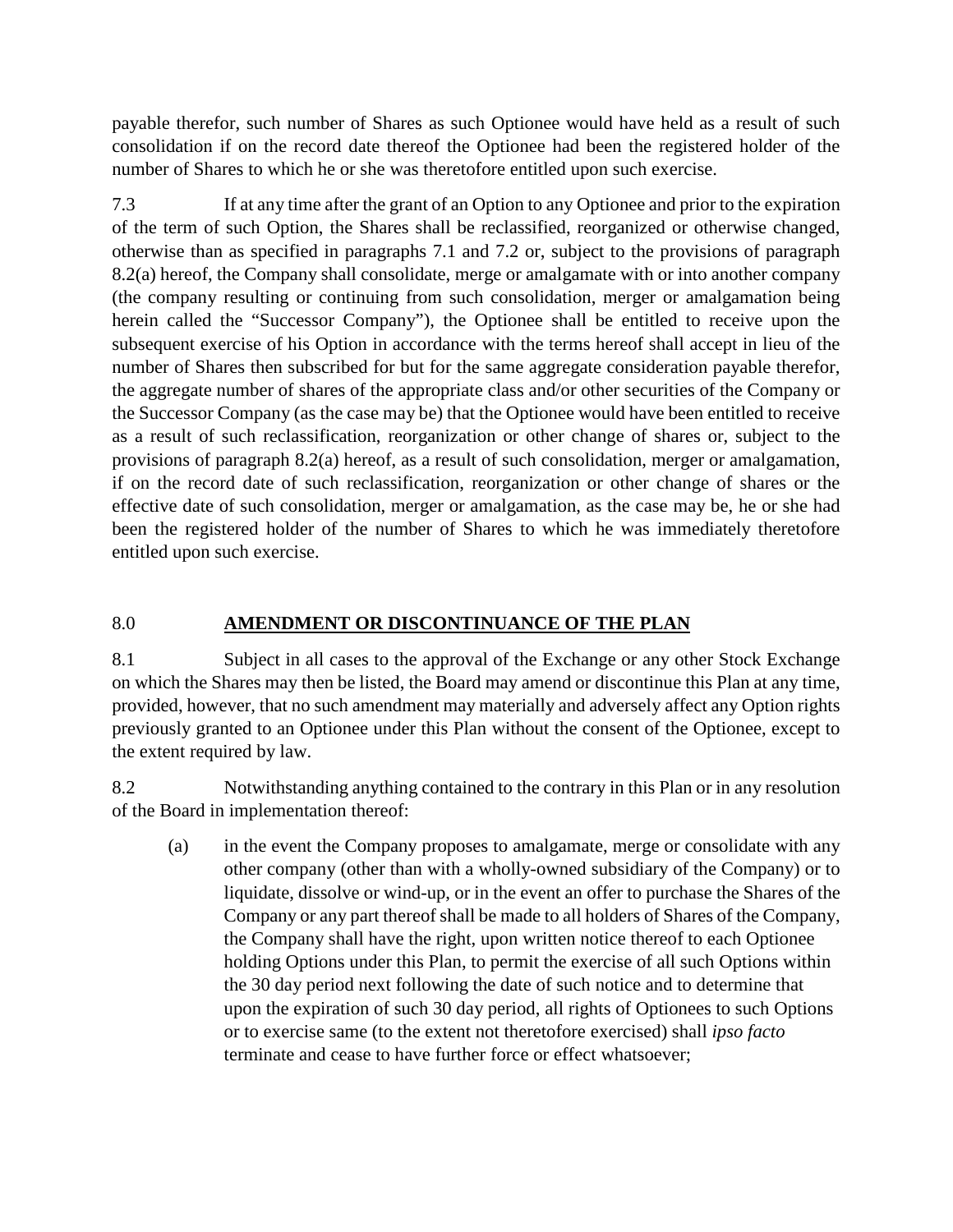- (b) the Board may, by resolution, advance the date on which any Option may be exercised or, subject to applicable regulatory provisions, extend the expiration date of any Option, in the manner to be set forth in such resolution. The Board shall not, in the event of any such advancement or extension, be under any obligation to advance or extend the date on or by which any Option may be exercised by any other Optionee; and
- (c) the Board may, by resolution, but subject to applicable regulatory provisions, decide that any of the provisions hereof concerning the effect of termination of the Optionee's employment or cessation of the Optionee's directorship shall not apply for any reason acceptable to the Board.

# 9.0 **EFFECTIVE DATE AND ANNUAL APPROVAL OF PLAN**

9.1 This Plan was adopted by the Board on March 11, 2008 (and ratified, confirmed and approved by the shareholders of Eureka Resources Inc. on April 25, 2008). Should changes be required in this Plan by the Exchange or any securities commission or governmental body of any province of Canada to which this Plan has been submitted, such changes shall be made in this Plan as are necessary to conform with such requests and, if such changes are approved by the Board, this Plan, as amended, shall remain in full force and effect in its amended form as of and from the date written above.

9.2 This Plan shall be subject to Exchange and shareholder approval annually, such shareholder approval to be obtained at a meeting of shareholders of the Company.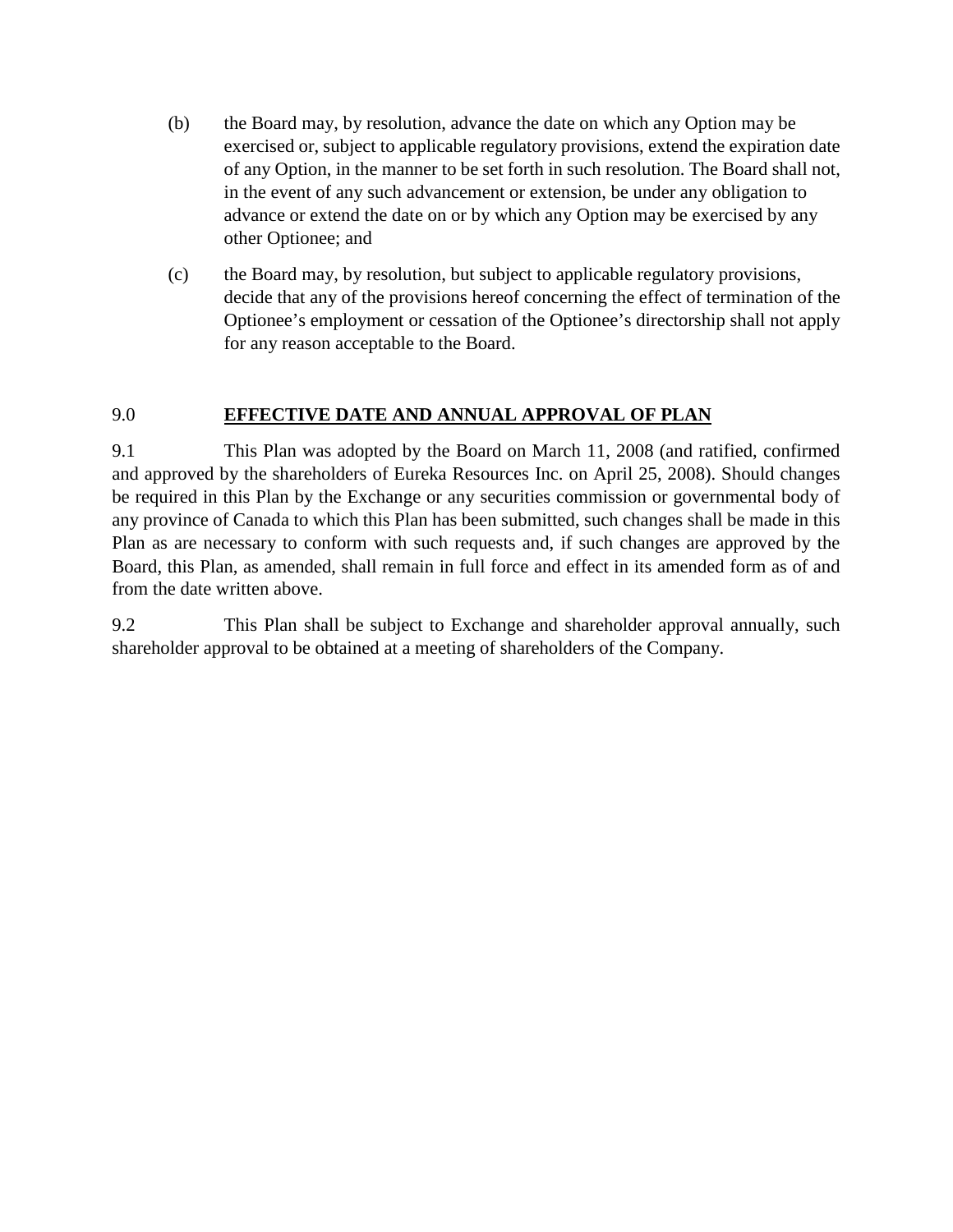# **EUREKA RESOURCES INC. STOCK OPTION PLAN OPTION AGREEMENT**

This Option Agreement is entered into between EUREKA RESOURCES INC. (the "Company") and the Optionee named below pursuant to the Company's Stock Option Plan (the "Plan"), and confirms that:

- (a) On \_\_\_\_\_\_\_\_\_\_\_\_\_\_\_, \_\_\_\_\_\_\_ (the "Grant Date");
- (b) \_\_\_\_\_\_\_\_\_\_\_\_\_\_\_\_\_\_\_\_\_\_\_\_\_\_\_ (the "Optionee");
- (c) was granted the option to purchase \_\_\_\_\_\_\_\_\_\_\_ common shares (the "Option Shares") of the Company;
- (d) for the price (the "Exercise Price") of \$\_\_\_\_\_\_ per common share;
- (e) which will become exercisable up to, but not after  $\frac{1}{\sqrt{2}}$  (the "Expiry" Date"), as follows:
	- (i)  $up to \_\_\_$  Option Shares after  $\_\_\_\_\_\_\_\_\$ ;
	- (ii) up to an additional Check Option Shares after  $\cdot$ ;
	- (iii) up to an additional \_\_\_\_\_\_\_\_\_\_\_\_ Option Shares after \_\_\_\_\_\_\_\_\_\_\_\_\_; and
	- $(iv)$  the remaining  $\qquad \qquad$  Option shares after  $\qquad \qquad$ .

all on terms and subject to the conditions set out in this Plan.

By signing this Option Agreement, the Optionee acknowledges that the Optionee has read and understands the Plan and agrees to the terms and conditions of the Plan and this Option Agreement.

The Company and the Optionee represent that the Optionee under the terms and conditions of the Plan is a bona fide [insert one of: **director/officer/employee/consultant**] of the Company.

[or]

The Company and the Optionee represent that the Optionee is a bona fide employee of \_\_\_\_\_\_\_\_\_\_\_ which provides management services to the Company.

The Optionee also acknowledges and consents to the collection and use of Personal Information (as defined in the Policies of the TSX Venture Exchange) by both the Company and the TSX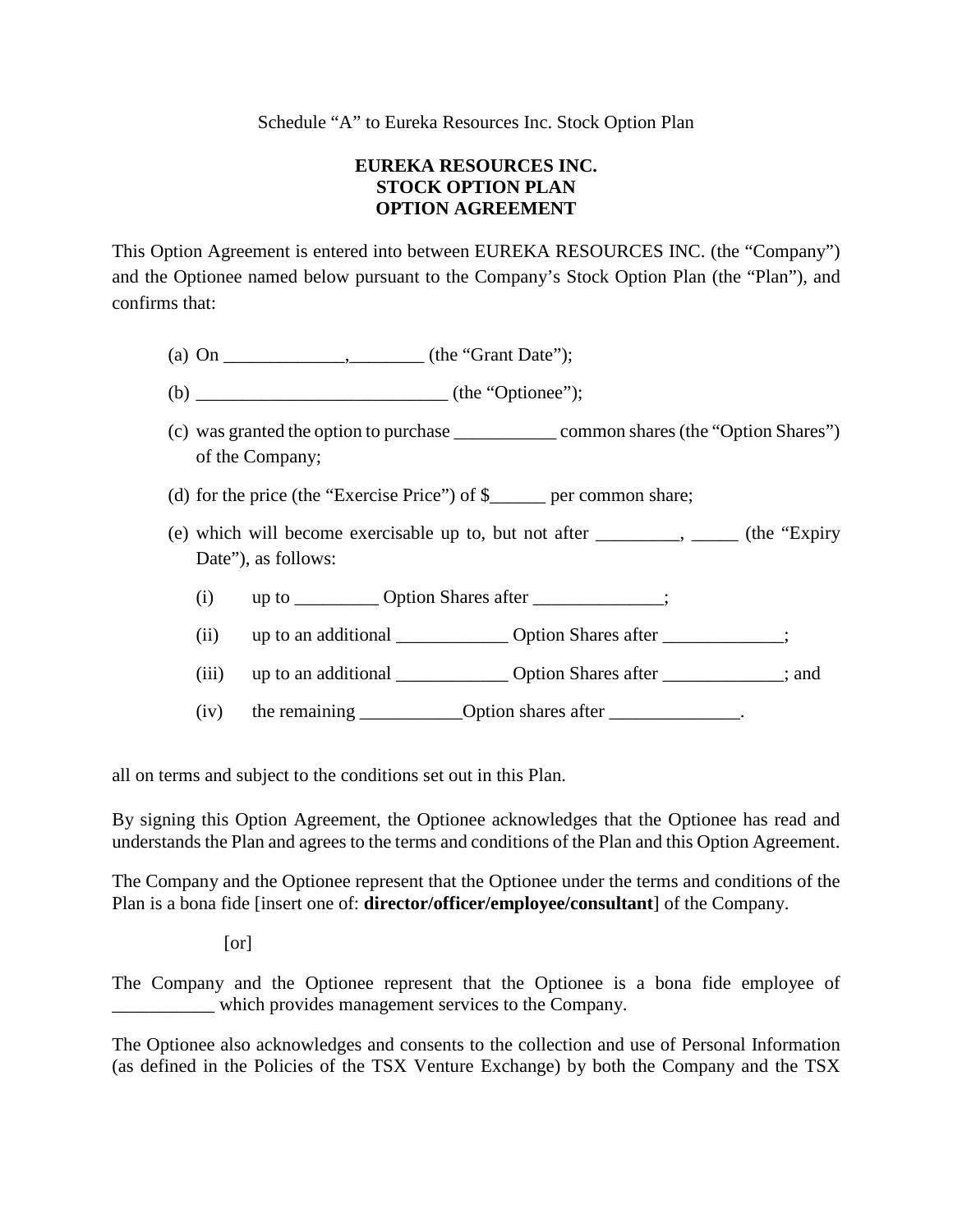Venture as more particularly set out in the Acknowledgement - Personal Information in use by the TSX Venture on the date of this Share Option Commitment.

IN WITNESS WHEREOF the parties hereto have executed this Option Agreement as of the \_\_\_\_ day of \_\_\_\_\_\_\_\_\_\_, \_\_\_\_\_\_\_\_\_\_\_\_\_\_\_.

\_\_\_\_\_\_\_\_\_\_\_\_\_\_\_\_\_\_\_\_\_\_\_\_\_\_ \_\_\_\_\_\_\_\_\_\_\_\_\_\_\_\_\_\_\_\_\_\_\_\_\_

# **EUREKA RESOURCES INC.**

Authorized Signatory **Optionee**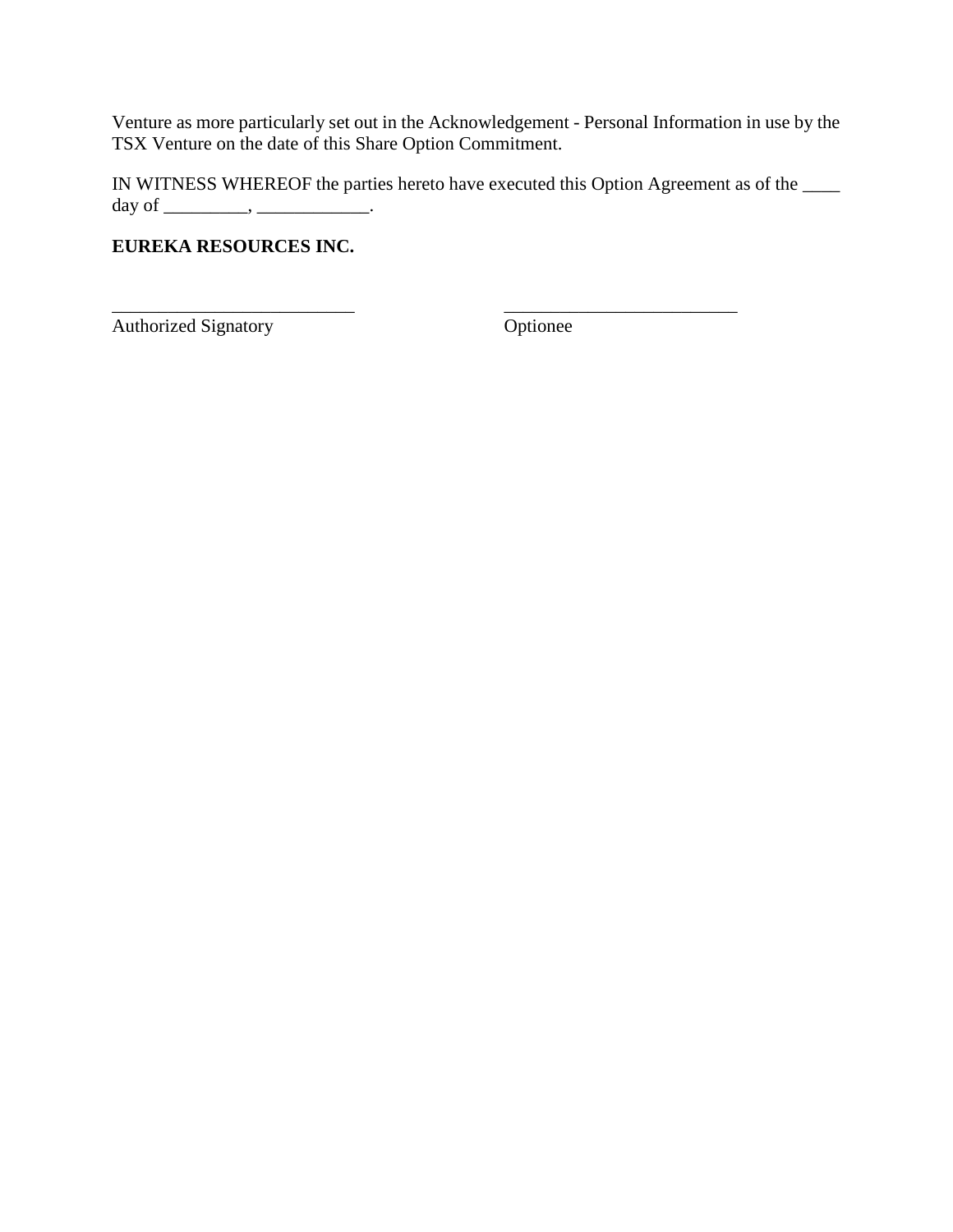#### **SCHEDULE "B"**

#### **EUREKA RESOURCES, INC. AUDIT COMMITTEE CHARTER**

#### **A. OVERVIEW AND PURPOSE**

The Audit Committee of Eureka Resources, Inc. ("**Eureka**") has been formed to enable the Board of Directors of Eureka to perform its obligations with respect to compliance with applicable securities laws and the rules of the Exchange.

The Audit Committee is responsible to the Board of Directors of Eureka. The primary objective of the Audit Committee isto assist the Board of Directorsin fulfilling itsresponsibilities with respect to:

- (a) disclosure of financial and related information;
- (b) the relationship with and expectations of the external auditors of Eureka, including the establishment of the independence of the external auditors;
- (c) the oversight of Eureka's internal controls; and
- (d) any other matters that the Audit Committee feels are important to its mandate or that the Board of Directors of Eureka chooses to delegate to it.

The Audit Committee will approve, monitor, evaluate, advise or make recommendations in accordance with this Charter, with respect to the matters set out above.

### **B. ORGANIZATION**

#### **1. Size and MembershipCriteria**

The Audit Committee will consist of three or more Directors of Eureka.

A majority of the members of the Audit Committee must be independent of management and free from any interest, business or other relationship, other than interests and relationships arising from holding Shares of Eureka or other securities which are exchangeable into Shares of Eureka, which could, or could reasonably be perceived to, materially interfere with the director's ability to act in the best interests of Eureka.

All members of the Audit Committee should be financially literate and be able to read and understand basic financial statements, or should strive to become financially literate within a reasonable period of time after being appointed as a member of the Audit Committee. At least one member of the Audit Committee must have accounting or related financial expertise and should be able to analyze and interpret a full set of financial statements, including notes, in accordance with generally accepted accounting principles.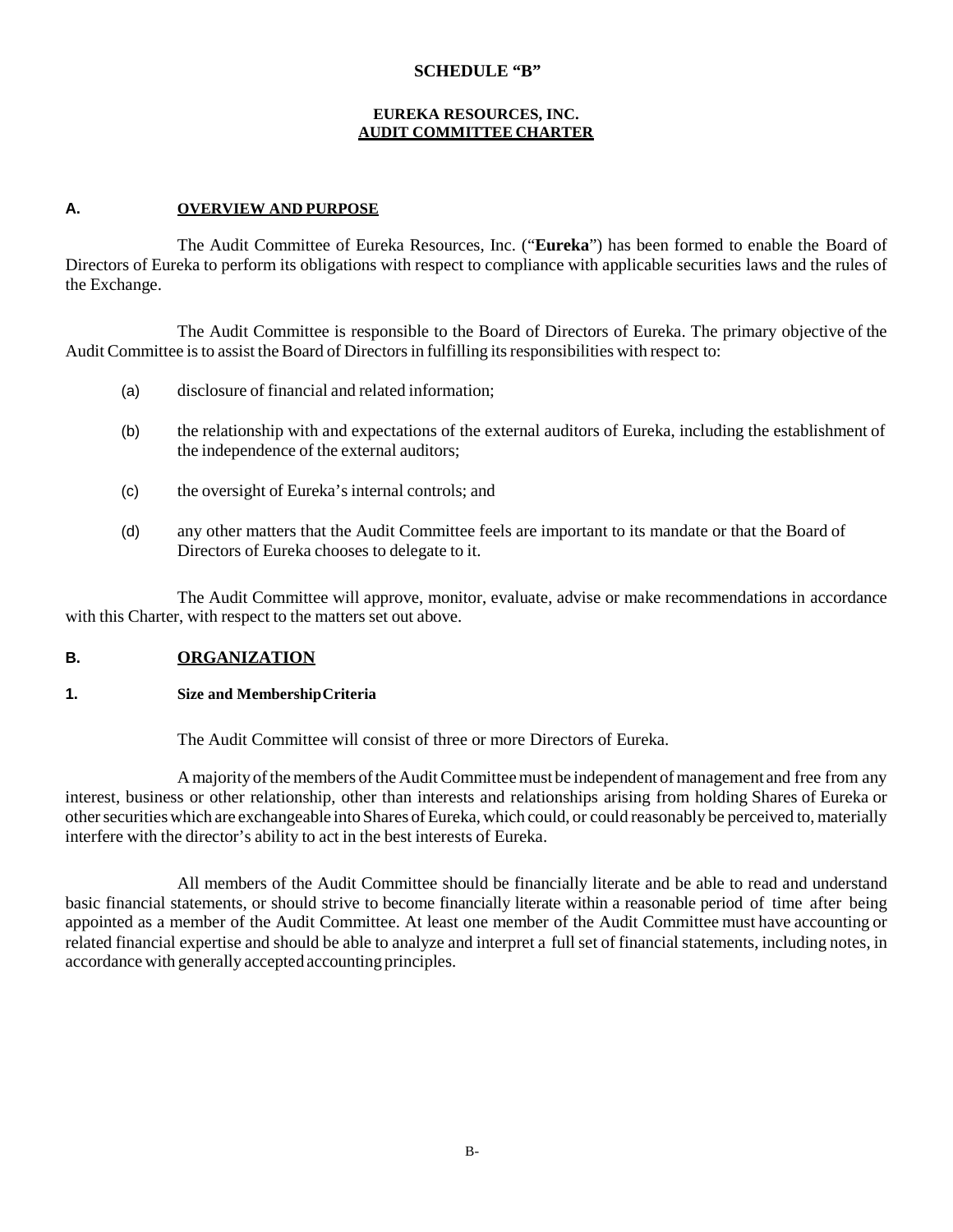### **2. Appointment andVacancies**

The members of the Audit Committee are appointed or reappointed by the Board of Directors following each annual meeting of the shareholders of Eureka. Each member of the Audit Committee will continue to be a member of the Audit Committee until his or her successor is appointed unless he or she resigns or is removed by the Board of Directors of Eureka or ceases to be a Director of Eureka. Where a vacancy occurs at any time in the membership of the Audit Committee the Board of Directors of Eureka may appoint a qualified individual to fill such vacancy and must appoint a qualified individual if the membership of the Audit Committee is less than three Directors as a result of any such vacancy.

### **C. MEETINGS**

#### **1. Frequency**

The Audit Committee will meet at least four times per year on a quarterly basis, or more frequently as circumstances require. In addition, the Audit Committee may also meet at least once per year with management and the external auditors of Eureka in separate executive sessionsto discuss any matters that the Audit Committee or each of these groups believes should be discussed privately.

### **2. Chair**

The Board of Directors of Eureka or, in the event of its failure to do so, the members of the Audit Committee, will appoint a Chair from amongst their number. If the Chair of the Audit Committee is not present at any meeting of the Audit Committee, the Chair of the meeting will be chosen by the Audit Committee from among the members present.

The Audit Committee will also appoint a secretary who need not be a Director of Eureka.

### **3. Time and Place ofMeetings**

The time and place of meetings of the Audit Committee and the procedure at such meeting will be determined from time to time by the members of the Audit Committee, provided that:

- (a) a quorum for meetings of the Audit Committee will be two members present in person or by telephone or other telecommunication device that permits all persons participating in the meeting to speak and hear each other, and
- (b) notice of the time and place of every meeting will be given in writing or facsimile to each member ofthe Audit Committee, the internal auditors, the external auditors and the corporate secretary of Eureka at least 24 hours prior to the time fixed for such meeting.

Any person entitled to notice of a meeting of the Audit Committee may waive such notice (an attendance at a meeting is a waiver of notice of the meeting, except where a member attends a meeting for the express purpose of objecting to the transaction of any business on the grounds that the meeting is not lawfully called).

A meeting of the Audit Committee may be called by the corporate secretary of Eureka on the direction of the President of Eureka, by any member of the Audit Committee or the external auditors. Notwithstanding the foregoing, the Audit Committee will at all times have the right to determine who will and will not be present at any part of the meeting of the Audit Committee.

### **4. Agenda**

TheChairman will ensure that the agenda for each upcoming meeting of the Audit Committee is circulated to each member of the Audit Committee as well as each of the external auditors and corporate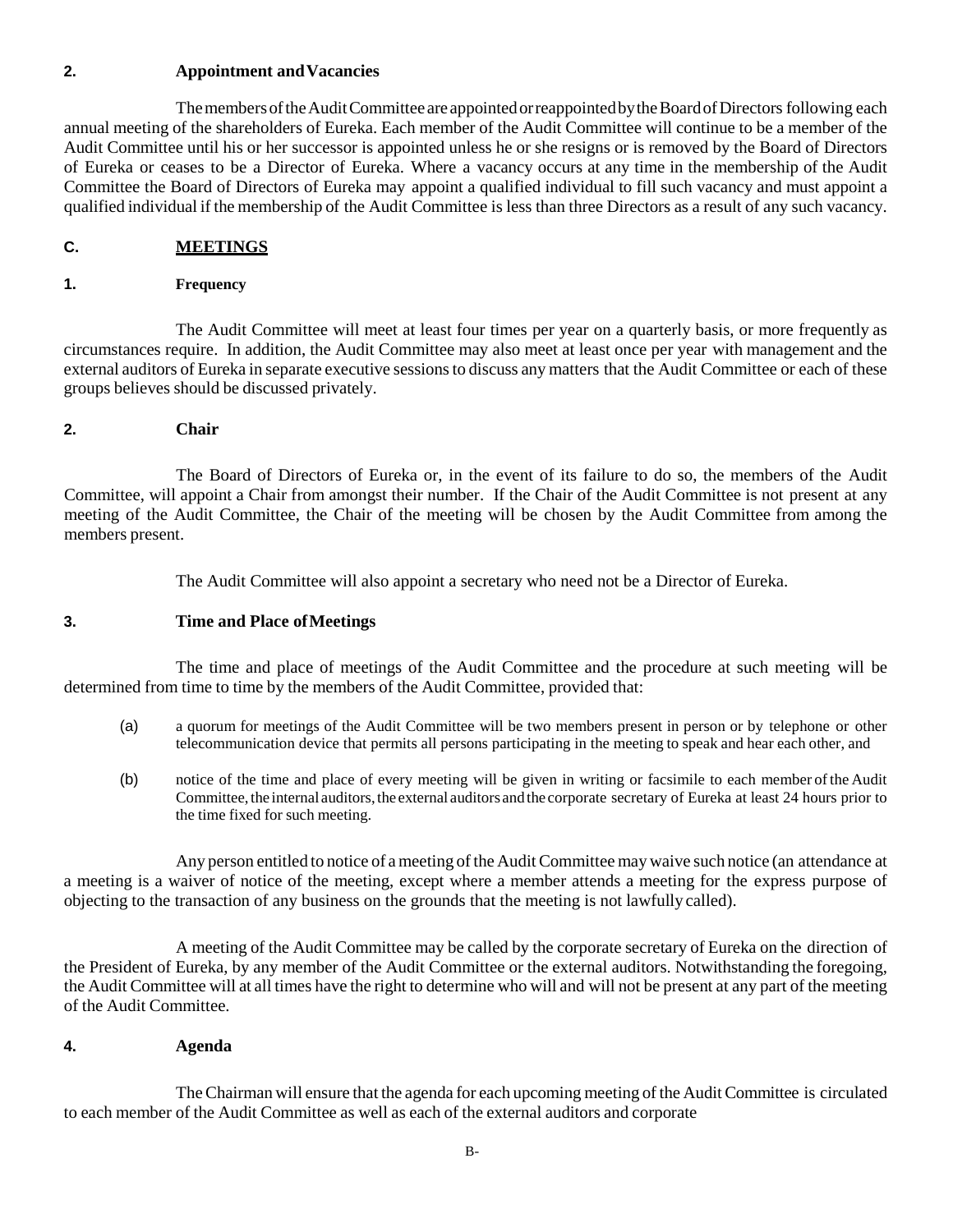secretary of Eureka in advance of the meeting of the Audit Committee not later than three business days prior to each meeting.

#### **5. Resources**

The AuditCommittee will have the authority to retain independent legal, accounting and other consultants to advise the Audit Committee, and to set the pay and compensation for such consultants. The Audit Committee may request any officer or employee of Eureka or its subsidiaries or the legal counsel to Eureka or the external auditors of Eureka to attend any meeting of the Audit Committee or to meet with any members of, or consultants to, the Audit Committee.

#### **D. DUTIES AND RESPONSIBILITIES**

The Board of Directors of Eureka has delegated the following duties and responsibilities to the Audit Committee and the Audit Committee shall have the sole authority and responsibility to carry out these duties and responsibilities.

#### **1. Review and ReportingProcedures**

The Audit Committee will make regular reports to the Board of Directors of Eureka. The Audit Committee will review and re-assess the Audit Committee Charter on an annual basis and make recommendations for changes to this Charter. The Audit Committee will also periodically perform a self- assessment of its performance against its mandate.

#### **2. FinancialReporting**

The Audit Committee will review and discuss with management, the internal auditors (as applicable) and the external auditors of Eureka the following financial statements and related information prior to filing or public dissemination:

- (a) annual audited financial statements of Eureka, including notes;
- (b) interim financial statements of Eureka;
- (c) management discussion and analysis ("**MD&A**") relating to each of the annual audited financial statements and the interim financial statements of Eureka;
- (d) news releases and material change reports announcing annual or interim financial results or otherwise disclosing the financial performance of Eureka, including the use of non-GAAP earnings measures;
- (e) the annual report ofEureka;
- (f) all financial-related disclosure to be included in management proxy circulars of Eureka in connection with meetings of shareholders; and
- (g) all financial-related disclosure to be included in or incorporated by reference into any prospectus or other offering documents that may be prepared by Eureka.

As part of this review process, the Audit Committee will meet with the external auditors without management present to receive input from the external auditors with respect to the acceptability and quality of the relevant financial information.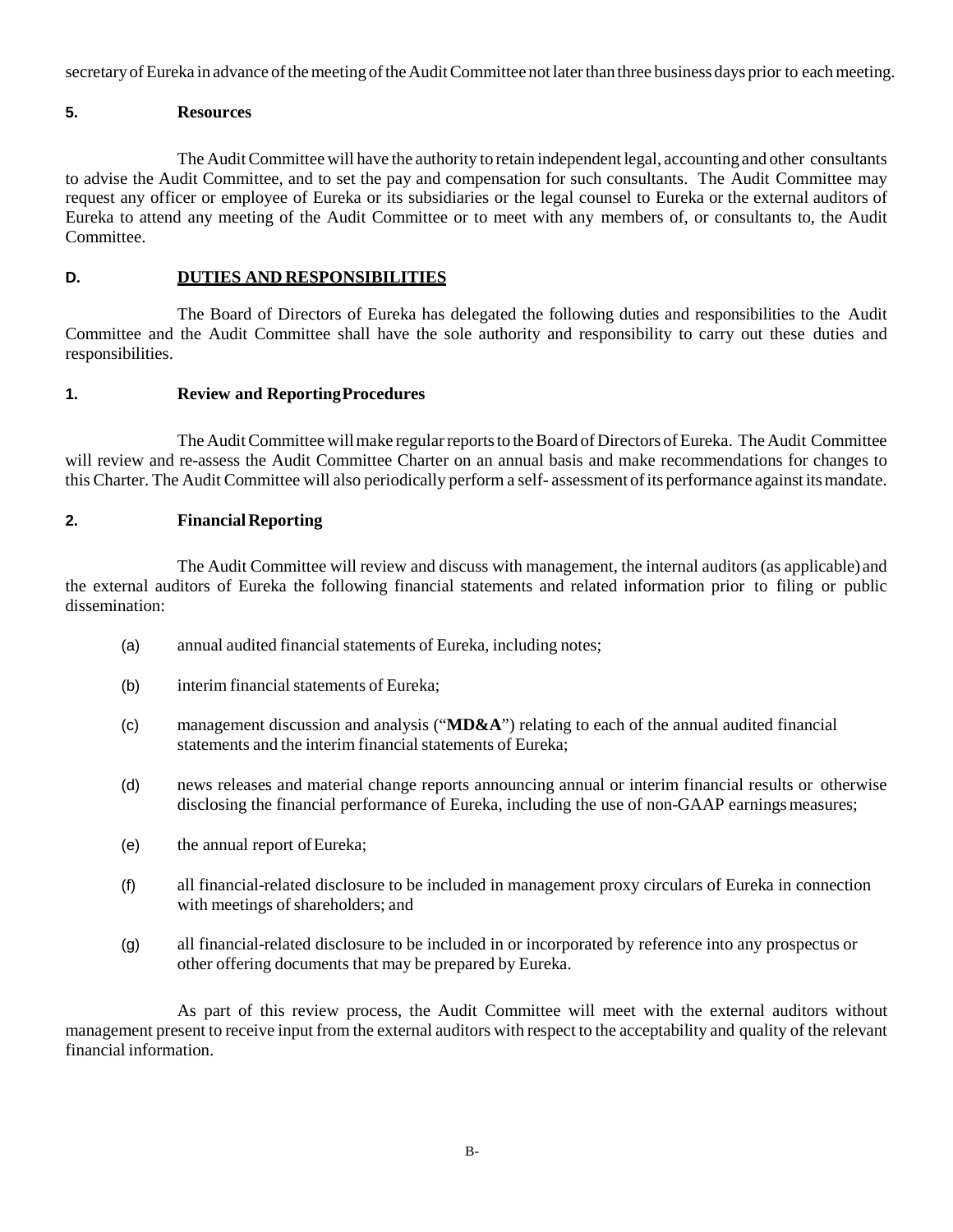The Audit Committee will also review the following items in relation to the above listed

documents:

- (a) significant accounting and reporting issues or plans to change accounting practices or policies and the financial impact thereof;
- (b) any significant or unusual transactions;
- (c) significant management estimates and judgments; and
- (d) monthly financialstatements.

Following the review by the Audit Committee of the documents set out above, the Audit Committee will recommend to the Board of Directors that such documents be approved by the Board of Directors and filed with all applicable securities regulatory bodies and/or be sent to shareholders.

### **3. External Auditors**

The Audit Committee is directly responsible for the appointment, compensation and oversight of the work of the external auditors of Eureka (including resolution of disagreements between management and the external auditors regarding financial reporting) for the purpose of preparing or issuing its audit report or performing other audit, review or attest services. As a result, the Audit Committee will review and recommend the appointment of the external auditors and the remuneration of the external auditors.

The Audit Committee will review on an annual basis the performance of the external auditors of Eureka. The Audit Committee will discuss with the external auditors any disclosed relationships or non- audit services that the external auditors propose to provide to Eureka or any of its subsidiaries that may impact the objectivity and independence of the external auditors in order to satisfy itself of the independence of the external auditors.

In addition, the Audit Committee will review on an annual basis the scope and plan of the work to be done by the external auditors of Eureka for the coming financial year.

Prior to the release of the annual financial statements of Eureka, the Audit Committee will discuss certain matters required to be communicated to the Audit Committee by the external auditors in accordance with the standards established by the Canadian Institute of Chartered Accountants. The Committeewill also considerthe external auditors' judgment about the quality and appropriateness of Eureka's accounting principles as applied in the Eureka's financial reporting.

### **4. Legal andCompliance**

The Audit Committee is responsible for reviewing with management of Eureka the following:

- (a) any off-balance sheet transactions, arrangements, obligations (including contingent obligations) and other relationships of Eureka and its subsidiaries which would have a material current or future effect on the financial condition of Eureka;
- (b) major risk exposures facing Eureka and the steps that management has taken to monitor, control and manage such exposures, including Eureka's risk assessment and risk management guidelines and policies;
- (c) any litigation, claim or other contingency, including tax assessments that could have a material effect upon the financial position or operating results of Eureka and its subsidiaries and the manner in which these matters have been disclosed in the financial statements; and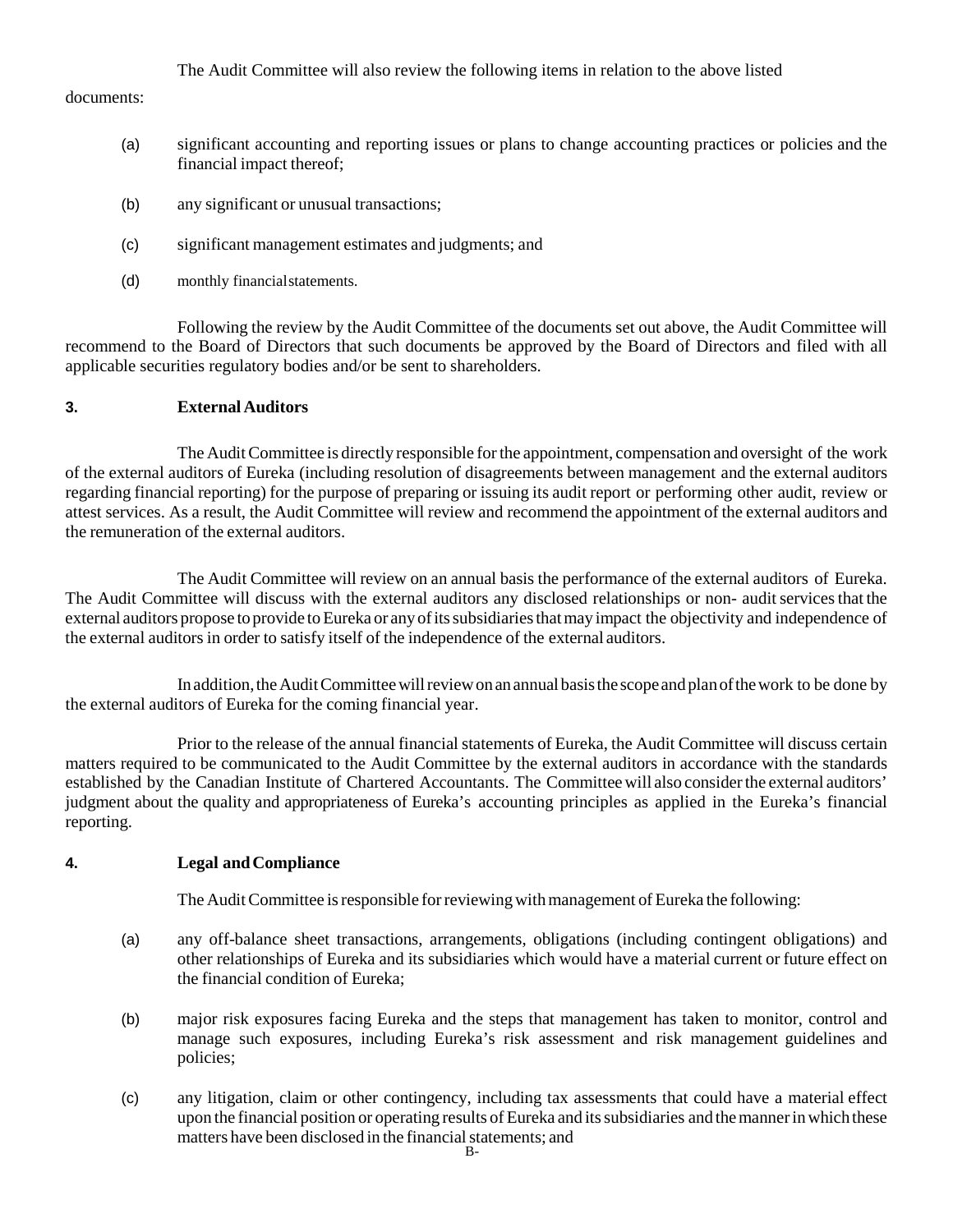(d) the quarterly and annual certificates of the Chief Executive Officer and the Chief Financial Officer of Eureka certifying Eureka's quarterly and annual financial filings in compliance with Multilateral Instrument 52-109 of the Canadian Securities Administrators.

#### **5. Internal Controls**

The Audit Committee is responsible for reviewing the adequacy of Eureka's internal control structures and procedures designed to ensure compliance with applicable laws and regulations.

The Audit Committee is responsible for establishing procedures for the following:

- (a) the receipt, retention and treatment of complaints received by Eureka regarding accounting, internal accounting controls, or auditing matters; and
- (b) the confidential, anonymous submission by employees or consultants of Eureka of concerns regarding questionable accounting or auditing matters.

The Audit Committee will review and approve Eureka's hiring policies regarding partners, employees and former partners and employees of the present and former external auditors. The Audit Committeewill also reviewthe letters from the external auditors of Eureka outlining the material weaknesses in internal controls noted from their audit, including relevant drafts of such letters.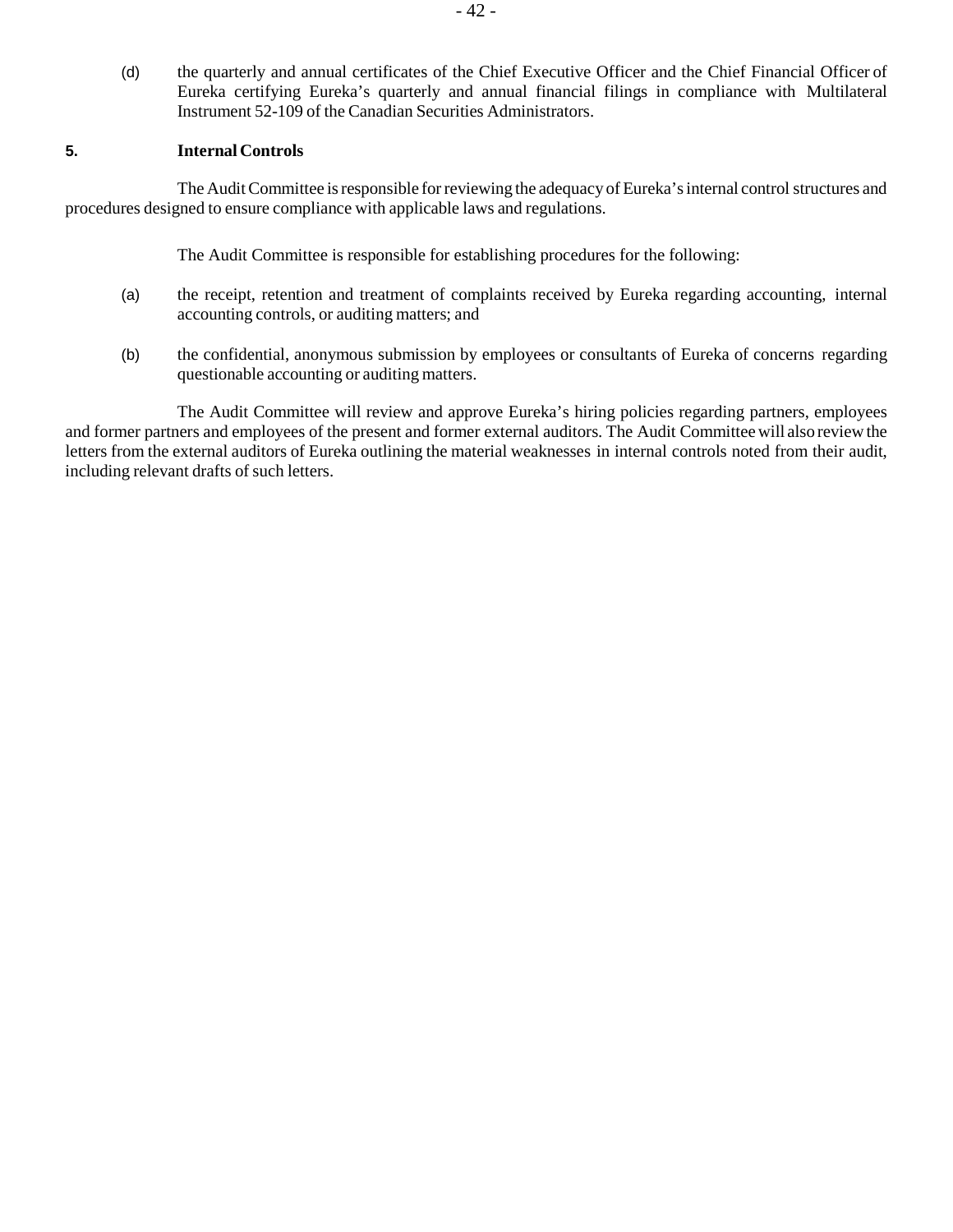# **Schedule "C"**

# Proposed Articles

# **Incorporation No. BC0384825**

### BUSINESS CORPORATIONS ACT

# **ARTICLES**

### OF

# **EUREKA RESOURCES, INC.**

# **Table of Contents**

| Part 8 - Proceedings at Meetings of Shareholders 48     |  |
|---------------------------------------------------------|--|
|                                                         |  |
|                                                         |  |
|                                                         |  |
|                                                         |  |
|                                                         |  |
|                                                         |  |
|                                                         |  |
| Part 16 - Certain Permitted Activities of Directors  62 |  |
|                                                         |  |
|                                                         |  |
|                                                         |  |
|                                                         |  |
|                                                         |  |
|                                                         |  |
|                                                         |  |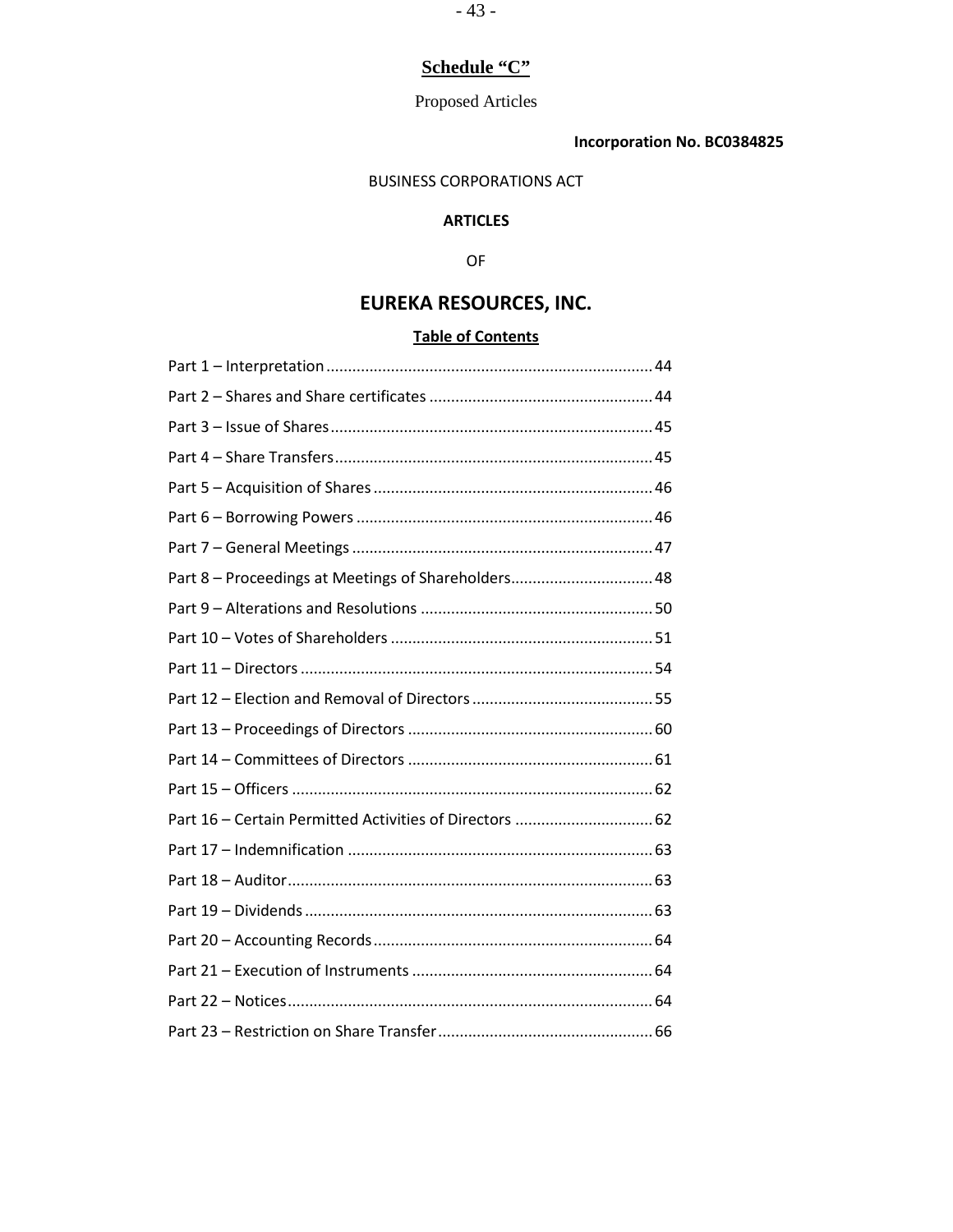### **Incorporation No. BC0384825**

# BUSINESS CORPORATIONS ACT

# **ARTICLES**

# OF

# **EUREKA RESOURCES, INC.**

# (the "**Company**")

# **Part 1– Interpretation**

# **1.1 Definitions**

Without limiting Article [1.2,](#page-43-0) in these Articles, unless the context requires otherwise:

- (a) "adjourned meeting" means the meeting to which a meeting is adjourned under Article [8.6](#page-48-0) o[r 8.9;](#page-48-1)
- (b) "board" and "directors" mean the board of directors of the Company for the time being;
- (c) "Business Corporations Act" means the *Business Corporations Act*, S.B.C. 2002, c.57, and includes its regulations;
- (d) "Company" means Eureka Resources, Inc.;
- (e) "Interpretation Act" means the Interpretation Act, R.S.B.C. 1996, c. 238; and
- (f) "trustee", in relation to a shareholder, means the personal or other legal representative of the shareholder, and includes a trustee in bankruptcy of the shareholder.

# <span id="page-43-0"></span>**1.2 Business Corporations Act definitions apply**

The definitions in the *Business Corporations Act* apply to these Articles.

# **1.3 Interpretation Act applies**

The *Interpretation Act* applies to the interpretation of these Articles as if these Articles were an enactment.

# **1.4 Conflict in definitions**

If there is a conflict between a definition in the *Business Corporations Act* and a definition or rule in the *Interpretation Act* relating to a term used in these Articles, the definition in the *Business Corporations Act* will prevail in relation to the use of the term in these Articles.

# **1.5 Conflict between Articles and legislation**

If there is a conflict between these Articles and the *Business Corporations Act*, the *Business Corporations Act* will prevail.

# **Part 2 – Shares and Share certificates**

# **2.1 Form of share certificate**

Each share certificate issued by the Company must comply with, and be signed as required by, the *Business Corporations Act*.

# **2.2 Shareholder Entitled to Certificate or Acknowledgement**

Unless the shares are uncertificated shares, each shareholder is entitled, without charge, to (a) one share certificate representing the shares of each class or series of shares registered in the shareholder's name or (b) a non-transferable written acknowledgement of the shareholder's right to obtain such a share certificate, provided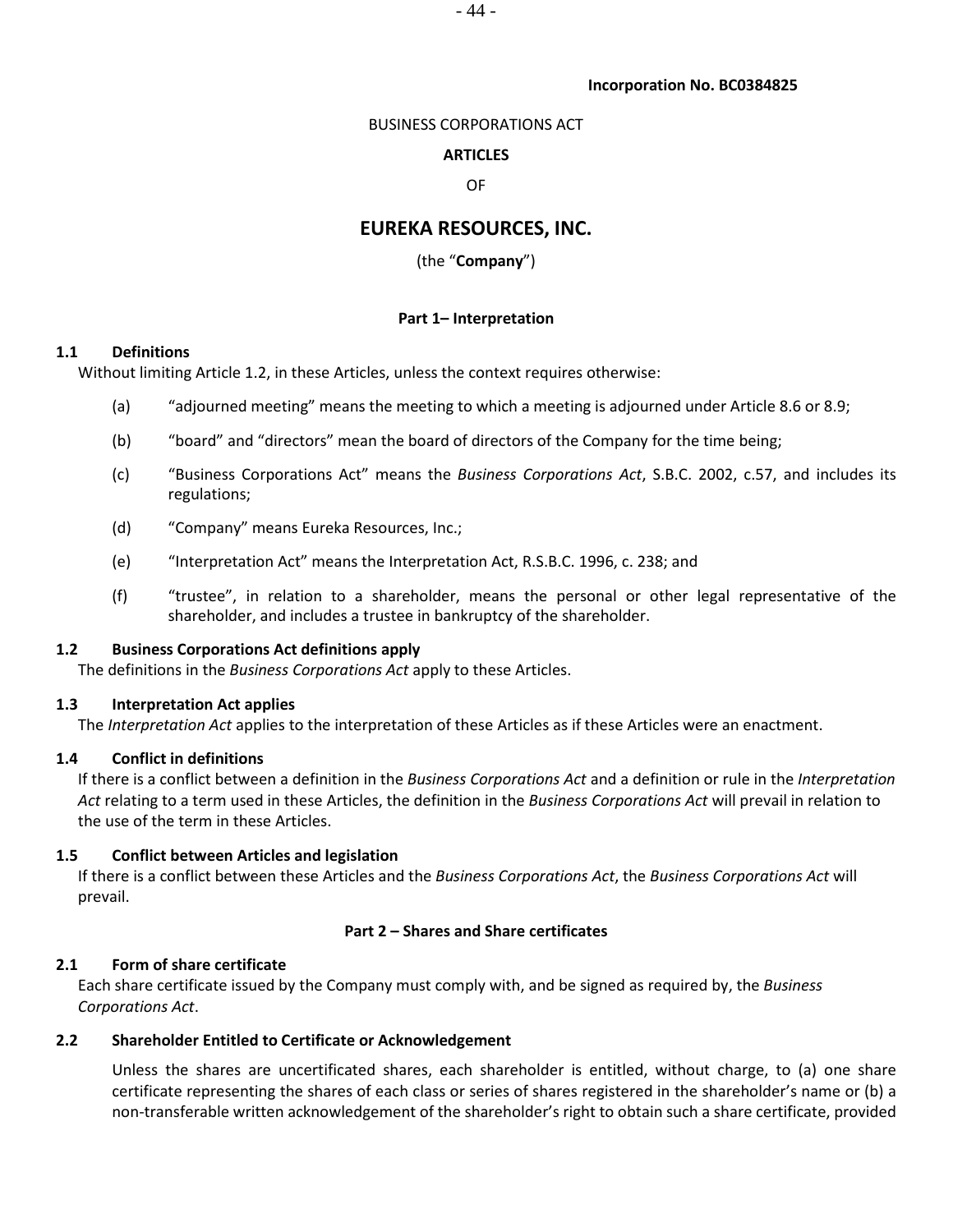that in respect of a share held jointly by several persons, the Company is not bound to issue more than one share certificate and delivery of a share certificate for a share to one of several joint shareholders or to one of the shareholders' duly authorized agents will be sufficient delivery to all.

# **2.3 Sending of share certificate**

Any share certificate to which a shareholder is entitled may be sent to the shareholder by mail and neither the Company nor any agent is liable for any loss to the shareholder because the certificate sent is lost in the mail or stolen.

### **2.4 Replacement of worn out or defaced certificate**

If the directors are satisfied that a share certificate is worn out or defaced, they must, on production to them of the certificate and on such other terms, if any, as they think fit:

- (a) order the certificate to be cancelled; and
- (b) issue a replacement share certificate.

# <span id="page-44-0"></span>**2.5 Replacement of lost, stolen or destroyed certificate**

If a share certificate is lost, stolen or destroyed, a replacement share certificate must be issued to the person entitled to that certificate if the directors receive:

- (a) proof satisfactory to them that the certificate is lost, stolen or destroyed; and
- (b) any indemnity the directors consider adequate.

### **2.6 Splitting share certificates**

If a shareholder surrenders a share certificate to the Company with a written request that the Company issue in the shareholder's name 2 or more certificates, each representing a specified number of shares and in the aggregate representing the same number of shares as the certificate so surrendered, the Company must cancel the surrendered certificate and issue replacement share certificates in accordance with that request.

### **2.7 Shares may be uncertificated**

Notwithstanding any other provisions of this Part, the directors may, by resolution, provide that:

- (a) the shares of any or all of the classes and series of the Company's shares may be uncertificated shares; or
- (b) any specified shares may be uncertificated shares.

### **Part 3 – Issue of Shares**

# **3.1 Directors authorized to issue shares**

The directors may, subject to the rights of the holders of the issued shares of the Company, issue, allot, sell, grant options on or otherwise dispose of the unissued shares, and issued shares held by the Company, at the times, to the persons, including directors, in the manner, on the terms and conditions and for the issue prices that the directors, in their absolute discretion, may determine.

# **3.2 Company need not recognize unregistered interests**

Except as required by law or these Articles, the Company need not recognize or provide for any person's interests in or rights to a share unless that person is the shareholder of the share.

### **Part 4 – Share Transfers**

# **4.1 Recording or registering transfer**

A transfer of a share of the Company must not be registered

(a) unless a duly signed instrument of transfer in respect of the share has been received by the Company and the certificate (or acceptable documents pursuant to Article [2.5](#page-44-0) hereof) representing the share to be transferred has been surrendered and cancelled; or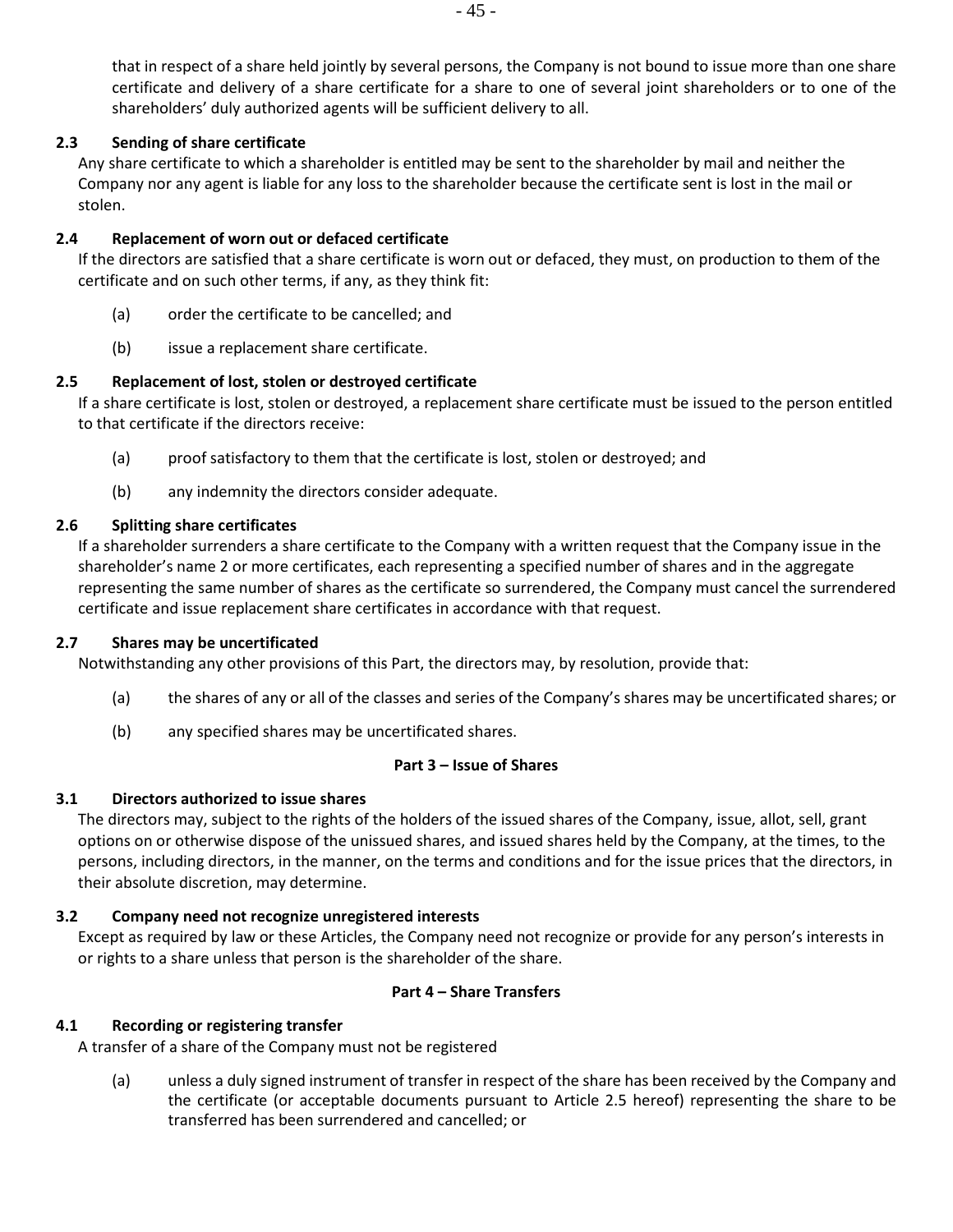(b) if no certificate has been issued by the Company in respect of the share, unless a duly signed instrument of transfer in respect of the share has been received by the Company.

# **4.2 Form of instrument of transfer**

The instrument of transfer in respect of any share of the Company must be either in the form, if any, on the back of the Company's share certificates or in any other form that may be approved by the directors from time to time.

### **4.3 Signing of instrument of transfer**

If a shareholder, or his or her duly authorized attorney, signs an instrument of transfer in respect of shares registered in the name of the shareholder, the signed instrument of transfer constitutes a complete and sufficient authority to the Company and its directors, officers and agents to register the number of shares specified in the instrument of transfer, or, if no number is specified, all the shares represented by share certificates deposited with the instrument of transfer:

- (a) in the name of the person named as transferee in that instrument of transfer; or
- (b) if no person is named as transferee in that instrument of transfer, in the name of the person on whose behalf the share certificate is deposited for the purpose of having the transfer registered.

### **4.4 Enquiry as to title not required**

Neither the Company nor any director, officer or agent of the Company is bound to inquire into the title of the person named in the instrument of transfer as transferee or, if no person is named as transferee in the instrument of transfer, of the person on whose behalf the instrument is deposited for the purpose of having the transfer registered or is liable for any claim related to registering the transfer by the shareholder or by any intermediate owner or holder of the shares, of any interest in the shares, of any share certificate representing such shares or of any written acknowledgment of a right to obtain a share certificate for such shares.

### **4.5 Transfer fee**

There must be paid to the Company, in relation to the registration of any transfer, the amount determined by the directors from time to time.

### **Part 5 – Acquisition of Shares**

### **5.1 Company authorized to purchase shares**

Subject to the special rights and restrictions attached to any class or series of shares, the Company may, if it is authorized to do so by the directors, purchase or otherwise acquire any of its shares.

### **5.2 Company authorized to accept surrender of shares**

The Company may, if it is authorized to do so by the directors, accept a surrender of any of its shares.

### **5.3 Company authorized to convert fractional shares into whole shares**

The Company may, if it is authorized to do so by the directors, convert any of its fractional shares into whole shares in accordance with, and subject to the limitations contained in, the *Business Corporations Act*.

# **Part 6 – Borrowing Powers**

### **6.1 Powers of directors**

The directors may from time to time on behalf of the Company:

- (a) borrow money in the manner and amount, on the security, from the sources and on the terms and conditions that they consider appropriate;
- (b) issue bonds, debentures and other debt obligations either outright or as security for any liability or obligation of the Company or any other person, and at any discount or premium and on such other terms as they consider appropriate;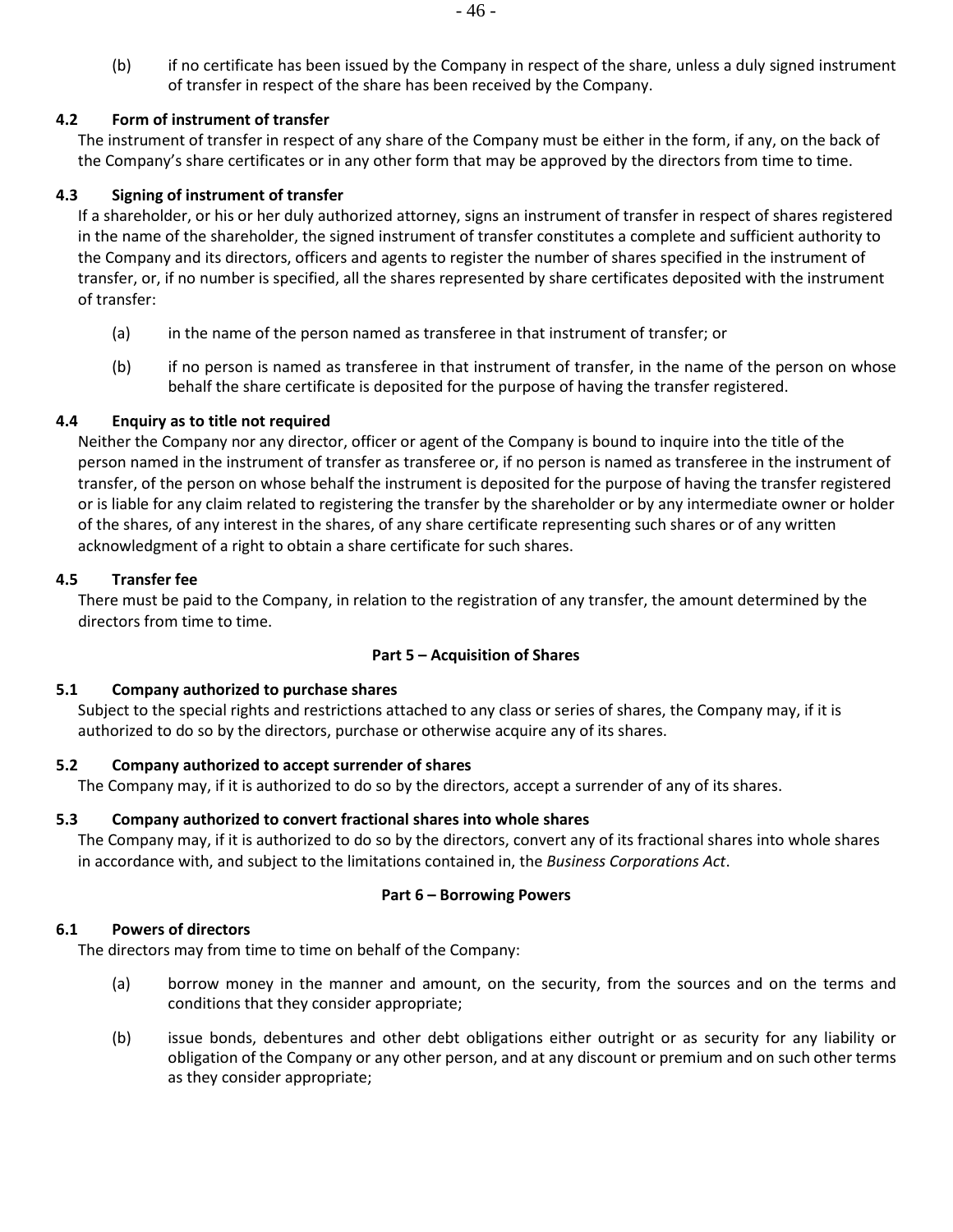- (c) guarantee the repayment of money by any other person or the performance of any obligation of any other person; and
- (d) mortgage or charge, whether by way of specific or floating charge, or give other security on the whole or any part of the present and future assets and undertaking of the Company.

#### **Part 7 – General Meetings**

### **7.1 Annual general meetings**

Unless an annual general meeting is deferred or waived in accordance with section 182(2)(a) or (c) of the *Business Corporations Act*, the Company must hold its first annual general meeting within 18 months after the date on which it was incorporated or otherwise recognized, and after that must hold an annual general meeting at least once in each calendar year and not more than 15 months after the last annual general meeting.

### <span id="page-46-0"></span>**7.2 When annual general meeting is deemed to have been held**

If all of the shareholders who are entitled to vote at an annual general meeting consent by a unanimous resolution under the *Business Corporations Act* to all of the business that is required to be transacted at that annual general meeting, the annual general meeting is deemed to have been held on the date of the unanimous resolution. The shareholders must, in any unanimous resolution passed under this Article [7.2,](#page-46-0) select as the Company's annual reference date a date that would be appropriate for the holding of the applicable annual general meeting.

### **7.3 Calling of shareholder meetings**

The directors may, whenever they think fit, call a meeting of shareholders.

### **7.4 Notice for meetings of shareholders**

The Company must send notice of the date, time and location of any meeting of shareholders, in the manner provided in these Articles, or in such other manner, if any, as may be prescribed by ordinary resolution (whether previous notice of the resolution has been given or not), to each shareholder entitled to attend the meeting and to each director, unless these Articles otherwise provide, at least the following number of days before the meeting:

- (a) if and for so long as the Company is a public company, 21 days;
- (b) otherwise, 10 days.

### **7.5 Record date for notice**

The directors may set a date as the record date for the purpose of determining shareholders entitled to notice of any meeting of shareholders. The record date must not precede the date on which the meeting is to be held by more than two months or, in the case of a general meeting requisitioned by shareholders under the *Business Corporations Act*, by more than four months. The record date must not precede the date on which the meeting is held by fewer than:

- (a) if and for so long as the Company is a public company, 21 days;
- (b) otherwise, 10 days.

If no record date is set, the record date is 5 p.m. on the day immediately preceding the first date on which the notice is sent or, if no notice is sent, the beginning of the meeting.

# **7.6 Record date for voting**

The directors may set a date as the record date for the purpose of determining shareholders entitled to vote at any meeting of shareholders. The record date must not precede the date on which the meeting is to be held by more than two months or, in the case of a general meeting requisitioned by shareholders under the *Business Corporations Act*, by more than four months. If no record date is set, the record date is 5 p.m. on the day immediately preceding the first date on which the notice is sent or, if no notice is sent, the beginning of the meeting.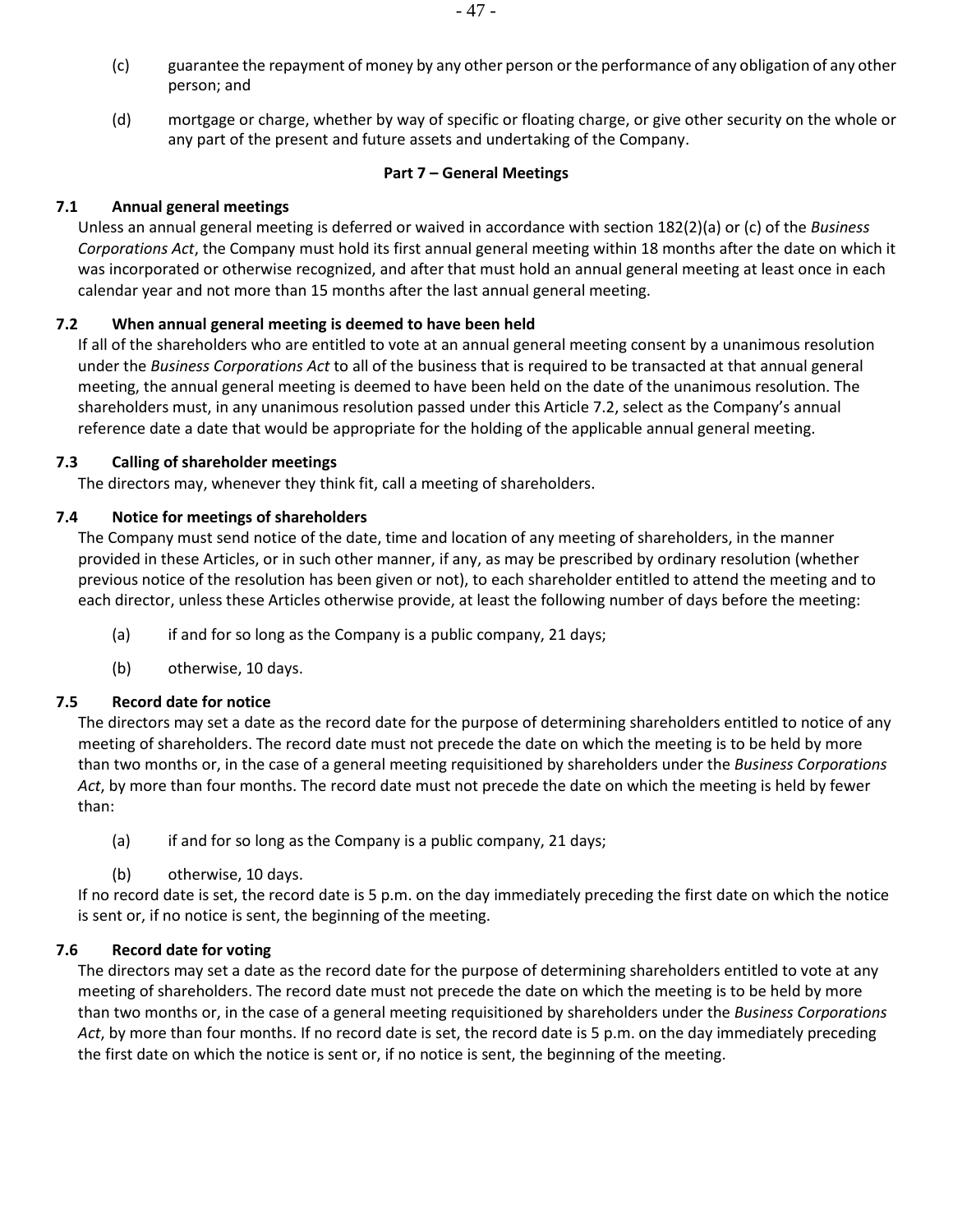### **7.7 Failure to give notice and waiver of notice**

The accidental omission to send notice of any meeting to, or the non-receipt of any notice by, any of the persons entitled to notice does not invalidate any proceedings at that meeting. Any person entitled to notice of a meeting of shareholders may, in writing or otherwise, waive or reduce the period of notice of such meeting.

### **7.8 Notice of special business at meetings of shareholders**

If a meeting of shareholders is to consider special business within the meaning of Articl[e 8.1,](#page-47-0) the notice of meeting must:

- (a) state the general nature of the special business; and
- (b) if the special business includes considering, approving, ratifying, adopting or authorizing any document or the signing of or giving of effect to any document, have attached to it a copy of the document or state that a copy of the document will be available for inspection by shareholders:
	- (i) at the Company's records office, or at such other reasonably accessible location in British Columbia as is specified in the notice, and
	- (ii) during statutory business hours on any one or more specified days before the day set for the holding of the meeting.

### **Part 8 – Proceedings at Meetings of Shareholders**

### <span id="page-47-0"></span>**8.1 Special business**

At a meeting of shareholders, the following business is special business:

- (a) at a meeting of shareholders that is not an annual general meeting, all business is special business except business relating to the conduct of or voting at the meeting or the election or appointment of directors;
- (b) at an annual general meeting, all business is special business except for the following:
	- (i) business relating to the conduct of or voting at the meeting,
	- (ii) consideration of any financial statements of the Company presented to the meeting,
	- (iii) consideration of any reports of the directors or auditor,
	- (iv) the setting or changing of the number of directors,
	- (v) the election or appointment of directors,
	- (vi) the appointment of an auditor,
	- (vii) the setting of the remuneration of an auditor,
	- (viii) business arising out of a report of the directors not requiring the passing of a special resolution or an exceptional resolution, and
	- (ix) any other business which, under these Articles or the Business Corporations Act, may be transacted at a meeting of shareholders without prior notice of the business being given to the shareholders.

### **8.2 Special resolution**

The votes required for the Company to pass a special resolution at a meeting of shareholders is two-thirds of the votes cast on the resolution.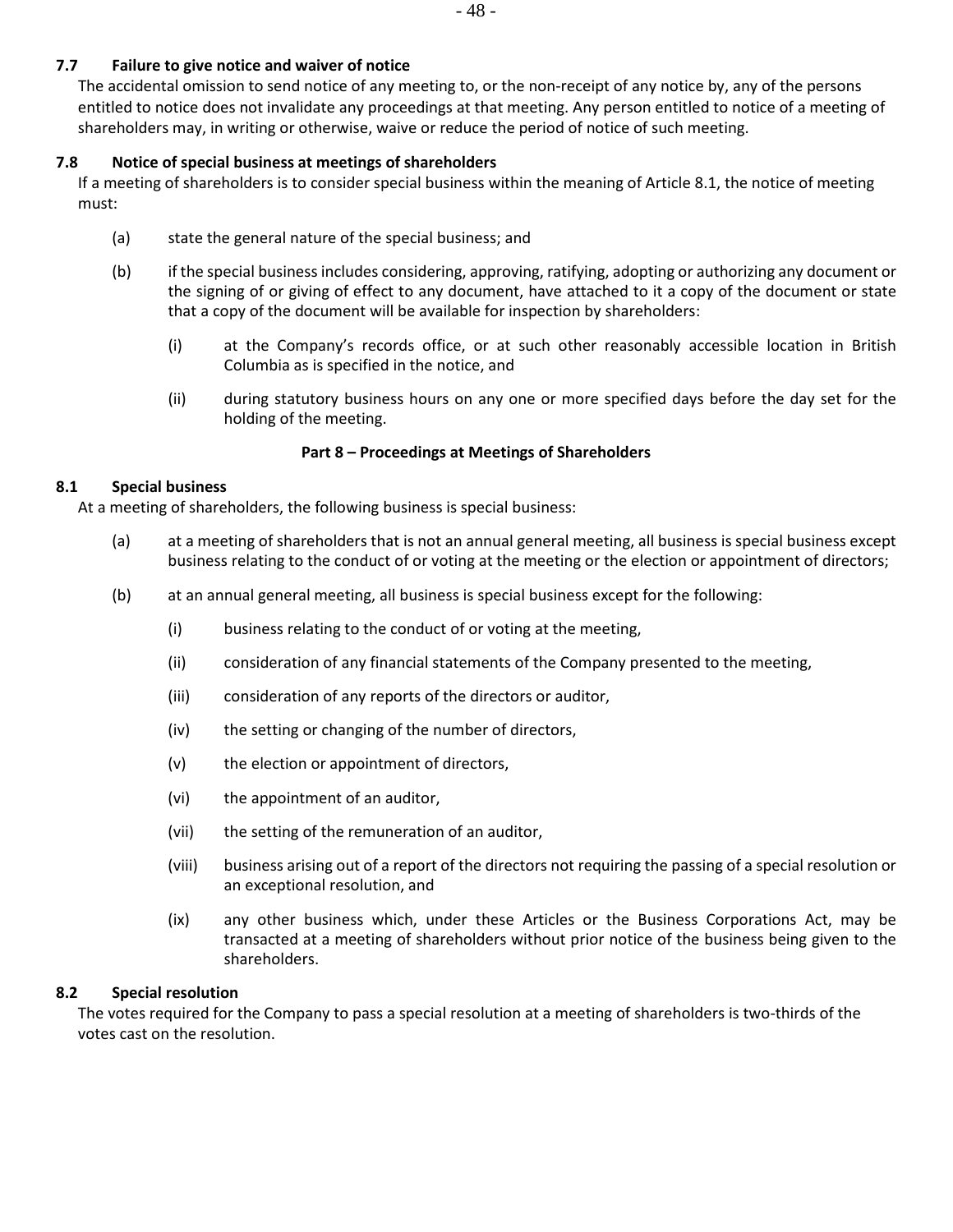## **8.3 Quorum**

Subject to the special rights and restrictions attached to the shares of any affected class or series of shares, the quorum for the transaction of business at a meeting of shareholders is one or more persons, present in person or by proxy.

### **8.4 Other persons may attend**

The directors, the president, if any, the secretary, if any, and any lawyer or auditor for the Company are entitled to attend any meeting of shareholders, but if any of those persons do attend a meeting of shareholders, that person is not to be counted in the quorum, and is not entitled to vote at the meeting, unless that person is a shareholder or proxy holder entitled to vote at the meeting.

### **8.5 Requirement of quorum**

No business, other than the election of a chair of the meeting and the adjournment of the meeting, may be transacted at any meeting of shareholders unless a quorum of shareholders entitled to vote at the meeting is present at the commencement of the meeting.

### <span id="page-48-0"></span>**8.6 Lack of quorum**

If, within 1/2 hour from the time set for the holding of a meeting of shareholders, a quorum is not present:

- (a) in the case of a general meeting convened by requisition of shareholders, the meeting is dissolved; and
- (b) in the case of any other meeting of shareholders, the shareholders entitled to vote at the meeting who are present, in person or by proxy, at the meeting may adjourn the meeting to a set time and place.

### **8.7 Chair**

The following individual is entitled to preside as chair at a meeting of shareholders:

- (a) the chair of the board, if any;
- (b) if the chair of the board is absent or unwilling to act as chair of the meeting, the president, if any.

### **8.8 Alternate chair**

At any meeting of shareholders, the directors present must choose one of their number to be chair of the meeting if: (a) there is no chair of the board or president present within 15 minutes after the time set for holding the meeting; (b) the chair of the board and the president are unwilling to act as chair of the meeting; or (c) if the chair of the board and the president have advised the secretary, if any, or any director present at the meeting, that they will not be present at the meeting. If, in any of the foregoing circumstances, all of the directors present decline to accept the position of chair or fail to choose one of their number to be chair of the meeting, or if no director is present, the shareholders present in person or by proxy must choose any person present at the meeting to chair the meeting.

### <span id="page-48-1"></span>**8.9 Adjournments**

The chair of a meeting of shareholders may, and if so directed by the meeting must, adjourn the meeting from time to time and from place to place, but no business may be transacted at any adjourned meeting other than the business left unfinished at the meeting from which the adjournment took place.

### **8.10 Notice of adjourned meeting**

It is not necessary to give any notice of an adjourned meeting or of the business to be transacted at an adjourned meeting of shareholders except that, when a meeting is adjourned for 30 days or more, notice of the adjourned meeting must be given as in the case of the original meeting.

### **8.11 Motion need not be seconded**

No motion proposed at a meeting of shareholders need be seconded unless the chair of the meeting rules otherwise, and the chair of any meeting of shareholders is entitled to propose or second a motion.

### **8.12 Manner of taking a poll**

Subject to Article [8.13,](#page-49-0) if a poll is duly demanded at a meeting of shareholders: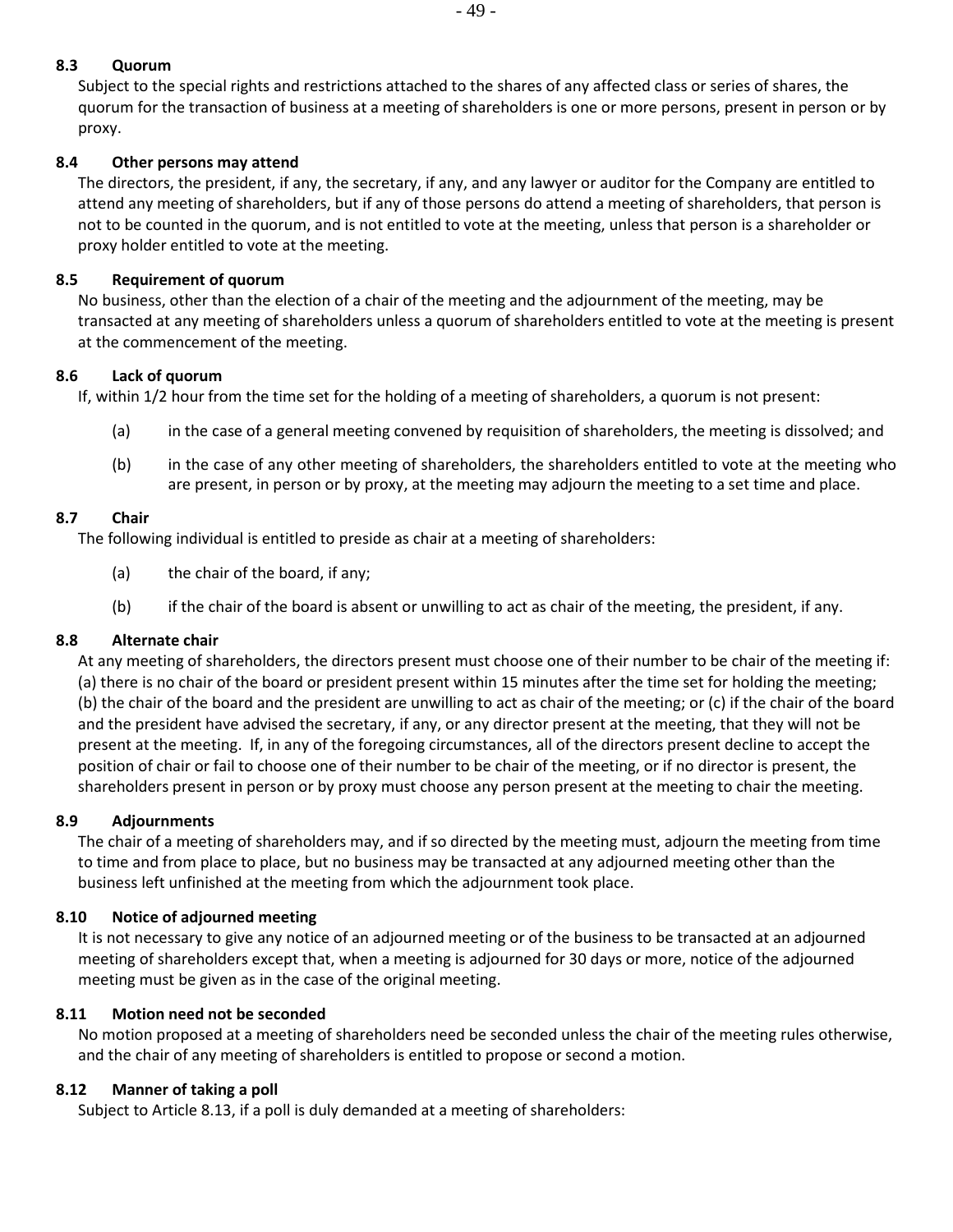- (a) the poll must be taken
	- (i) at the meeting, or within 7 days after the date of the meeting, as the chair of the meeting directs, and
	- (ii) in the manner, at the time and at the place that the chair of the meeting directs;
- (b) the result of the poll is deemed to be a resolution of, and passed at, the meeting at which the poll is demanded; and
- (c) the demand for the poll may be withdrawn.

#### <span id="page-49-0"></span>**8.13 Demand for a poll on adjournment**

A poll demanded at a meeting of shareholders on a question of adjournment must be taken immediately at the meeting.

#### **8.14 Demand for a poll not to prevent continuation of meeting**

The demand for a poll at a meeting of shareholders does not, unless the chair of the meeting so rules, prevent the continuation of a meeting for the transaction of any business other than the question on which a poll has been demanded.

### **8.15 Poll not available in respect of election of chair**

No poll may be demanded in respect of the vote by which a chair of a meeting of shareholders is elected.

#### **8.16 Casting of votes on poll**

On a poll, a shareholder entitled to more than one vote need not cast all the votes in the same way.

#### **8.17 Chair must resolve dispute**

In the case of any dispute as to the admission or rejection of a vote given on a poll, the chair of the meeting must determine the same, and his or her determination made in good faith is final and conclusive.

#### **8.18 Chair has no second vote**

In case of an equality of votes, the chair of a meeting of shareholders does not, either on a show of hands or on a poll, have a casting or second vote in addition to the vote or votes to which the chair may be entitled as a shareholder.

### **8.19 Declaration of result**

The chair of a meeting of shareholders must declare to the meeting the decision on every question in accordance with the result of the show of hands or the poll, as the case may be, and that decision must be entered in the minutes of the meeting.

### <span id="page-49-1"></span>**8.20 Meetings by telephone or other communications medium**

A shareholder or proxy holder who is entitled to participate in a meeting of shareholders may do so in person, or by telephone or other communications medium, if all shareholders and proxy holders participating in the meeting are able to communicate with each other; provided, however, that nothing in this Section shall obligate the Company to take any action or provide any facility to permit or facilitate the use of any communications medium at a meeting of shareholders. If one or more shareholders or proxy holders participate in a meeting of shareholders in a manner contemplated by this Article [8.20:](#page-49-1)

- (a) each such shareholder or proxy holder shall be deemed to be present at the meeting; and
- (b) the meeting shall be deemed to be held at the location specified in the notice of the meeting.

#### **Part 9 – Alterations and Resolutions**

#### **9.1 Alteration of Authorized Share Structure**

Subject to Article 9.2 and the *Business Corporations Act*, the Company may by resolution of the directors: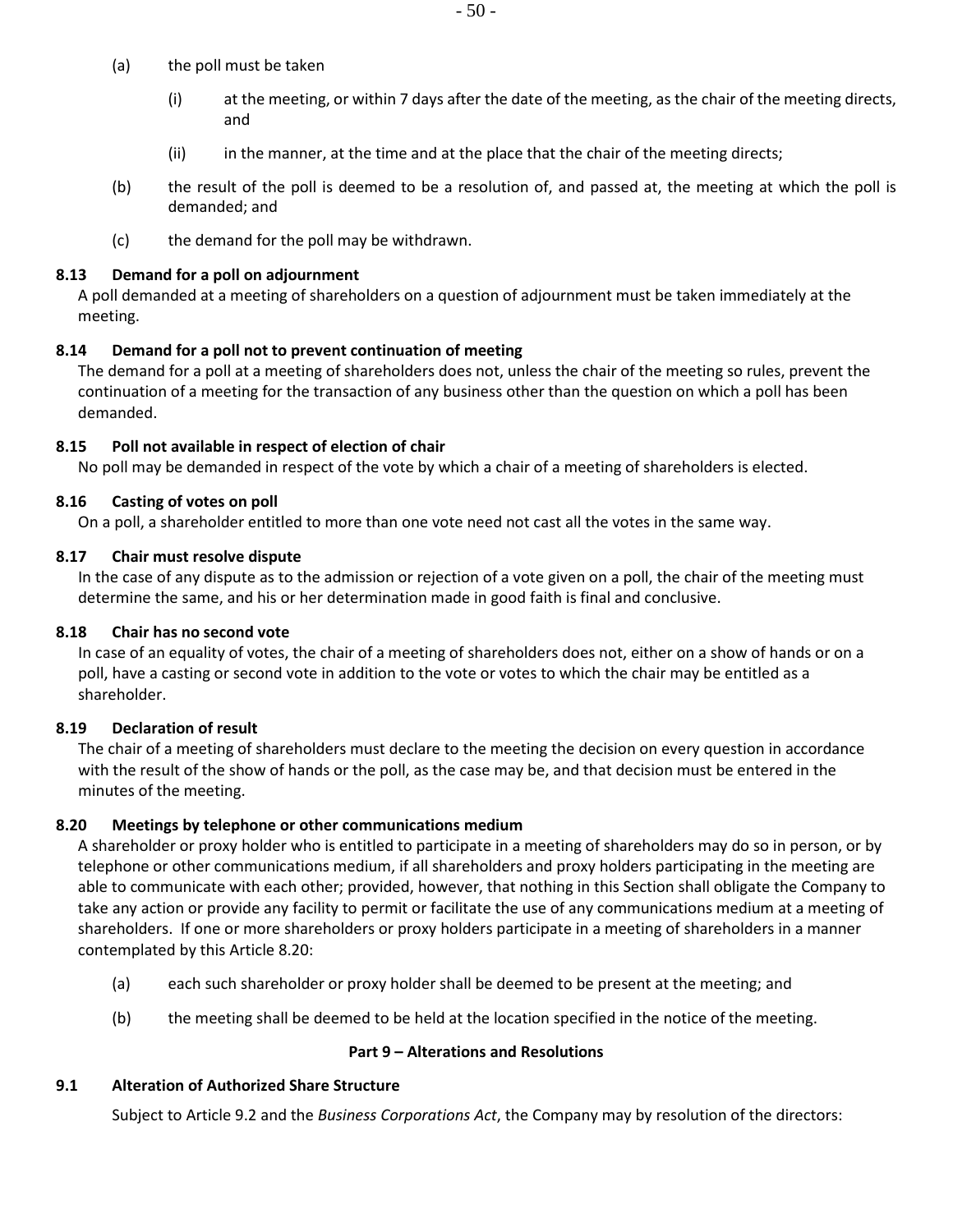- (a) create one or more classes or series of shares or, if none of the shares of a class or series of shares are allotted or issued, eliminate that class or series of shares;
- (b) increase, reduce or eliminate the maximum number of shares that the Company is authorized to issue out of any class or series of shares or establish a maximum number of shares that the Company is authorized to issue out of any class or series of shares for which no maximum is established;
- (c) if the Company is authorized to issue shares of a class of shares with par value:
	- (i) decrease the par value of those shares,
	- (ii) if none of the shares of that class of shares are allotted or issued, increase the par value of those shares,
	- (iii) subdivide all or any of its unissued or fully paid issued shares with par value into shares of smaller par value, or
	- (iv) consolidate all or any of its unissued or fully paid issued shares with par value into shares of larger par value;
- (d) subdivide all or any of its unissued or fully paid issued shares without par value;
- (e) change all or any of its unissued or fully paid issued shares with par value into shares without par value or all or any of its unissued shares without par value into shares with par value;
- (f) alter the identifying name of any of its shares;
- (g) consolidate all or any of its unissued or fully paid issued shares without par value; or
- (h) otherwise alter its shares or authorized share structure when required or permitted to do so by the Business Corporations Act.

#### **9.2 Change of Name**

The Company may by resolution of the directors authorize an alteration to its Notice of Articles in order to change its name or adopt or change any translation of that name.

#### **9.3 Other Alterations or Resolutions**

If the *Business Corporations Act* does not specify:

- (a) the type of resolution and these Articles do not specify another type of resolution, the Company may by resolution of the directors authorize any act of the Company, including without limitation, an alteration of these Articles; or
- (b) the type of shareholders' resolution and these Articles do not specify another type of shareholders' resolution, the Company may by ordinary resolution authorize any act of the Company.

#### **Part 10 – Votes of Shareholders**

#### **10.1 Voting rights**

Subject to any special rights or restrictions attached to any shares and to the restrictions imposed on joint registered holders of shares under Article [10.3:](#page-51-0)

- (a) on a vote by show of hands, every person present who is a shareholder or proxy holder and entitled to vote at the meeting has one vote; and
- (b) on a poll, every shareholder entitled to vote has one vote in respect of each share held by that shareholder that carries the right to vote on that poll and may exercise that vote either in person or by proxy.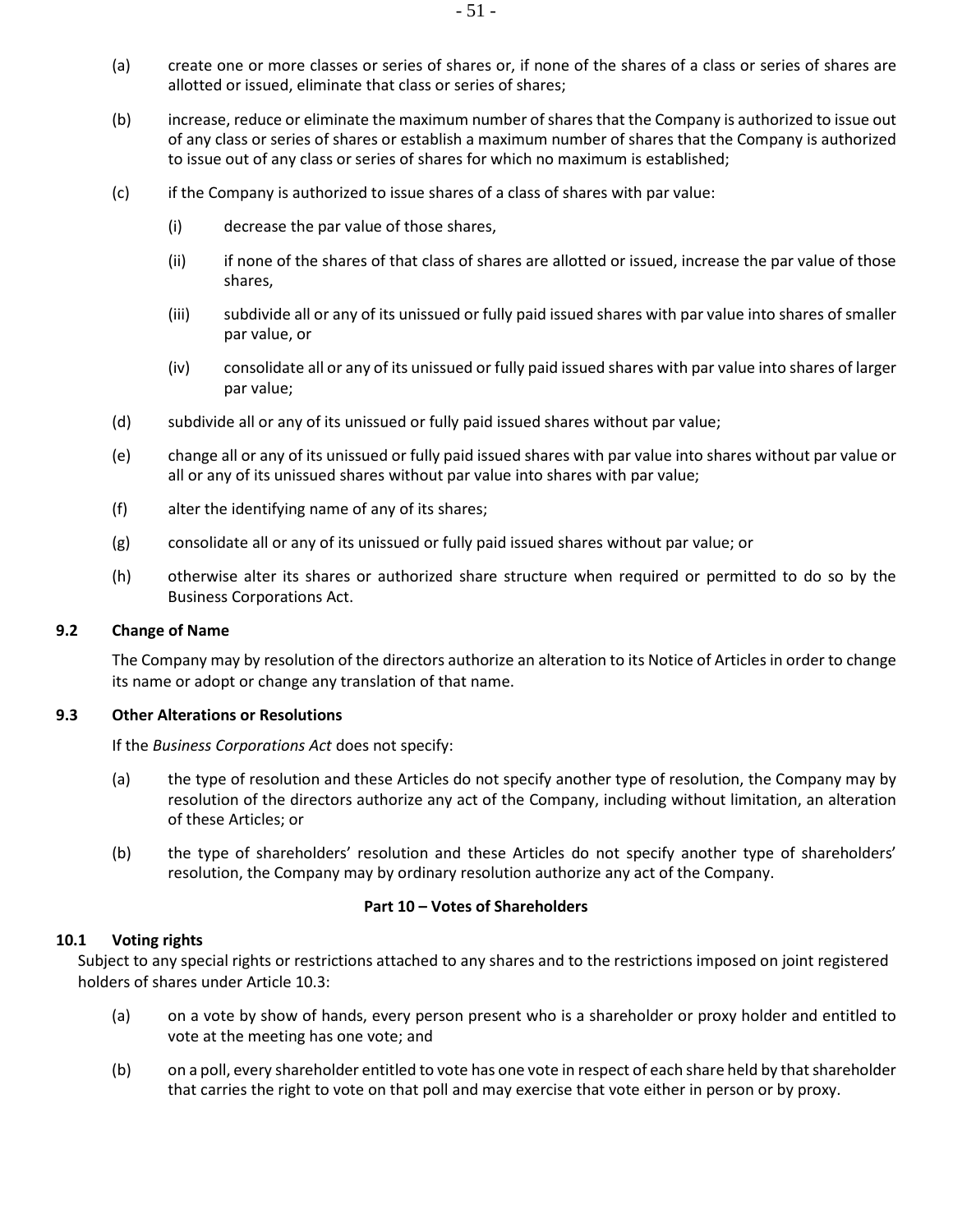A person who is not a shareholder may vote on a resolution at a meeting of shareholders, whether on a show of hands or on a poll, and may appoint a proxy holder to act at the meeting in relation to that resolution, if, before doing so, the person satisfies the chair of the meeting at which the resolution is to be considered, or satisfies all of the directors present at the meeting, that the person is a trustee for a shareholder who is entitled to vote on the resolution.

# <span id="page-51-0"></span>**10.3 Votes by joint shareholders**

If there are joint shareholders registered in respect of any share:

- (a) any one of the joint shareholders, but not both or all, may vote at any meeting, either personally or by proxy, in respect of the share as if that joint shareholder were solely entitled to it; or
- (b) if more than one of the joint shareholders is present at any meeting, personally or by proxy, the joint shareholder present whose name stands first on the central securities register in respect of the share is alone entitled to vote in respect of that share.

# **10.4 Trustees as joint shareholders**

Two or more trustees of a shareholder in whose sole name any share is registered are, for the purposes of Article [10.3,](#page-51-0) deemed to be joint shareholders.

# <span id="page-51-1"></span>**10.5 Representative of a corporate shareholder**

If a corporation that is not a subsidiary of the Company is a shareholder, that corporation may appoint a person to act as its representative at any meeting of shareholders of the Company, and:

- (a) for that purpose, the instrument appointing a representative must
	- (i) be received at the registered office of the Company or at any other place specified, in the notice calling the meeting, for the receipt of proxies, at least 2 business days before the day set for the holding of the meeting, or
	- (ii) unless the notice of the meeting provides otherwise, be provided, at the meeting, to the chair of the meeting; and
- (b) if a representative is appointed under this Article [10.5,](#page-51-1)
	- (i) the representative is entitled to exercise in respect of and at that meeting the same rights on behalf of the corporation that the representative represents as that corporation could exercise if it were a shareholder who is an individual, including, without limitation, the right to appoint a proxy holder, and
	- (ii) the representative, if present at the meeting, is to be counted for the purpose of forming a quorum and is deemed to be a shareholder present in person at the meeting.

# **10.6 When proxy provisions do not apply**

Articles [10.7](#page-51-2) to [10.13](#page-52-0) do not apply to the Company if and for so long as it is a public company.

# <span id="page-51-2"></span>**10.7 Appointment of proxy holder**

Every shareholder of the Company, including a corporation that is a shareholder but not a subsidiary of the Company, entitled to vote at a meeting of shareholders of the Company may, by proxy, appoint a proxy holder to attend and act at the meeting in the manner, to the extent and with the powers conferred by the proxy.

# **10.8 Alternate proxy holders**

A shareholder may appoint one or more alternate proxy holders to act in the place of an absent proxy holder.

# **10.9 When proxy holder need not be shareholder**

A person must not be appointed as a proxy holder unless the person is a shareholder, although a person who is not a shareholder may be appointed as a proxy holder if: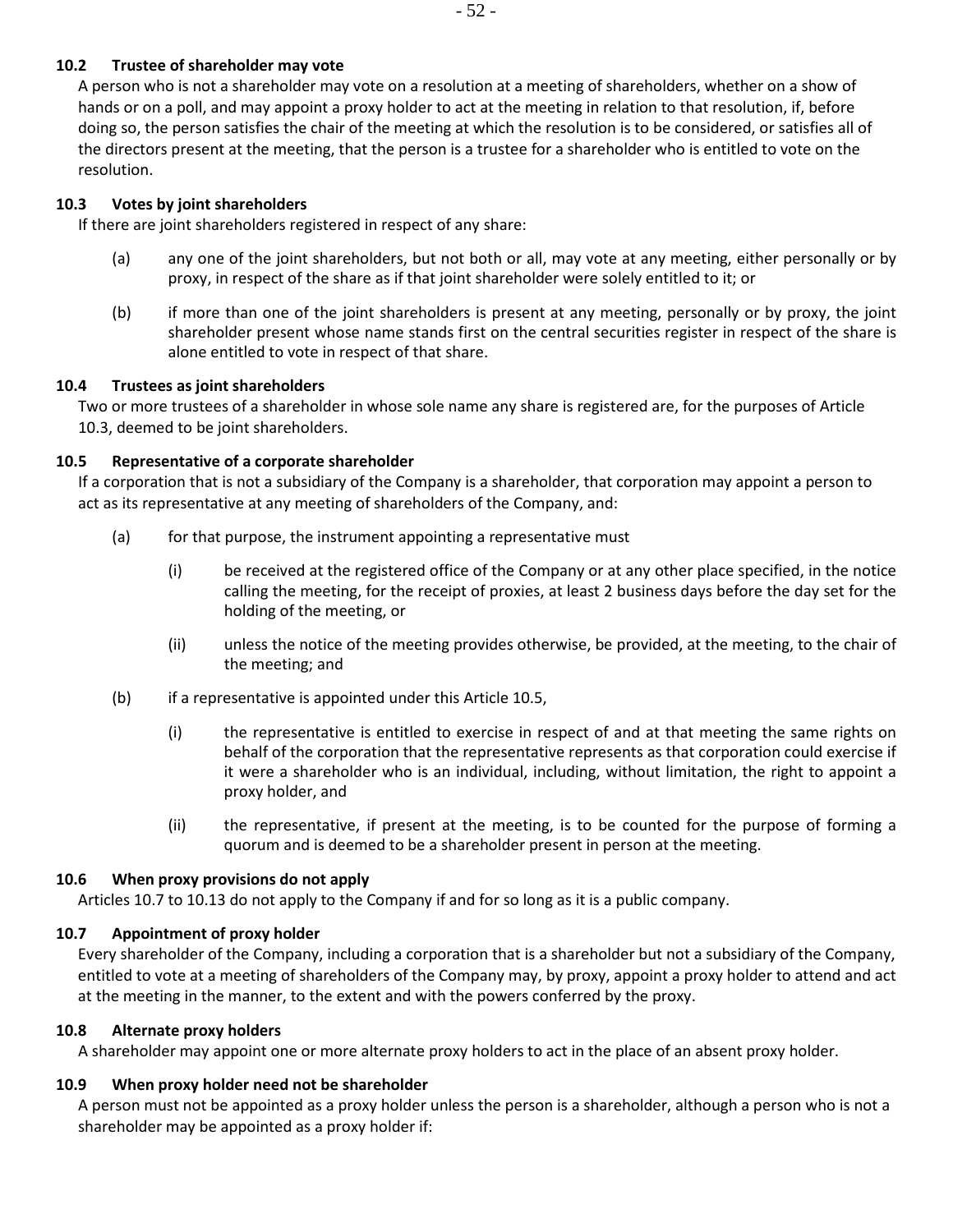- (a) the person appointing the proxy holder is a corporation or a representative of a corporation appointed under Articl[e 10.5;](#page-51-1)
- (b) the Company has at the time of the meeting for which the proxy holder is to be appointed only one shareholder entitled to vote at the meeting; or
- (c) the shareholders present in person or by proxy at and entitled to vote at the meeting for which the proxy holder is to be appointed, by a resolution on which the proxy holder is not entitled to vote but in respect of which the proxy holder is to be counted in the quorum, permit the proxy holder to attend and vote at the meeting.

#### **10.10 Form of proxy**

A proxy, whether for a specified meeting or otherwise, must be either in the following form or in any other form approved by the directors or the chair of the meeting:

### (Name of Company)

The undersigned, being a shareholder of the above named Company, hereby appoints ....................................... or, failing that person, ......................................., as proxy holder for the undersigned to attend, act and vote for and on behalf of the undersigned at the meeting of shareholders to be held on the day of and at any adjournment of that meeting.

Signed this .......... day of .............................................., .................

...............................................................

Signature of shareholder

#### **10.11 Provision of proxies**

A proxy for a meeting of shareholders must:

- (a) be received at the registered office of the Company or at any other place specified in the notice calling the meeting for the receipt of proxies, at least the number of business days specified in the notice or, if no number of days is specified, 2 business days before the day set for the holding of the meeting; or
- (b) unless the notice of the meeting provides otherwise, be provided at the meeting to the chair of the meeting.

### <span id="page-52-1"></span>**10.12 Revocation of proxies**

Subject to Article [10.13,](#page-52-0) every proxy may be revoked by an instrument in writing that is:

- (a) received at the registered office of the Company at any time up to and including the last business day before the day set for the holding of the meeting at which the proxy is to be used; or
- (b) provided at the meeting to the chair of the meeting.

# <span id="page-52-0"></span>**10.13 Revocation of proxies must be signed**

An instrument referred to in Article [10.12](#page-52-1) must be signed as follows:

- (a) if the shareholder for whom the proxy holder is appointed is an individual, the instrument must be signed by the shareholder or his or her trustee; or
- (b) if the shareholder for whom the proxy holder is appointed is a corporation, the instrument must be signed by the corporation or by a representative appointed for the corporation under Article [10.5.](#page-51-1)

# **10.14 Validity of proxy votes**

A vote given in accordance with the terms of a proxy is valid despite the death or incapacity of the shareholder giving the proxy and despite the revocation of the proxy or the revocation of the authority under which the proxy is given, unless notice in writing of that death, incapacity or revocation is received: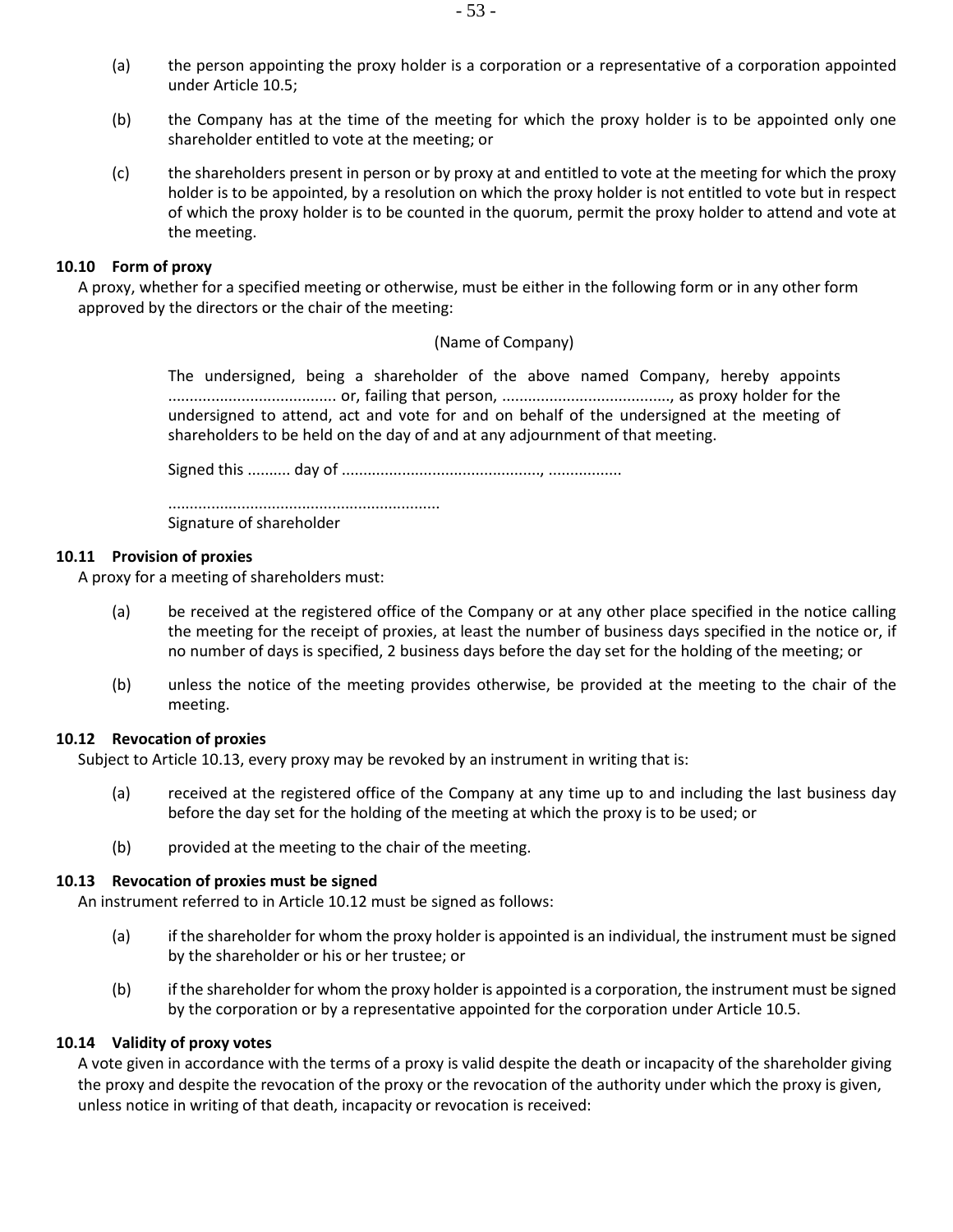- (a) at the registered office of the Company, at any time up to and including the last business day before the day set for the holding of the meeting at which the proxy is to be used; or
- (b) by the chair of the meeting, before the vote is taken.

# **10.15 Production of evidence of authority to vote**

The chair of any meeting of shareholders may, but need not, inquire into the authority of any person to vote at the meeting and may, but need not, demand from that person production of evidence as to the existence of the authority to vote.

### <span id="page-53-3"></span><span id="page-53-2"></span>**Part 11 – Directors**

### <span id="page-53-4"></span>**11.1 First directors; number of directors**

The first directors are the persons designated as directors of the Company in the Notice of Articles that applies to the Company when it is recognized under the *Business Corporations Act*. The number of directors, excluding additional directors appointed under Articl[e 12.7,](#page-55-0) is set at:

- (a) subject to paragraphs [\(b\)](#page-53-0) and [\(c\),](#page-53-1) the number of directors that is equal to the number of the Company's first directors;
- <span id="page-53-0"></span>(b) if the Company is a public company, the greater of three and the number most recently elected by ordinary resolution (whether or not previous notice of the resolution was given); and
- <span id="page-53-1"></span>(c) if the Company is not a public company, the number most recently elected by ordinary resolution (whether or not previous notice of the resolution was given).

### <span id="page-53-5"></span>**11.2 Change in number of directors**

If the number of directors is set under Articles [11.1\(b\)](#page-53-2) or [11.1\(c\):](#page-53-3)

- (a) the shareholders may elect or appoint the directors needed to fill any vacancies in the board of directors up to that number;
- (b) if, contemporaneously with setting that number, the shareholders do not elect or appoint the directors needed to fill vacancies in the board of directors up to that number, then the directors may appoint, or the shareholders may elect or appoint, directors to fill those vacancies.

### **11.3 Directors' acts valid despite vacancy**

An act or proceeding of the directors is not invalid merely because fewer directors have been appointed or elected than the number of directors set or otherwise required under these Articles.

### **11.4 Qualifications of directors**

A director is not required to hold a share in the capital of the Company as qualification for his or her office but must be qualified as required by the *Business Corporations Act* to become, act or continue to act as a director.

### **11.5 Remuneration of directors**

The directors are entitled to the remuneration, if any, for acting as directors as the directors may from time to time determine. If the directors so decide, the remuneration of the directors will be determined by the shareholders. That remuneration may be in addition to any salary or other remuneration paid to a director in such director's capacity as an officer or employee of the Company.

### **11.6 Reimbursement of expenses of directors**

The Company must reimburse each director for the reasonable expenses that he or she may incur in and about the business of the Company.

### **11.7 Special remuneration for directors**

If any director performs any professional or other services for the Company that in the opinion of the directors are outside the ordinary duties of a director, or if any director is otherwise specially occupied in or about the Company's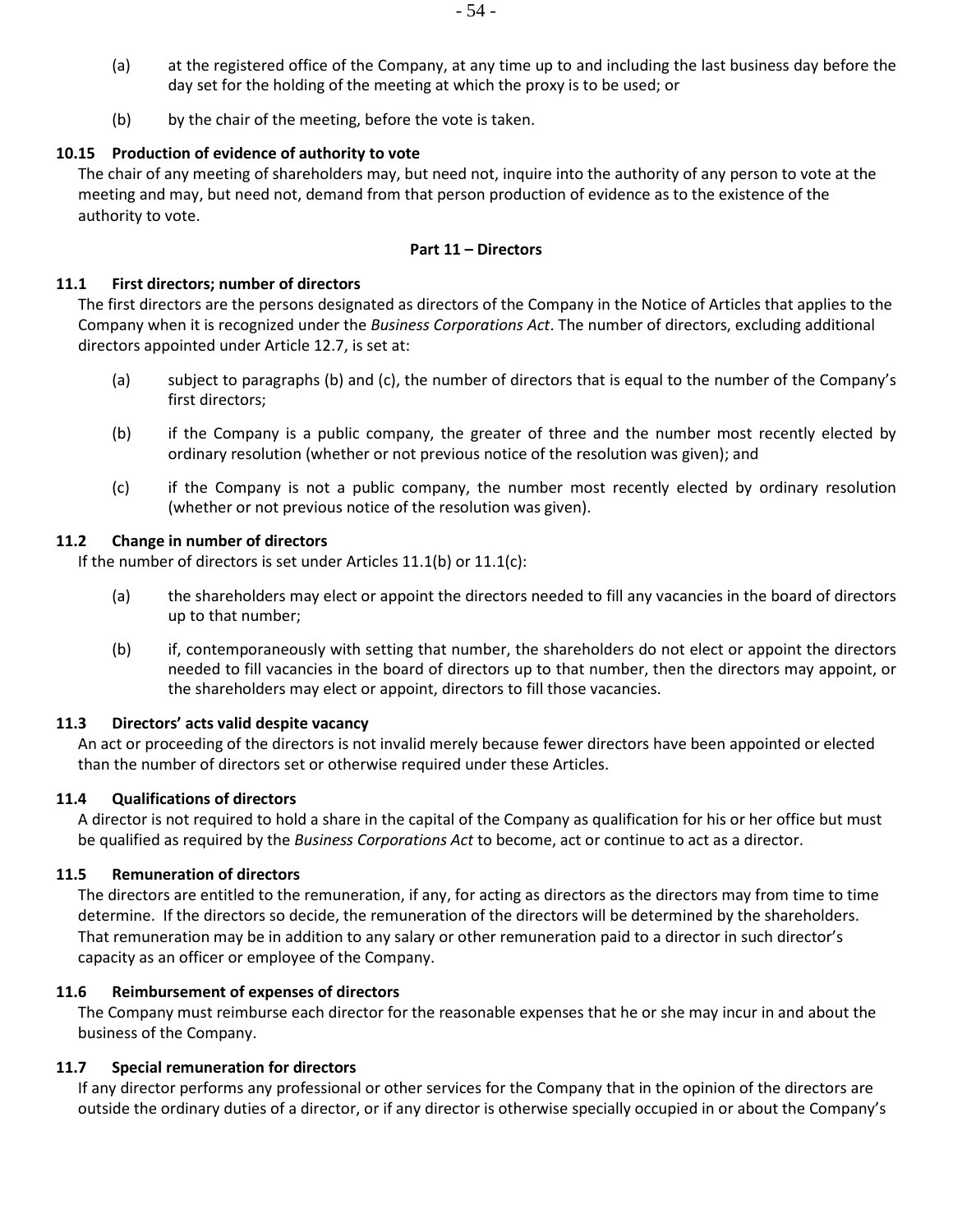business, he or she may be paid remuneration fixed by the directors, or, at the option of that director, fixed by ordinary resolution, and such remuneration may be either in addition to, or in substitution for, any other remuneration that he or she may be entitled to receive.

# **11.8 Gratuity, pension or allowance on retirement of director**

Unless otherwise determined by ordinary resolution, the directors on behalf of the Company may pay a gratuity or pension or allowance on retirement to any director who has held any salaried office or place of profit with the Company or to his or her spouse or dependants and may make contributions to any fund and pay premiums for the purchase or provision of any such gratuity, pension or allowance.

### **Part 12 – Election and Removal of Directors**

#### **12.1 Election at annual general meeting**

<span id="page-54-0"></span>At every annual general meeting and in every unanimous resolution contemplated by Article [7.2:](#page-46-0)

- (a) the shareholders entitled to vote at the annual general meeting for the election of directors may elect, or in the unanimous resolution appoint, a board of directors consisting of up to the number of directors for the time being set under these Articles; and
- (b) all the directors cease to hold office immediately before the election or appointment of directors under paragraph [\(a\),](#page-54-0) but are eligible for re-election or re-appointment.

### **12.2 Consent to be a director**

No election, appointment or designation of an individual as a director is valid unless:

- (a) that individual consents to be a director in the manner provided for in the Business Corporations Act;
- (b) that individual is elected or appointed at a meeting at which the individual is present and the individual does not refuse, at the meeting, to be a director; or
- (c) with respect to first directors, the designation is otherwise valid under the Business Corporations Act.

### **12.3 Failure to elect or appoint directors**

- If:
- (a) the Company fails to hold an annual general meeting, and all the shareholders who are entitled to vote at an annual general meeting fail to pass the unanimous resolution contemplated by Articl[e 7.2,](#page-46-0) on or before the date by which the annual general meeting is required to be held under the Business Corporations Act; or
- *(b)* the shareholders fail, at the annual general meeting or in the unanimous resolution contemplated by Articl[e 7.2,](#page-46-0) to elect or appoint any directors*;*

then each director in office at such time continues to hold office until the earlier of:

- (c) the date on which his or her successor is elected or appointed; and
- (d) the date on which he or she otherwise ceases to hold office under the Business Corporations Act or these Articles.

### **12.4 Directors may fill casual vacancies**

Any casual vacancy occurring in the board of directors may be filled by the remaining directors.

#### <span id="page-54-1"></span>**12.5 Remaining directors' power to act**

The directors may act notwithstanding any vacancy in the board of directors, but if the Company has fewer directors in office than the number set pursuant to these Articles as the quorum of directors, the directors may only act for the purpose of appointing directors up to that number or for the purpose of summoning a meeting of shareholders to fill any vacancies on the board of directors or for any other purpose permitted by the *Business Corporations Act*.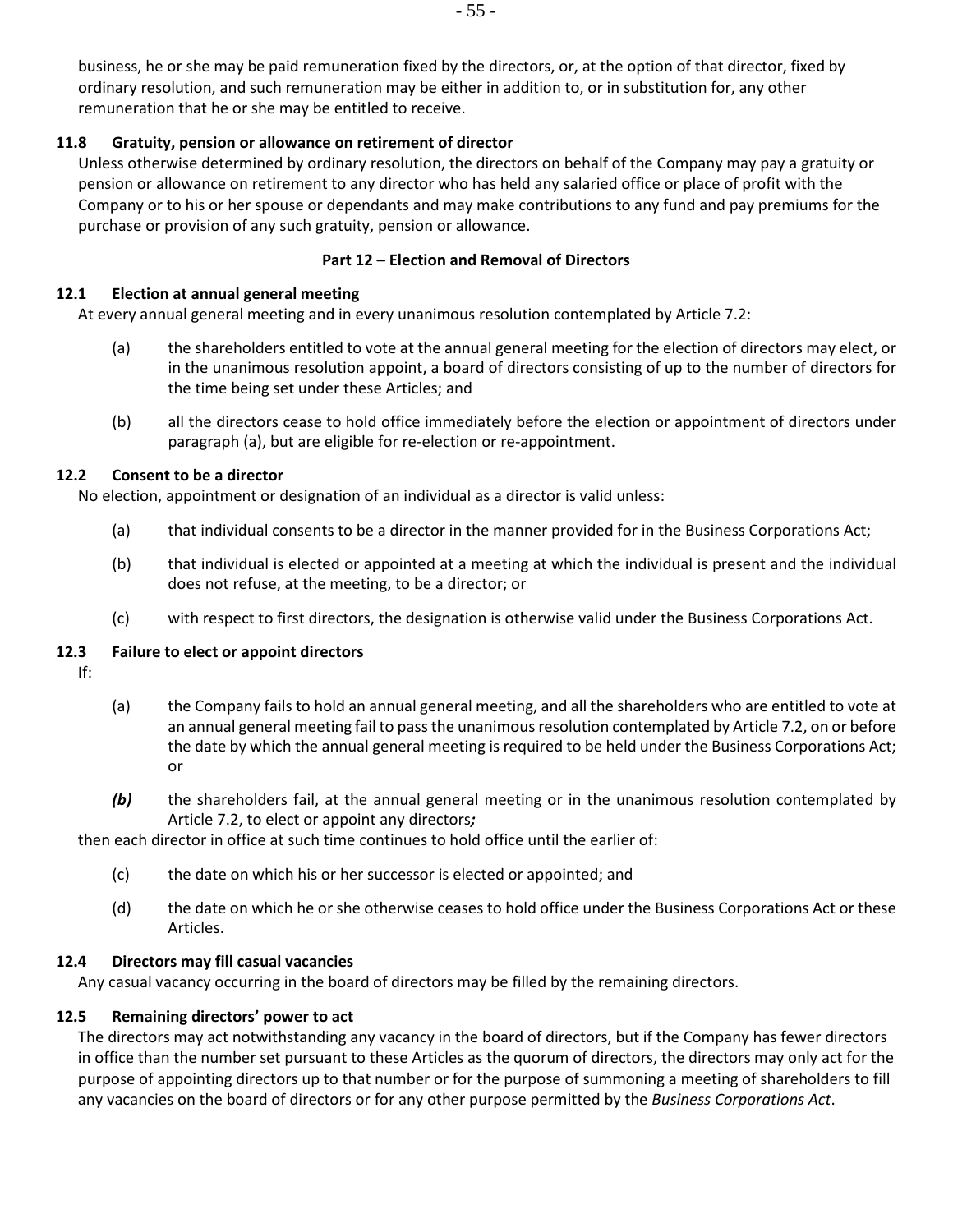### **12.6 Shareholders may fill vacancies**

If the Company has no directors or fewer directors in office than the number set pursuant to these Articles as the quorum of directors, and the directors have not filled the vacancies pursuant to Articl[e 12.5](#page-54-1) above, the shareholders may elect or appoint directors to fill any vacancies on the board of directors.

### <span id="page-55-0"></span>**12.7 Additional directors**

Notwithstanding Articles [11.1](#page-53-4) an[d 11.2,](#page-53-5) between annual general meetings or unanimous resolutions contemplated by Article [7.2,](#page-46-0) the directors may appoint one or more additional directors, but the number of additional directors appointed under this Article [12.7](#page-55-0) must not at any time exceed:

- (a) one-third of the number of first directors, if, at the time of the appointments, one or more of the first directors have not yet completed their first term of office; or
- (b) in any other case, one-third of the number of the current directors who were elected or appointed as directors other than under this Article [12.7.](#page-55-0)

Any director so appointed ceases to hold office immediately before the next election or appointment of directors under Article [12.1\(a\),](#page-54-0) but is eligible for re-election or re-appointment.

### **12.8 Ceasing to be a director**

A director ceases to be a director when:

- (a) the term of office of the director expires;
- (b) the director dies;
- (c) the director resigns as a director by notice in writing provided to the Company or a lawyer for the Company; or
- (d) the director is removed from office pursuant to Articles [12.9](#page-55-1) or [12.10.](#page-55-2)

### <span id="page-55-1"></span>**12.9 Removal of director by shareholders**

The Shareholders may, by special resolution, remove any director before the expiration of his or her term of office, and may, by ordinary resolution, elect or appoint a director to fill the resulting vacancy. If the shareholders do not contemporaneously elect or appoint a director to fill the vacancy created by the removal of a director, then the directors may appoint, or the shareholders may elect or appoint by ordinary resolution, a director to fill that vacancy.

### <span id="page-55-2"></span>**12.10 Removal of director by directors**

The directors may remove any director before the expiration of his or her term of office if the director is convicted of an indictable offence, or if the director ceases to be qualified to act as a director of a company and does not promptly resign, and the directors may appoint a director to fill the resulting vacancy.

### <span id="page-55-3"></span>**12.11 Nominations of directors**

- (a) Only persons who are nominated in accordance with the following procedures shall be eligible for election as directors of the Company.
- (b) Nominations of persons for election to the board may be made at any annual meeting of shareholders or at any special meeting of shareholders (if one of the purposes for which the special meeting was called was the election of directors):
	- (i) by or at the direction of the board, including pursuant to a notice of meeting;
	- (ii) by or at the direction or request of one or more shareholders pursuant to a proposal made in accordance with the provisions of the Business Corporations Act, or a requisition of the shareholders made in accordance with the provisions of the Business Corporations Act; or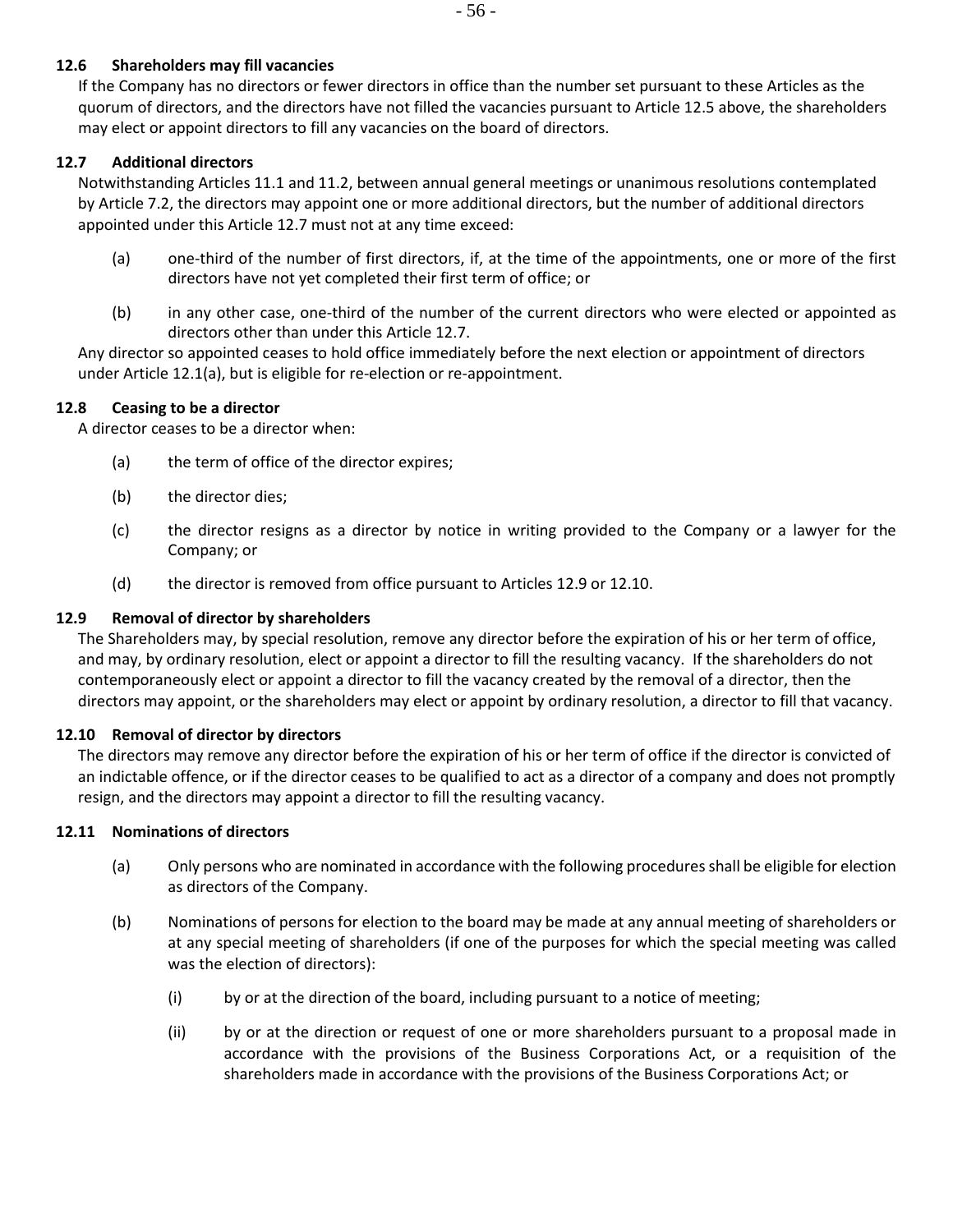- (iii) by any person (a "Nominating Shareholder"): (A) who, at the close of business on the date of the giving of the notice provided for below in this Article [12.11](#page-55-3) and on the record date for notice of such meeting, is entered in the securities register as a holder of one or more shares carrying the right to vote at such meeting or who beneficially owns shares that are entitled to be voted at such meeting; and (B) who complies with the notice procedures set forth below in this Articl[e 12.11.](#page-55-3)
- (c) In addition to any other applicable requirements, for a nomination to be made by a Nominating Shareholder, the Nominating Shareholder must have given timely notice thereof (as provided for in Article [12.11\(d\)\)](#page-56-0) in proper written form to the secretary of the Company at the principal executive offices of the Company.
- <span id="page-56-0"></span>(d) To be timely, a Nominating Shareholder's notice to the secretary of the Company must be given:
	- (i) in the case of an annual meeting of shareholders, not less than 30 nor more than 65 days prior to the date of the annual meeting of shareholders; provided, however, that in the event that the annual meeting of shareholders is to be held on a date that is less than 50 days after the date (the "Notice Date") on which the first public announcement (as defined below) of the date of the annual meeting was made, notice by the Nominating Shareholder may be given not later than the close of business on the tenth (10th) day after the Notice Date in respect of such meeting; and
	- (ii) in the case of a special meeting (which is not also an annual meeting) of shareholders called for the purpose of electing directors (whether or not called for other purposes), not later than the close of business on the fifteenth (15th) day following the day on which the first public announcement of the date of the special meeting of shareholders was made.

In no event shall any adjournment or postponement of a meeting of shareholders or the announcement thereof commence a new time period for the giving of a Nominating Shareholder's notice as described above.

- (e) To be in proper written form, a Nominating Shareholder's notice to the secretary of the Company must set forth:
	- (i) as to each person whom the Nominating Shareholder proposes to nominate for election as a director: (A) the name, age, business address and residential address of the person; (B) the principal occupation or employment of the person during the past five years; (C) the class or series and number of shares in the capital of the Company which are controlled or which are owned beneficially or of record by the person as of the record date for the meeting of shareholders (if such date shall then have been made publicly available and shall have occurred) and as of the date of such notice; (D) a statement as to whether such person would be "independent" of the Company (as such term is defined under Applicable Securities Laws (as defined below)) if elected as a director at such meeting and the reasons and basis for such determination; (E) a description of all direct and indirect compensation and other material monetary agreements, arrangements and understandings during the past three years, and any other material relationships, between or among such Nominating Shareholder and beneficial owner, if any, and their respective affiliates and associates, or others acting jointly or in concert therewith, on the one hand, and such nominee, and his or her respective associates, or others acting jointly or in concert therewith, on the other hand; and (F) any other information relating to the person that would be required to be disclosed in a dissident's proxy circular in connection with solicitations of proxies for election of directors pursuant to the Business Corporations Act and Applicable Securities Laws (as defined below); and
	- (ii) as to the Nominating Shareholder giving the notice: (A) any proxy, contract, arrangement, understanding or relationship pursuant to which such Nominating Shareholder has a right to vote any shares of the Company; (B) the class or series and number of shares in the capital of the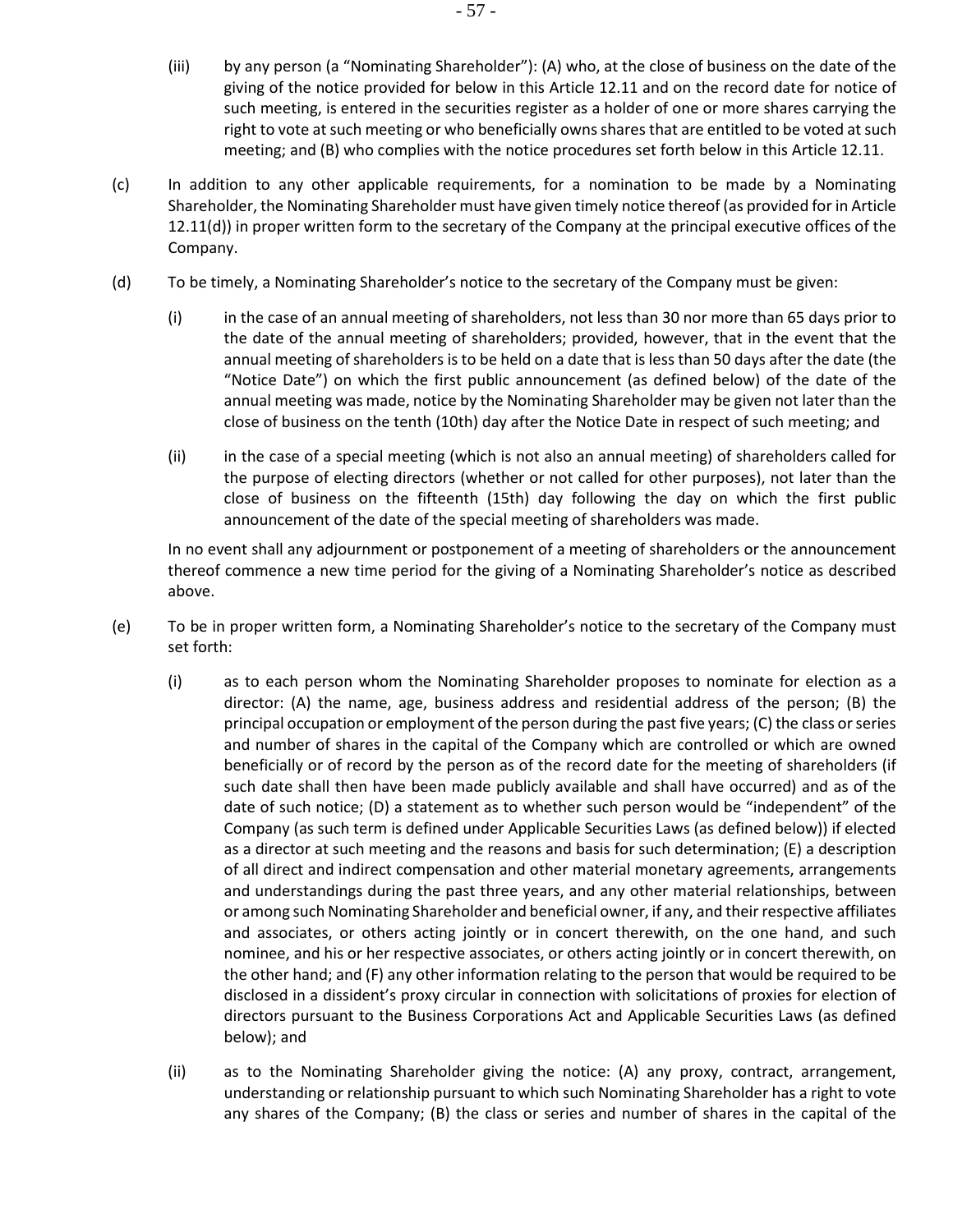Company which are controlled or which are owned beneficially or of the record by the Nominating Shareholder as of the record date for the meeting of shareholders (if such date shall then have been made publicly available and shall have occurred) and as of the date of such notice, and (C) any other information relating to such Nominating Shareholder that would be required to be made in a dissident's proxy circular in connection with solicitations of proxies for election of directors pursuant to the Business Corporations Act and Applicable Securities Laws (as defined below).

- (f) The Company may require any proposed nominee to furnish such other information as may reasonably be required by the Company to determine the eligibility of such proposed nominee to serve as an independent director of the Company or that could be material to a reasonable shareholder's understanding of the independence, or lack thereof, of such proposed nominee.
- (g) The chair of the meeting shall have the power and duty to determine whether a nomination was made in accordance with the provisions set forth in this Article [12.11](#page-55-3) and, if any proposed nomination is not in compliance with such provisions, to declare that such defective nomination shall be disregarded.
- (h) For purposes of this Articl[e 12.11:](#page-55-3)
	- (i) "Affiliate", when used to indicate a relationship with a person, means a person that directly, or indirectly through one or more intermediaries, controls, or is controlled by, or is under common control with, such specified person;
	- (ii) "Applicable Securities Laws" means the applicable securities legislation of each relevant province and territory of Canada, as amended from time to time, the rules, regulations and forms made or promulgated under any such statute and the published national instruments, multilateral instruments, policies, bulletins and notices of the securities commission and similar regulatory authority of each province and territory of Canada;
	- (iii) "Associate", when used to indicate a relationship with a specified person, means:
		- A. any corporation or trust of which such person beneficially owns, directly or indirectly, voting securities carrying more than 10% of the voting rights attached to all voting securities of such corporation or trust for the time being outstanding,
		- B. any partner of that person,
		- C. any trust or estate in which such person has a substantial beneficial interest or as to which such person serves as trustee or in a similar capacity,
		- D. a spouse of such specified person,
		- E. any person of either sex with whom such specified person is living in a conjugal relationship outside marriage, or
		- F. any relative of such specified person or of a person mentioned in clauses D or E of this definition if that relative has the same residence as the specified person;
	- (iv) "Derivatives Contract" means a contract between two parties (the "Receiving Party" and the "Counterparty") that is designed to expose the Receiving Party to economic benefits and risks that correspond substantially to the ownership by the Receiving Party of a number of shares in the capital of the Company or securities convertible into such shares specified or referenced in such contract (the number corresponding to such economic benefits and risks, the "Notional Securities"), regardless of whether obligations under such contract are required or permitted to be settled through the delivery of cash, shares in the capital of the Company or securities convertible into such shares or other property, without regard to any short position under the same or any other Derivatives Contract. For the avoidance of doubt, interests in broad-based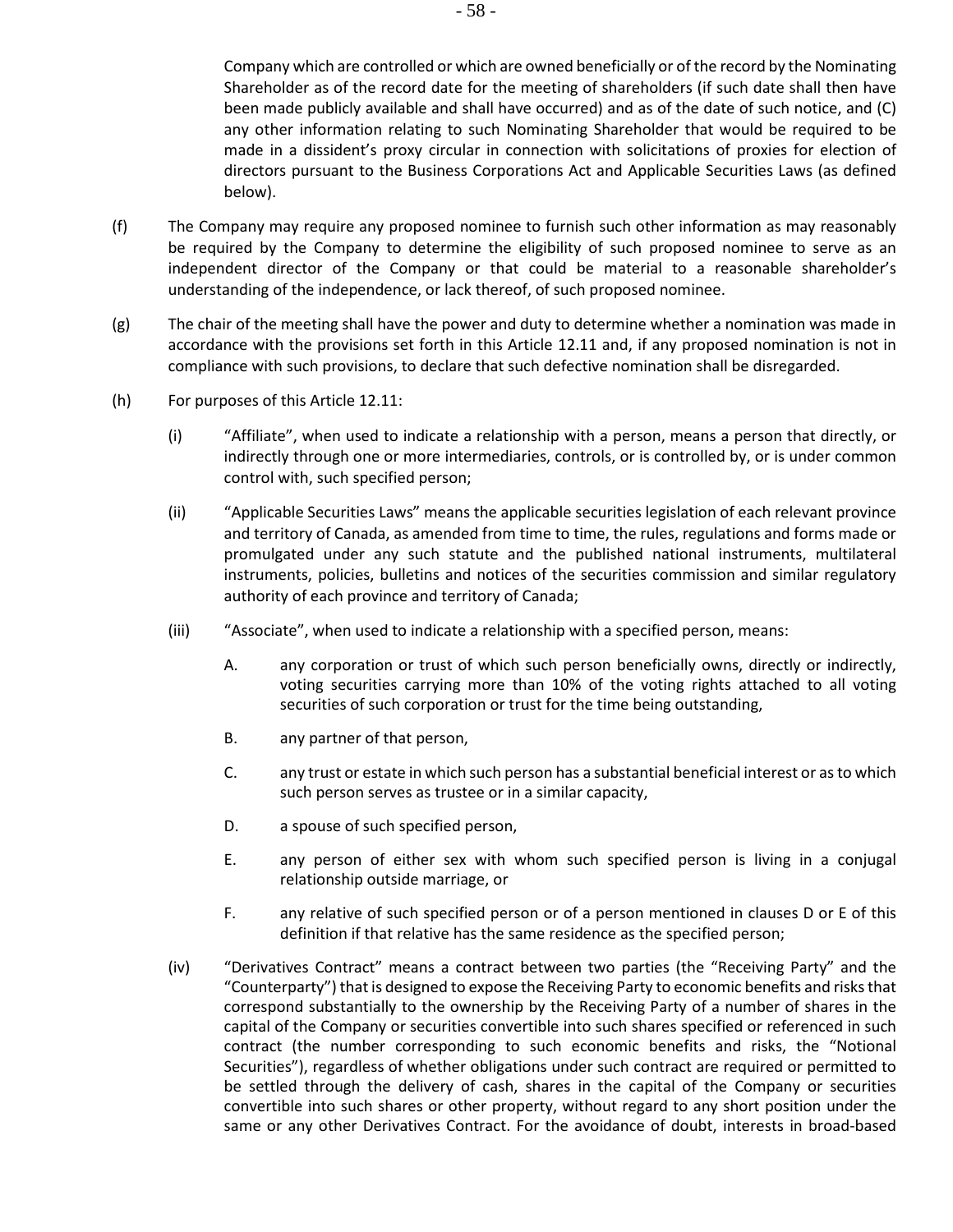index options, broad-based index futures and broad-based publicly traded market baskets of stocks approved for trading by the appropriate governmental authority shall not be deemed to be Derivatives Contracts;

- (v) "owned beneficially" or "owns beneficially" means, in connection with the ownership of shares in the capital of the Company by a person:
	- A. any such shares as to which such person or any of such person's Affiliates or Associates owns at law or in equity, or has the right to acquire or become the owner at law or in equity, where such right is exercisable immediately or after the passage of time and whether or not on condition or the happening of any contingency or the making of any payment, upon the exercise of any conversion right, exchange right or purchase right attaching to any securities, or pursuant to any agreement, arrangement, pledge or understanding whether or not in writing,
	- B. any such shares as to which such person or any of such person's Affiliates or Associates has the right to vote, or the right to direct the voting, where such right is exercisable immediately or after the passage of time and whether or not on condition or the happening of any contingency or the making of any payment, pursuant to any agreement, arrangement, pledge or understanding whether or not in writing,
	- C. any such shares which are beneficially owned, directly or indirectly, by a Counterparty (or any of such Counterparty's Affiliates or Associates) under any Derivatives Contract (without regard to any short or similar position under the same or any other Derivatives Contract) to which such person or any of such person's Affiliates or Associates is a Receiving Party; provided, however, that the number of shares that a person owns beneficially pursuant to this clause in connection with a particular Derivatives Contract shall not exceed the number of Notional Securities with respect to such Derivatives Contract; provided, further, that the number of securities owned beneficially by each Counterparty (including their respective Affiliates and Associates) under a Derivatives Contract shall for purposes of this clause be deemed to include all securities that are owned beneficially, directly or indirectly, by any other Counterparty (or any of such other Counterparty's Affiliates or Associates) under any Derivatives Contract to which such first Counterparty (or any of such first Counterparty's Affiliates or Associates) is a Receiving Party and this proviso shall be applied to successive Counterparties as appropriate, and
	- D. any such shares which are owned beneficially within the meaning of this definition by any other person with whom such person is acting jointly or in concert with respect to the Company or any of its securities; and
- (vi) "public announcement" shall mean disclosure in a press release reported by a national news service in Canada, or in a document publicly filed by the Company under its profile on the System of Electronic Document Analysis and Retrieval at www.sedar.com.
- (i) Notwithstanding any other provision of this Article [12.11,](#page-55-3) notice given to the secretary of the Company pursuant to this Article [12.11](#page-55-3) may only be given by personal delivery, facsimile transmission or by email (at such email address as stipulated from time to time by the secretary of the Company for purposes of this notice), and shall be deemed to have been given and made only at the time it is served by personal delivery, email (at the address as aforesaid, provided that receipt of confirmation of such transmission has been received) or sent by facsimile transmission (provided that receipt of confirmation of such transmission has been received) to the secretary at the address of the principal executive offices of the Company; provided that if such delivery or electronic communication is made on a day which is a not a business day or later than 5:00 p.m. (Vancouver time) on a day which is a business day, then such delivery or electronic communication shall be deemed to have been made on the subsequent day that is a business day.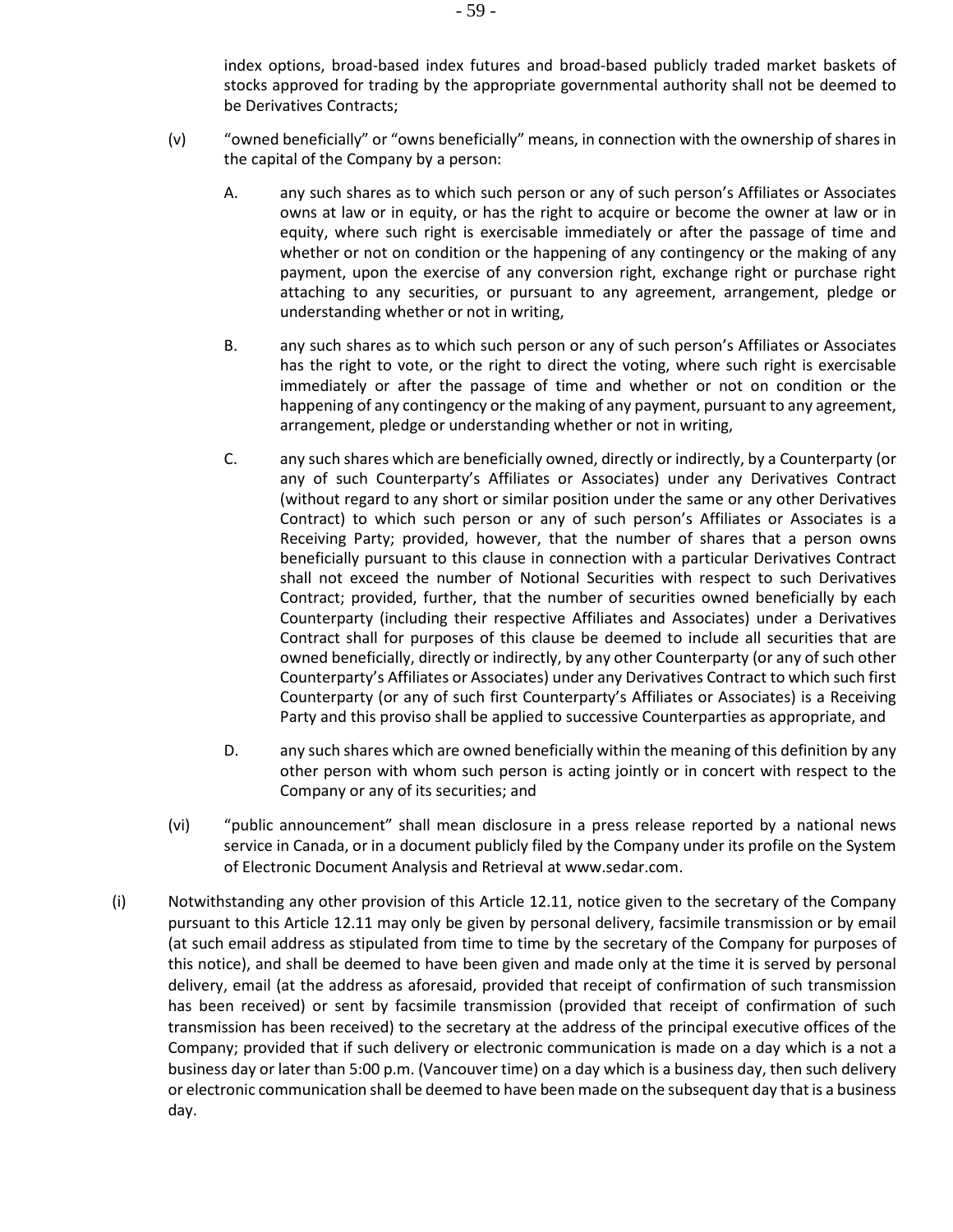(j) Notwithstanding the foregoing, the board may, in its sole discretion, waive any requirement in this Article [12.11.](#page-55-3)

### **Part 13 – Proceedings of Directors**

# **13.1 Meetings of directors**

The directors may meet together for the conduct of business, adjourn and otherwise regulate their meetings as they think fit, and meetings of the board held at regular intervals may be held at the place and at the time that the board may by resolution from time to time determine.

### **13.2 Chair of meetings**

Meetings of directors are to be chaired by:

- (a) the chair of the board, if any;
- (b) in the absence of the chair of the board, the president, if any, if the president is a director; or
- (c) any other director chosen by the directors if:
	- (i) neither the chair of the board nor the president, if a director, is present at the meeting within 15 minutes after the time set for holding the meeting,
	- (ii) neither the chair of the board nor the president, if a director, is willing to chair the meeting, or
	- (iii) the chair of the board and the president, if a director, have advised the secretary, if any, or any other director, that they will not be present at the meeting.

### **13.3 Voting at meetings**

Questions arising at any meeting of directors are to be decided by a majority of votes and, in the case of an equality of votes, the chair of the meeting does not have a second or casting vote.

### <span id="page-59-0"></span>**13.4 Meetings by telephone or other communications medium**

A director may participate in a meeting of the directors or of any committee of the directors in person, or by telephone or other communications medium, if all directors participating in the meeting are able to communicate with each other. A director may participate in a meeting of the directors or of any committee of the directors by a communications medium other than telephone if all directors participating in the meeting, whether in person or by telephone or other communications medium, are able to communicate with each other and if all directors who wish to participate in the meeting agree to such participation. A director who participates in a meeting in a manner contemplated by this Article [13.4](#page-59-0) is deemed for all purposes of the *Business Corporations Act* and these Articles to be present at the meeting and to have agreed to participate in that manner**.**

# **13.5 Who may call extraordinary meetings**

A director may call a meeting of the board at any time. The secretary, if any, must on request of a director, call a meeting of the board.

### **13.6 Notice of extraordinary meetings**

Subject to Article[s 13.7](#page-60-0) and [13.8,](#page-60-1) if a meeting of the board is called under Article [13.4,](#page-59-0) reasonable notice of that meeting, specifying the place, date and time of that meeting, must be given to each of the directors:

- (a) by mail addressed to the director's address as it appears on the books of the Company or to any other address provided to the Company by the director for this purpose;
- (b) by leaving it at the director's prescribed address or at any other address provided to the Company by the director for this purpose; or
- (c) orally, by delivery of written notice or by telephone, voice mail, e-mail, fax or any other method of legibly transmitting messages.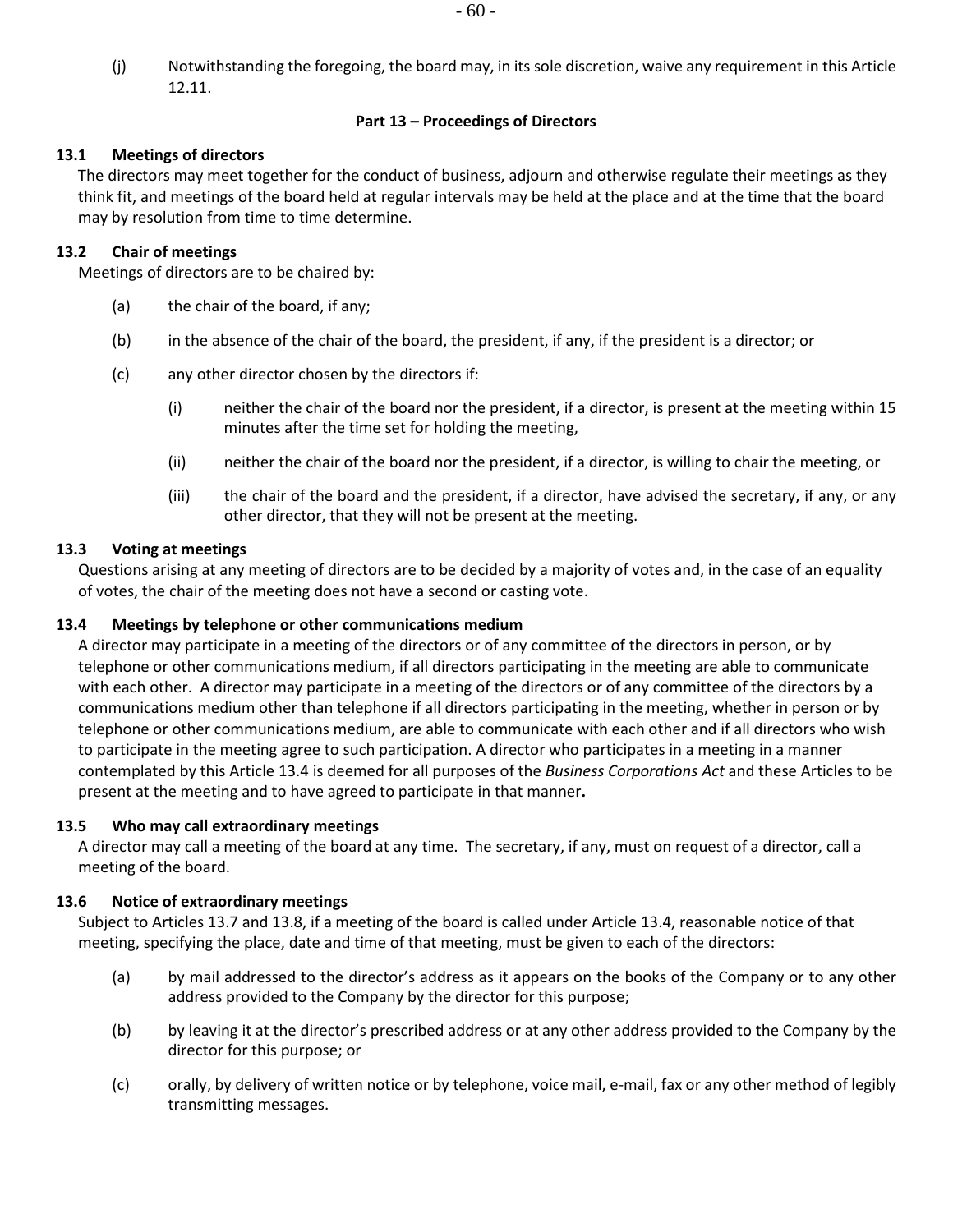#### <span id="page-60-0"></span>**13.7 When notice not required**

It is not necessary to give notice of a meeting of the directors to a director if:

- (a) the meeting is to be held immediately following a meeting of shareholders at which that director was elected or appointed or is the meeting of the directors at which that director is appointed;
- (b) the director has filed a waiver under Article [13.9;](#page-60-2) or
- (c) the director attends such meeting.

# <span id="page-60-1"></span>**13.8 Meeting valid despite failure to give notice**

The accidental omission to give notice of any meeting of directors to any director, or the non-receipt of any notice by any director, does not invalidate any proceedings at that meeting.

# <span id="page-60-2"></span>**13.9 Waiver of notice of meetings**

Any director may file with the Company a notice waiving notice of any past, present or future meeting of the directors and may at any time withdraw that waiver with respect to meetings of the directors held after that withdrawal.

# **13.10 Effect of waiver**

After a director files a waiver under Articl[e 13.9](#page-60-2) with respect to future meetings of the directors, and until that waiver is withdrawn, notice of any meeting of the directors need not be given to that director unless the director otherwise requires in writing to the Company.

### **13.11 Quorum**

The quorum necessary for the transaction of the business of the directors may be set by the directors and, if not so set, is a majority of the directors.

### **13.12 If only one director**

If, in accordance with Article [11.1,](#page-53-4) the number of directors is one, the quorum necessary for the transaction of the business of the directors is one director, and that director may constitute a meeting.

### **Part 14 – Committees of Directors**

### <span id="page-60-4"></span>**14.1 Appointment of committees**

<span id="page-60-3"></span>The directors may, by resolution:

- (a) appoint one or more committees consisting of the director or directors that they consider appropriate;
- (b) delegate to a committee appointed under paragraph (a) any of the directors' powers, except:
	- (i) the power to fill vacancies in the board,
	- (ii) the power to change the membership of, or fill vacancies in, any committee of the board, and
	- (iii) the power to appoint or remove officers appointed by the board; and
- (c) make any delegation referred to in paragraph [\(b\)](#page-60-3) subject to the conditions set out in the resolution.

### **14.2 Obligations of committee**

<span id="page-60-5"></span>Any committee formed under Article [14.1,](#page-60-4) in the exercise of the powers delegated to it, must:

- (a) conform to any rules that may from time to time be imposed on it by the directors; and
- (b) report every act or thing done in exercise of those powers to the earliest meeting of the directors to be held after the act or thing has been done.

### **14.3 Powers of board**

The board may, at any time: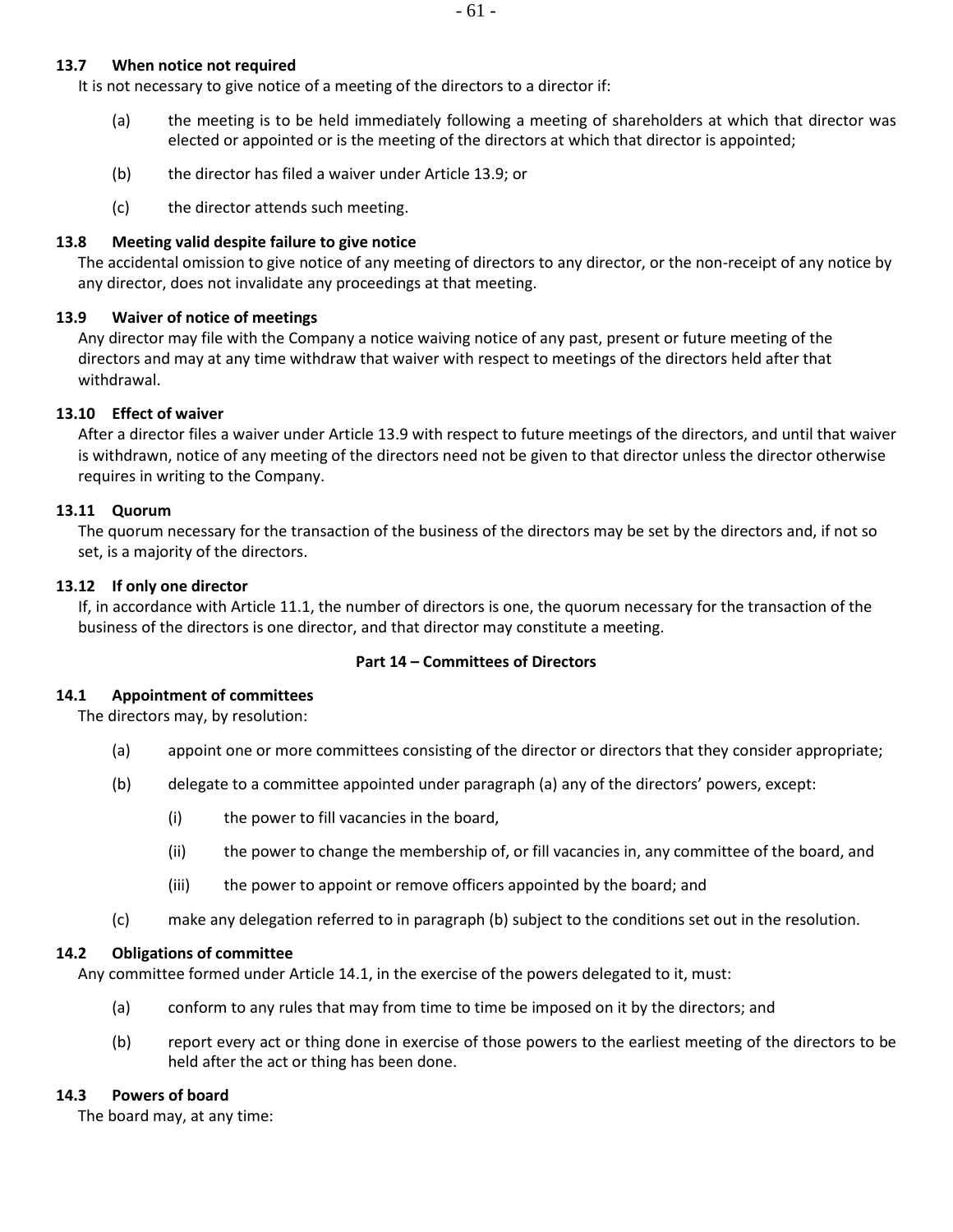- (a) revoke the authority given to a committee, or override a decision made by a committee, except as to acts done before such revocation or overriding;
- (b) terminate the appointment of, or change the membership of, a committee; and
- (c) fill vacancies in a committee.

#### **14.4 Committee meetings**

Subject to Article [14.2\(a\):](#page-60-5)

- (a) the members of a directors' committee may meet and adjourn as they think proper;
- (b) a directors' committee may elect a chair of its meetings but, if no chair of the meeting is elected, or if at any meeting the chair of the meeting is not present within 15 minutes after the time set for holding the meeting, the directors present who are members of the committee may choose one of their number to chair the meeting;
- (c) a majority of the members of a directors' committee constitutes a quorum of the committee; and
- (d) questions arising at any meeting of a directors' committee are determined by a majority of votes of the members present, and in case of an equality of votes, the chair of the meeting has no second or casting vote.

#### **Part 15 – Officers**

#### **15.1 Appointment of officers**

The board may, from time to time, appoint a president, secretary or any other officers that it considers necessary or desirable, and none of the individuals appointed as officers need be a member of the board.

#### **15.2 Functions, duties and powers of officers**

The board may, for each officer:

- (a) determine the functions and duties the officer is to perform;
- (b) entrust to and confer on the officer any of the powers exercisable by the directors on such terms and conditions and with such restrictions as the directors think fit; and
- (c) from time to time revoke, withdraw, alter or vary all or any of the functions, duties and powers of the officer.

#### **15.3 Remuneration**

All appointments of officers are to be made on the terms and conditions and at the remuneration (whether by way of salary, fee, commission, participation in profits or otherwise) that the board thinks fit and are subject to termination at the pleasure of the board.

#### **Part 16 – Certain Permitted Activities of Directors**

#### **16.1 Other office of director**

A director may hold any office or place of profit with the Company (other than the office of auditor of the Company) in addition to his or her office of director for the period and on the terms (as to remuneration or otherwise) that the directors may determine.

#### **16.2 No disqualification**

No director or intended director is disqualified by his or her office from contracting with the Company either with regard to the holding of any office or place of profit the director holds with the Company or as vendor, purchaser or otherwise.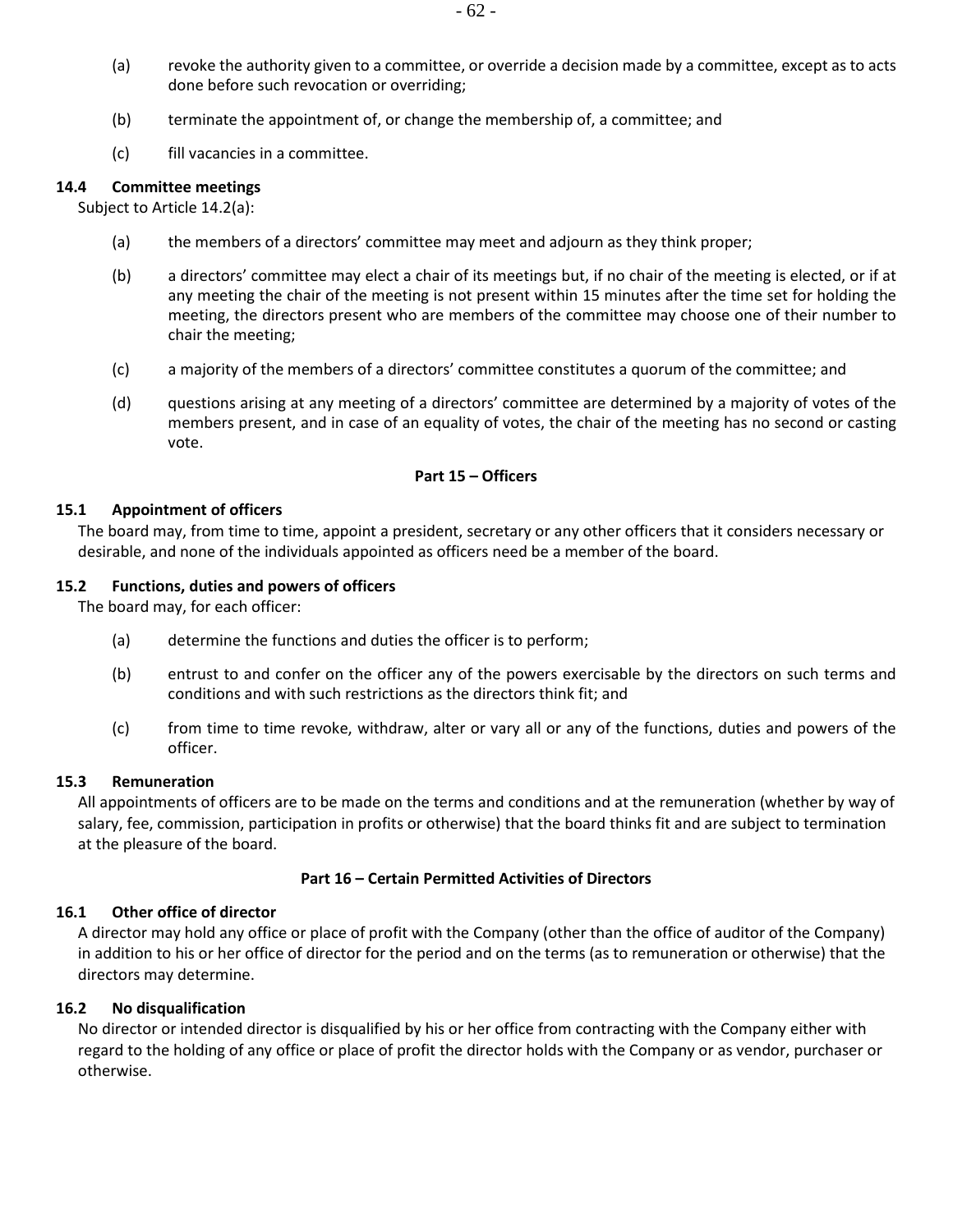# **16.3 Professional services by director or officer**

Subject to compliance with the provisions of the *Business Corporations Act*, a director or officer of the Company, or any corporation or firm in which that individual has an interest, may act in a professional capacity for the Company, except as auditor of the Company, and the director or officer or such corporation or firm is entitled to remuneration for professional services as if that individual were not a director or officer.

# **16.4 Remuneration and benefits received from certain entities**

A director or officer may be or become a director, officer or employee of, or may otherwise be or become interested in, any corporation, firm or entity in which the Company may be interested as a shareholder or otherwise, and, subject to compliance with the provisions of the *Business Corporations Act*, the director or officer is not accountable to the Company for any remuneration or other benefits received by him or her as director, officer or employee of, or from his or her interest in, such other corporation, firm or entity.

# **Part 17 – Indemnification**

# <span id="page-62-0"></span>**17.1 Indemnification of directors**

The directors must cause the Company to indemnify its directors and former directors, and their respective heirs and personal or other legal representatives to the greatest extent permitted by Division 5 of Part 5 of the *Business Corporations Act*.

# **17.2 Deemed contract**

Each director is deemed to have contracted with the Company on the terms of the indemnity referred to in Article [17.1.](#page-62-0)

# **Part 18 – Auditor**

# **18.1 Remuneration of an auditor**

The directors may set the remuneration of the auditor of the Company.

# **18.2 Waiver of appointment of an auditor**

The Company shall not be required to appoint an auditor if all of the shareholders of the Company, whether or not their shares otherwise carry the right to vote, resolve by a unanimous resolution to waive the appointment of an auditor. Such waiver may be given before, on or after the date on which an auditor is required to be appointed under the *Business Corporations Act*, and is effective for one financial year only.

# **Part 19 – Dividends**

# <span id="page-62-1"></span>**19.1 Declaration of dividends**

Subject to the rights, if any, of shareholders holding shares with special rights as to dividends, the directors may from time to time declare and authorize payment of any dividends the directors consider appropriate.

# **19.2 No notice required**

The directors need not give notice to any shareholder of any declaration under Article [19.1.](#page-62-1)

# **19.3 Directors may determine when dividend payable**

Any dividend declared by the directors may be made payable on such date as is fixed by the directors.

# **19.4 Dividends to be paid in accordance with number of shares**

Subject to the rights of shareholders, if any, holding shares with special rights as to dividends, all dividends on shares of any class or series of shares must be declared and paid according to the number of such shares held.

# **19.5 Manner of paying dividend**

A resolution declaring a dividend may direct payment of the dividend wholly or partly by the distribution of specific assets or of paid up shares or fractional shares, bonds, debentures or other debt obligations of the Company, or in any one or more of those ways, and, if any difficulty arises in regard to the distribution, the directors may settle the difficulty as they consider expedient, and, in particular, may set the value for distribution of specific assets.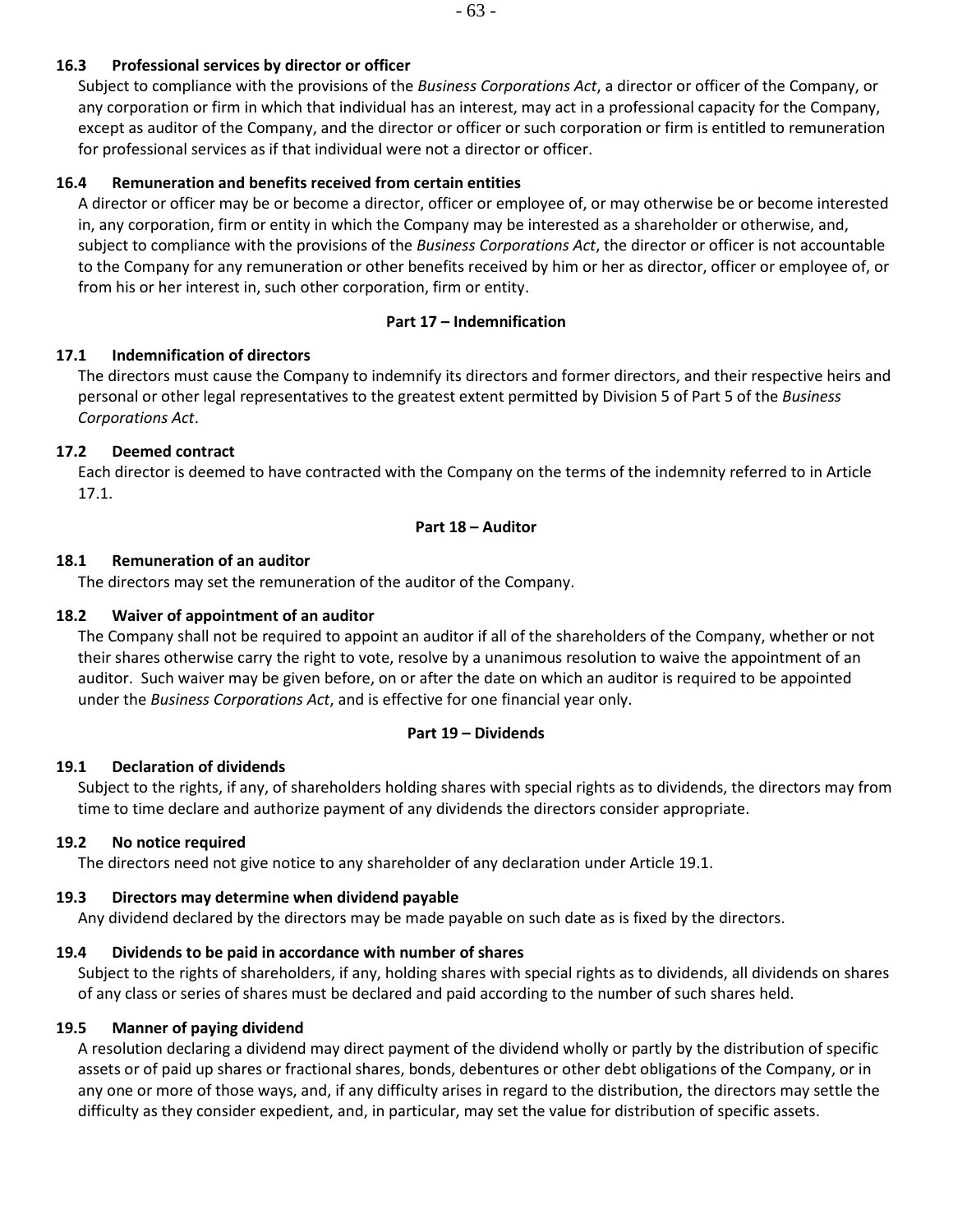### **19.6 Dividend bears no interest**

No dividend bears interest against the Company.

#### **19.7 Fractional dividends**

If a dividend to which a shareholder is entitled includes a fraction of the smallest monetary unit of the currency of the dividend, that fraction may be disregarded in making payment of the dividend and that payment represents full payment of the dividend.

#### **19.8 Payment of dividends**

Any dividend or other distribution payable in cash in respect of shares may be paid by cheque, made payable to the order of the person to whom it is sent, and mailed:

- (a) subject to paragraph[s \(b\)](#page-63-0) and [\(c\),](#page-63-1) to the address of the shareholder;
- <span id="page-63-0"></span>(b) subject to paragraph [\(c\),](#page-63-1) in the case of joint shareholders, to the address of the joint shareholder whose name stands first on the central securities register in respect of the shares; or
- (c) to the person and to the address as the shareholder or joint shareholders may direct in writing.

#### <span id="page-63-1"></span>**19.9 Receipt by joint shareholders**

If several persons are joint shareholders of any share, any one of them may give an effective receipt for any dividend, bonus or other money payable in respect of the share.

#### **Part 20 – Accounting Records**

#### **20.1 Recording of financial affairs**

The board must cause adequate accounting records to be kept to record properly the financial affairs and condition of the Company and to comply with the provisions of the *Business Corporations Act*.

#### **Part 21 – Execution of Instruments**

### <span id="page-63-2"></span>**21.1 Who may attest seal**

The Company's seal, if any, must not be impressed on any record except when that impression is attested by the signature or signatures of:

- (a) any 2 directors;
- (b) any officer, together with any director;
- (c) if the Company has only one director, that director; or
- (d) any one or more directors or officers or persons as may be determined by resolution of the directors.

### **21.2 Sealing copies**

For the purpose of certifying under seal a true copy of any resolution or other document, the seal must be impressed on that copy and, despite Article [21.1,](#page-63-2) may be attested by the signature of any director or officer.

### **21.3 Execution of documents not under seal**

Any instrument, document or agreement for which the seal need not be affixed may be executed for and on behalf of and in the name of the Company by any one director or officer of the Company, or by any other person appointed by the directors for such purpose.

#### **Part 22 – Notices**

### <span id="page-63-3"></span>**22.1 Method of giving notice**

Unless the *Business Corporations Act* or these Articles provides otherwise, a notice, statement, report or other record required or permitted by the *Business Corporations Act* or these Articles to be sent by or to a person may be sent by any one of the following methods: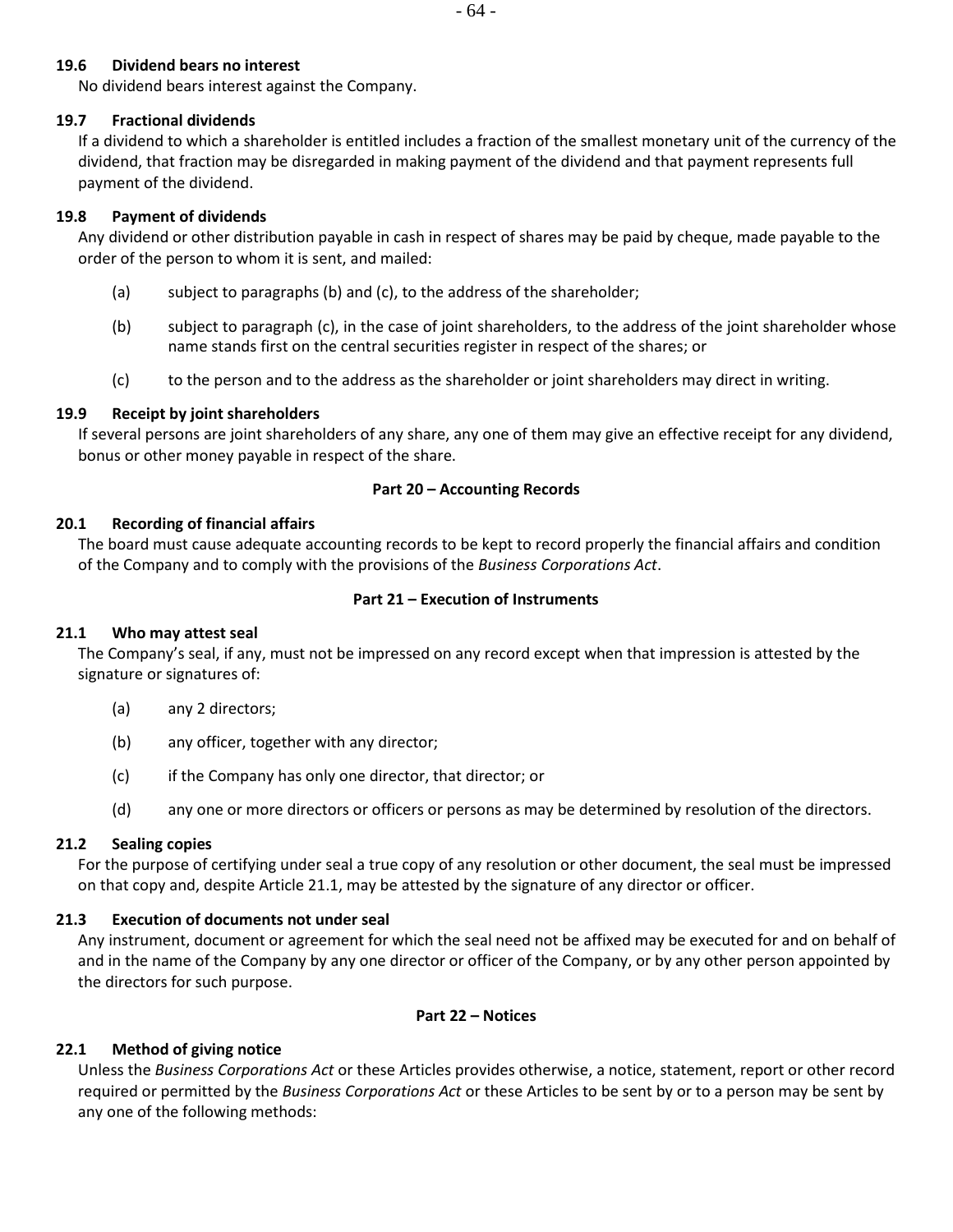- (a) mail addressed to the person at the applicable address for that person as follows:
	- (i) for a record mailed to a shareholder, the shareholder's registered address,
	- (ii) for a record mailed to a director or officer, the prescribed address for mailing shown for the director or officer in the records kept by the Company or the mailing address provided by the recipient for the sending of that record or records of that class, or
	- (iii) in any other case, the mailing address of the intended recipient;
- (b) delivery at the applicable address for that person as follows, addressed to the person:
	- (i) for a record delivered to a shareholder, the shareholder's registered address,
	- (ii) for a record delivered to a director or officer, the prescribed address for delivery shown for the director or officer in the records kept by the Company or the delivery address provided by the recipient for the sending of that record or records of that class,
	- (iii) in any other case, the delivery address of the intended recipient;
- (c) sending the record by fax to the fax number provided by the intended recipient for the sending of that record or records of that class;
- (d) sending the record by email to the email address provided by the intended recipient for the sending of that record or records of that class;
- (e) physical delivery to the intended recipient; or
- (f) such other manner of delivery as is permitted by applicable legislation governing electronic delivery.

#### **22.2 Deemed receipt of mailing**

A record that is mailed to a person by ordinary mail to the applicable address for that person referred to in Article [22.1](#page-63-3) is deemed to be received by the person to whom it was mailed on the day, Saturdays, Sundays and holidays excepted, following the date of mailing.

#### **22.3 Certificate of sending**

A certificate signed by the secretary, if any, or other officer of the Company or of any other corporation acting in that behalf for the Company stating that a notice, statement, report or other record was addressed as required by Article [22.1,](#page-63-3) prepaid and mailed or otherwise sent as permitted by Article [22.1](#page-63-3) is conclusive evidence of that fact.

#### **22.4 Notice to joint shareholders**

A notice, statement, report or other record may be provided by the Company to the joint registered shareholders of a share by providing the notice to the joint registered shareholder first named in the central securities register in respect of the share.

#### **22.5 Notice to trustees**

A notice, statement, report or other record may be provided by the Company to the persons entitled to a share in consequence of the death, bankruptcy or incapacity of a shareholder by:

- (a) mailing the record, addressed to them:
	- (i) by name, by the title of the legal personal representative of the deceased or incapacitated shareholder, by the title of trustee of the bankrupt shareholder or by any similar description, and
	- (ii) at the address, if any, supplied to the Company for that purpose by the persons claiming to be so entitled; or
- <span id="page-64-0"></span>(b) if an address referred to in Article [22.5\(a\)\(ii\)](#page-64-0) has not been supplied to the Company, by giving the notice in a manner in which it might have been given if the death, bankruptcy or incapacity had not occurred.